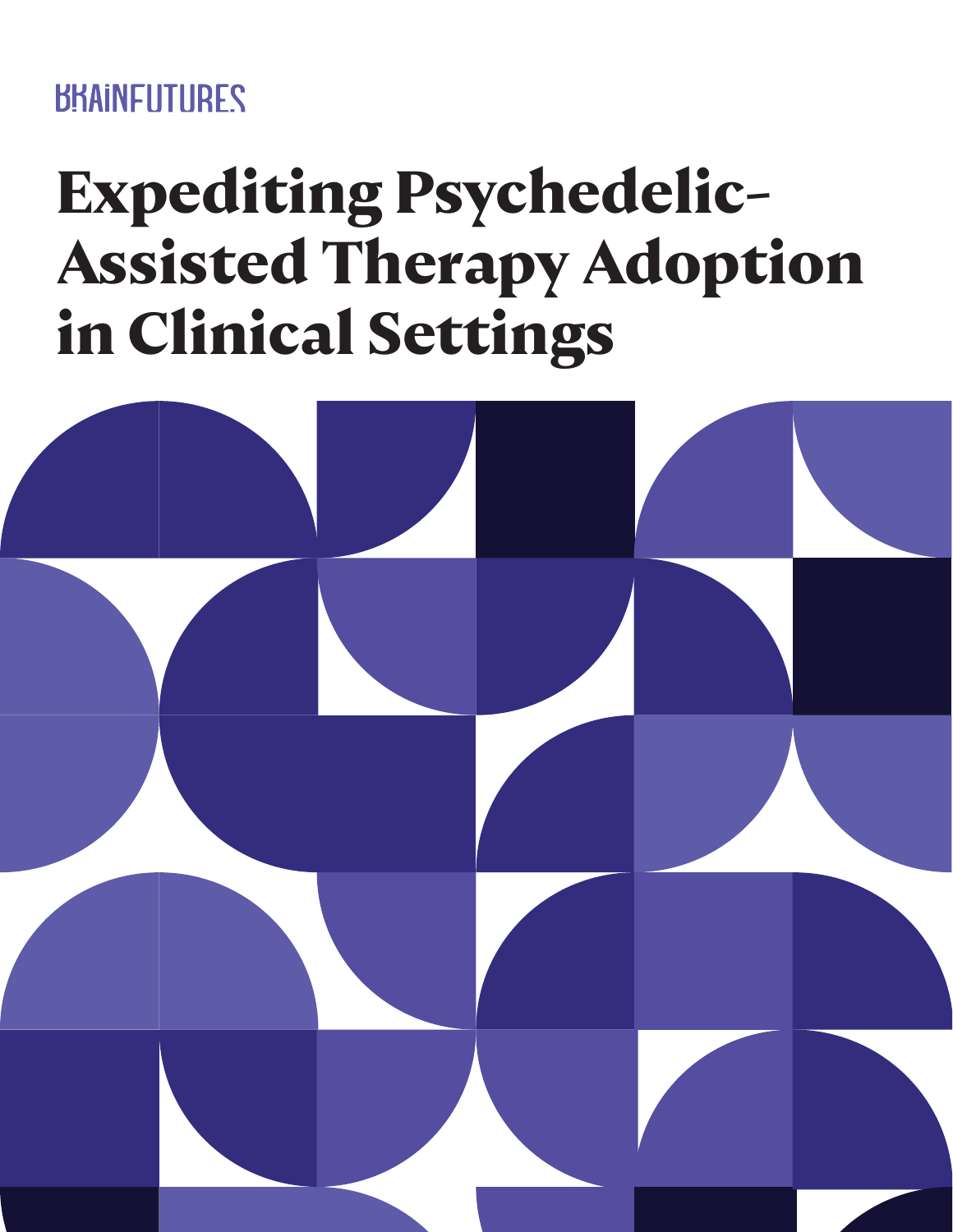#### © 2022 BrainFutures – First Edition, May 2022

The opinions and recommendations expressed herein are based on the research of BrainFutures and are intended for informational use only. The content does not constitute medical advice and is subject to change. Before pursuing any course of treatment for a behavioral or medical condition, including the use of psychedelic-assisted therapy, always seek the advice of your physician or other qualified health provider, and review the information together.

Prepared by Rockingstone Group, LLC. (Jordanna Davis, MPP, and Jacqueline Lampert, MPP). Edited by BrainFutures Chief Strategy Officer Holly McCormack, in conjunction with CEO Linda Raines, Cofounder Henry Harbin, MD, Director of Program Operations, Jazz Glastra, MS, and CBG Consulting, LLC (Charles Gross, PhD). The recommendations presented in this paper are solely the views of BrainFutures, and participation as a reviewer or contributor does not mean a formal endorsement of this issue brief.

Davis, J. & Lampert, J. (Rockingstone Group). (2022, May). *Expediting Psychedelic-Assisted Therapy Adoption in Clinical Settings*. (H. McCormack, L. Raines, H. Harbin, J. Glastra, & C. Gross, Eds.) BrainFutures. <https://www.brainfutures.org/mental-health-treatment/expeditingpatadoption/>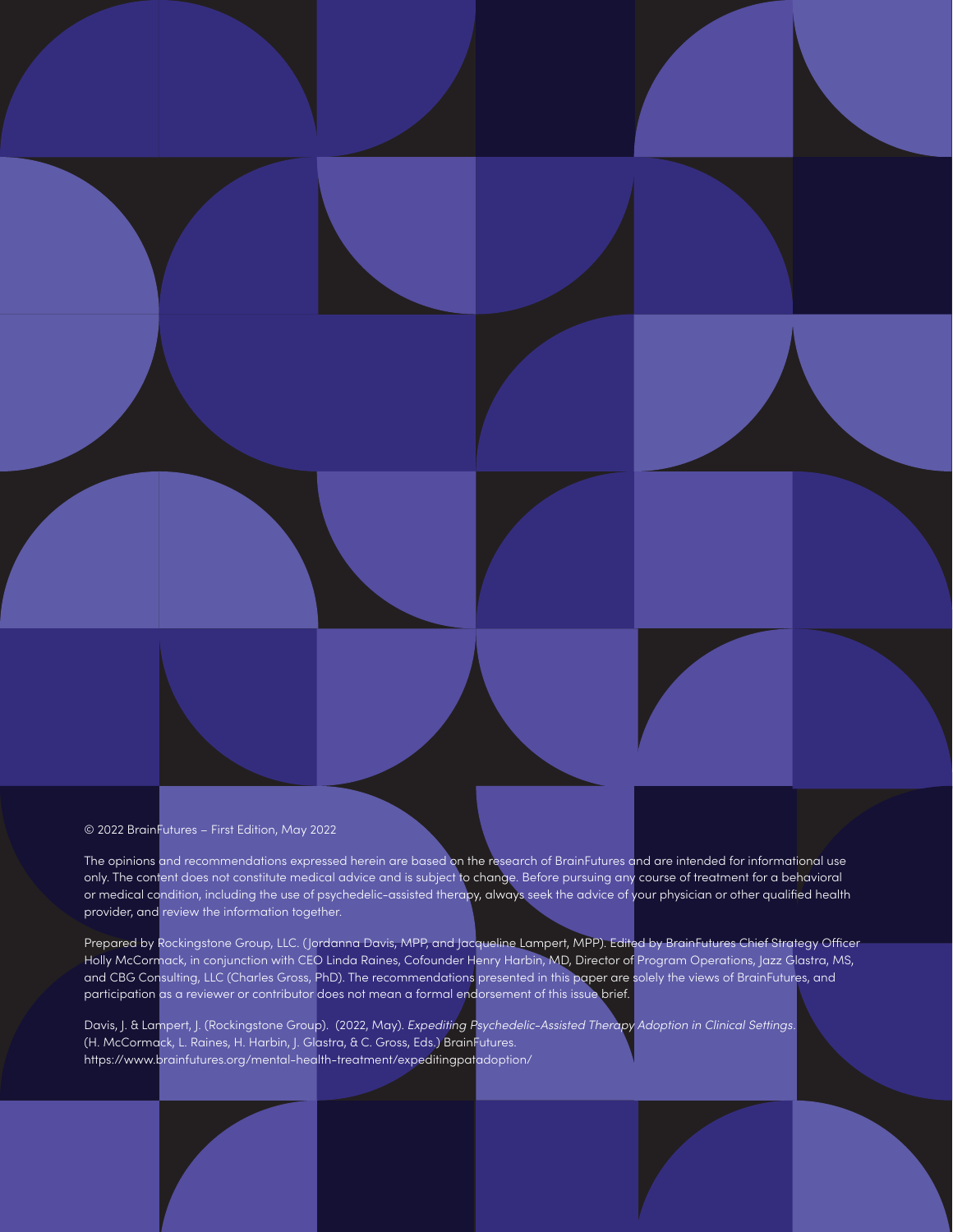## **Table of Contents**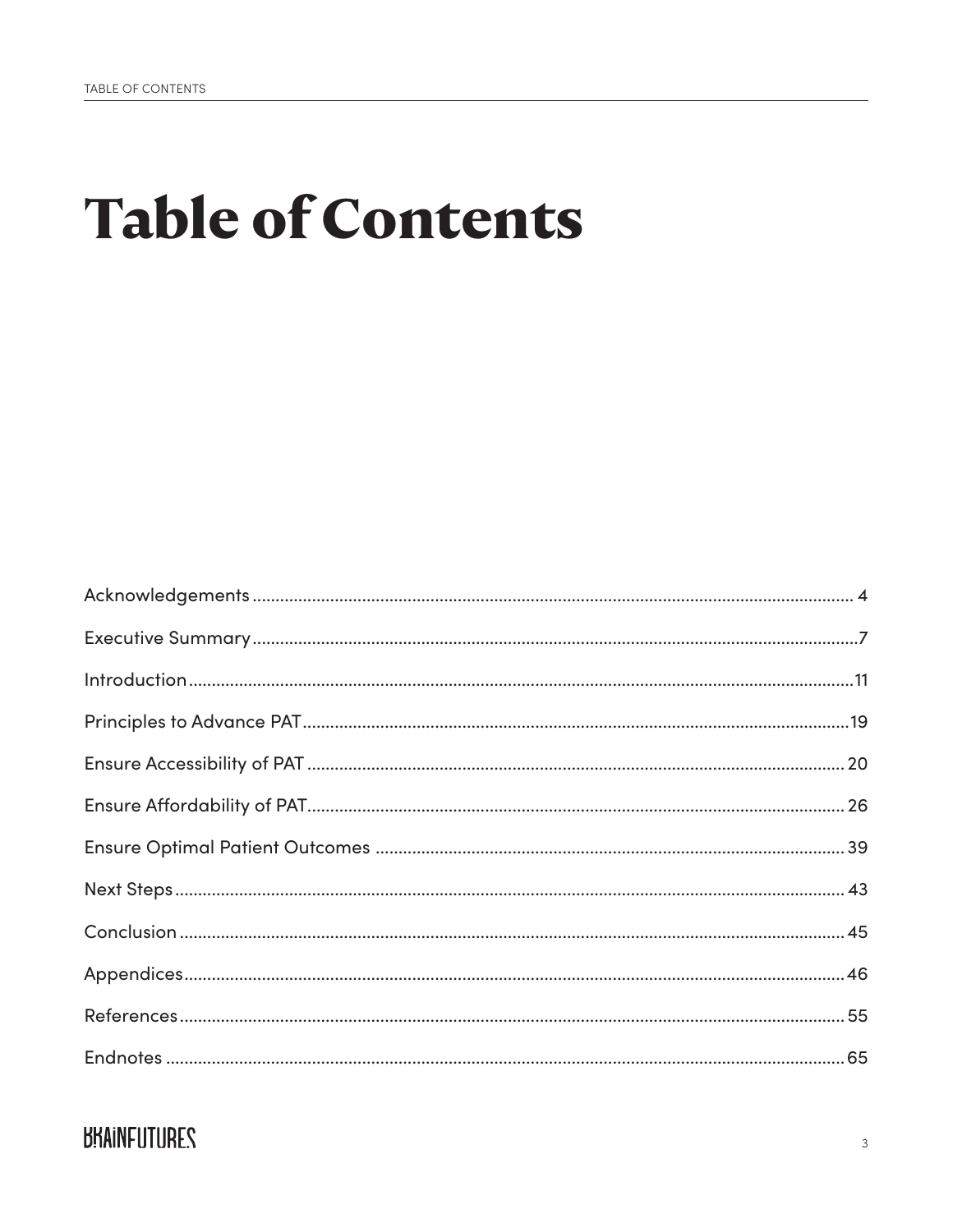## <span id="page-3-0"></span>**Acknowledgements**

We would like to extend our appreciation to our advisors and those individuals who provided critical input and feedback for this report, including:

**James Acer** Chief of Staff, MAPS Public Benefit Corporation

**Rachel Aidan, PhDc, MA** Chief Executive Officer, Synthesis Institute

**Mark Bates, PhD** Sunstone Therapist, Sunstone Therapies

**John Cammack, MBA** Managing Partner, Kingcedar Holdings, LLC BrainFutures Advisor

**Alexander Cardenas, MD, MA Psychiatrist** Co-Executive Director and Board Member, American Psychedelic Practitioners Association

**Joy Sun Cooper, MBA** Head of Commercialization and Patient Access, MAPS Public Benefit Corporation

**Michael Cotton** Former President/Chief Operating Officer Meridian Health Plan

**Steve Daviss, MD** Medical Director, Optum **Ingmar Gorman, PhD** Co-founder, Fluence Clinical Investigator, MAPS Psychologist

**Wesley Hale, MS** Associate Director of Therapy Training, MAPS Public Benefit Corporation

**Henry Harbin, MD** Psychiatrist and Health Care Consultant BrainFutures Advisor and Board Member Former CEO, Magellan Health

**Lucia Huang, MBA** Co-Founder and Chief Executive Officer, Osmind

**Tom Insel, MD** Neuroscientist **Psychiatrist** Former Director, NIMH

**Brenda Jackson, MPP** President, Brenda Jackson Consulting, LLC

**Rik Kirkland, MA** Journalist and Editor

## **BRAINFIITHRFS**

4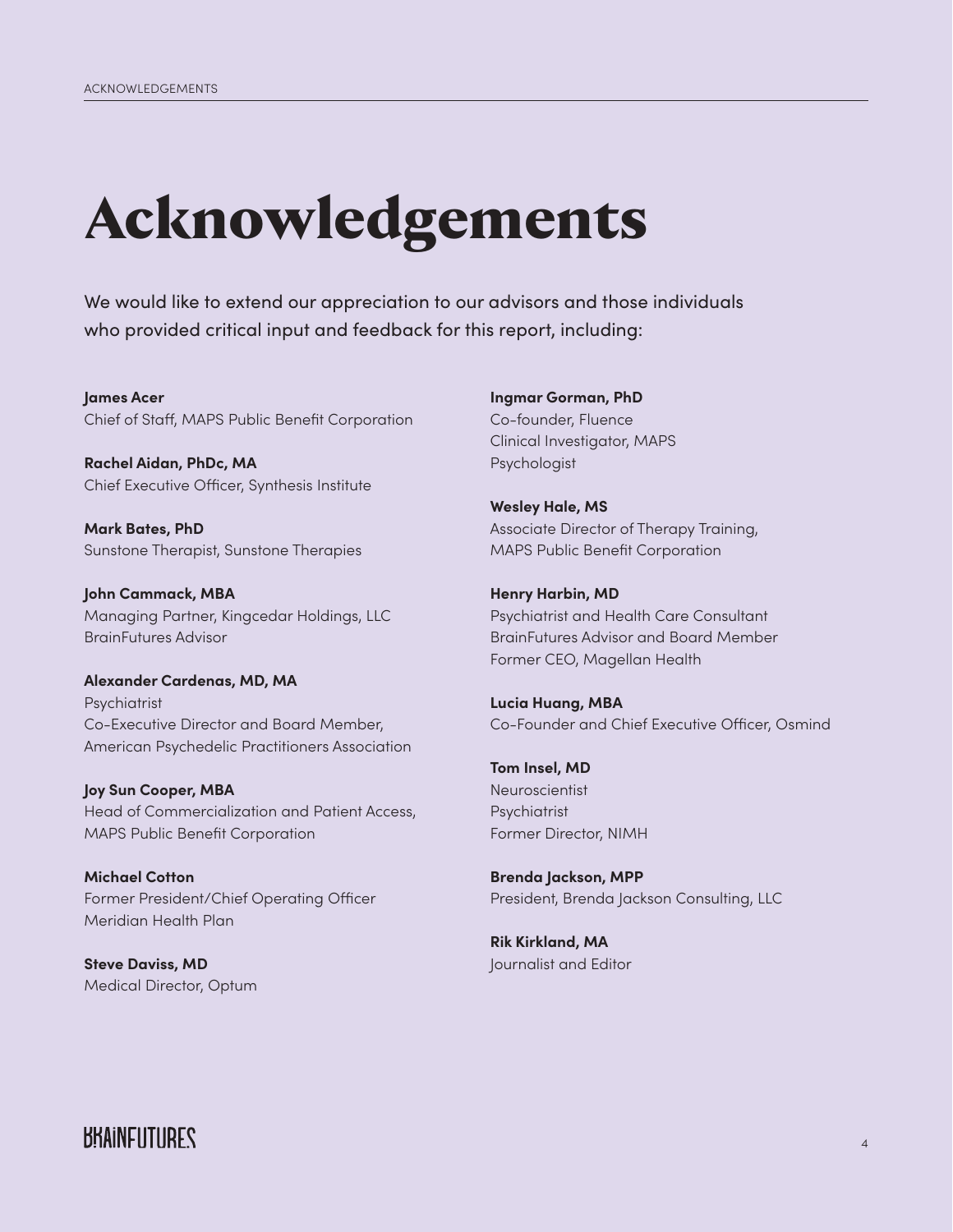**Emma Knighton, MA, LMHC, CPTR** Trauma Therapist & Psychedelic Integration Therapist, Unity Within Counseling Co-Executive Director and Board Member, American Psychedelic Practitioners Association

**Robert Koffman, MD, MPH** Chair of the Board of Psychedelic Medicine and Therapies

**Charles Lief, JD** President, Naropa University

**Steven Levine, MD** SVP, Patient Access and Medical Affairs, COMPASS Pathways

**Bill Linton** Executive Director and President of the Board of Directors, Usona Institute

**Carlene MacMillan, MD** VP of Clinical Innovation, Product and Growth, Osmind

**Lia Mix, LMFT, CPTR** Co-Founder, Enthea

**Marco Mohwinckel** VP of Clinical Innovation, COMPASS Pathways

**Tura Patterson, MA** Senior Director, Strategic Partnerships, Usona Institute

**Janis Phelps, PhD, MA** Professor and Director of Center for Psychedelic Therapies & Research, California Institute of Integral Studies

#### **Laura Pustarfi, PhD**

Associate Director, Psychedelic-Assisted Therapies & Research Certificate Program, California Institute of Integral Studies

**Sherry Rais, MSc** Co-Founder and Chief of Staff, Enthea

**Brian Richards, PsyD**

The Bill Richards Center for Healing Sunstone Therapies Aquilino Cancer Center Johns Hopkins Center for Psychedelic and Consciousness Research, Bayview Medical Center Maryland Oncology Hematology P.A.

#### **William Richards, PhD**

Psychologist, Johns Hopkins Center for Psychedelic and Consciousness Research Director of Therapy, Sunstone Therapies

**Dan Rome, MD** Co-Founder and Chief Medical Officer, Enthea

**Gretchen Shaub, MPP** Stakeholder Relationship Manager, COMPASS Pathways

**Danielle Schlosser, PhD** SVP, Clinical Innovation, COMPASS Pathways

**Scott Shannon, MD** Chief Executive Officer, Board of Psychedelic Medicine and Therapies Medical Lead and Core Faculty, Psychedelic Research and Training Institute (PRATI)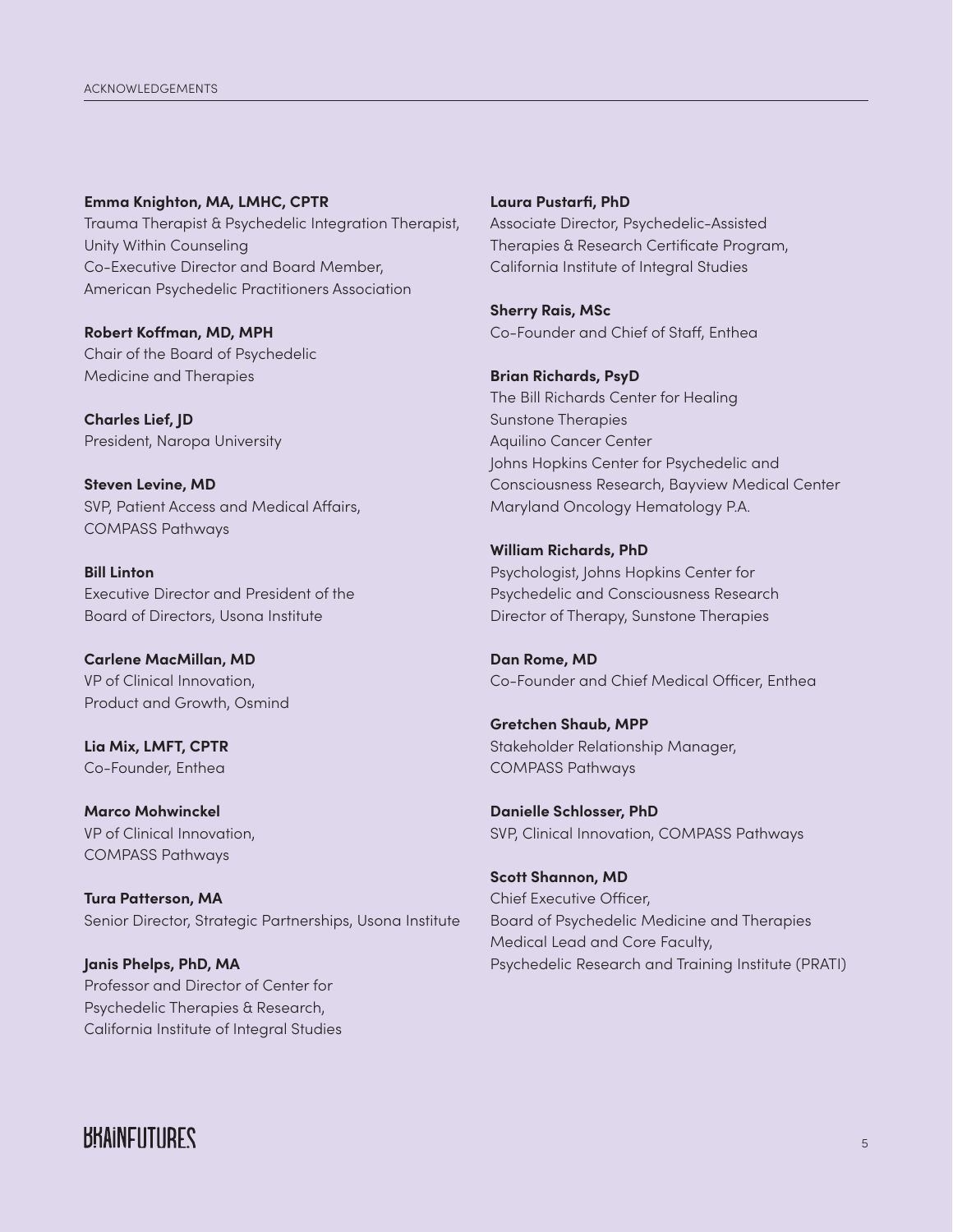## **With Gratitude To Our Donors**

BrainFutures' work in the field of psychedelic medicine is generously supported by:

1440 Foundation Austin and Gabriela Hearst Foundation Cammack Family Charitable Gift Fund Darla Moore Foundation Dick and Alex Simon Evolve Foundation Randall Mays Steven & Alexandra Cohen Foundation Walker Family Foundation Anonymous Donor

## **BRAINFIITIIRFS**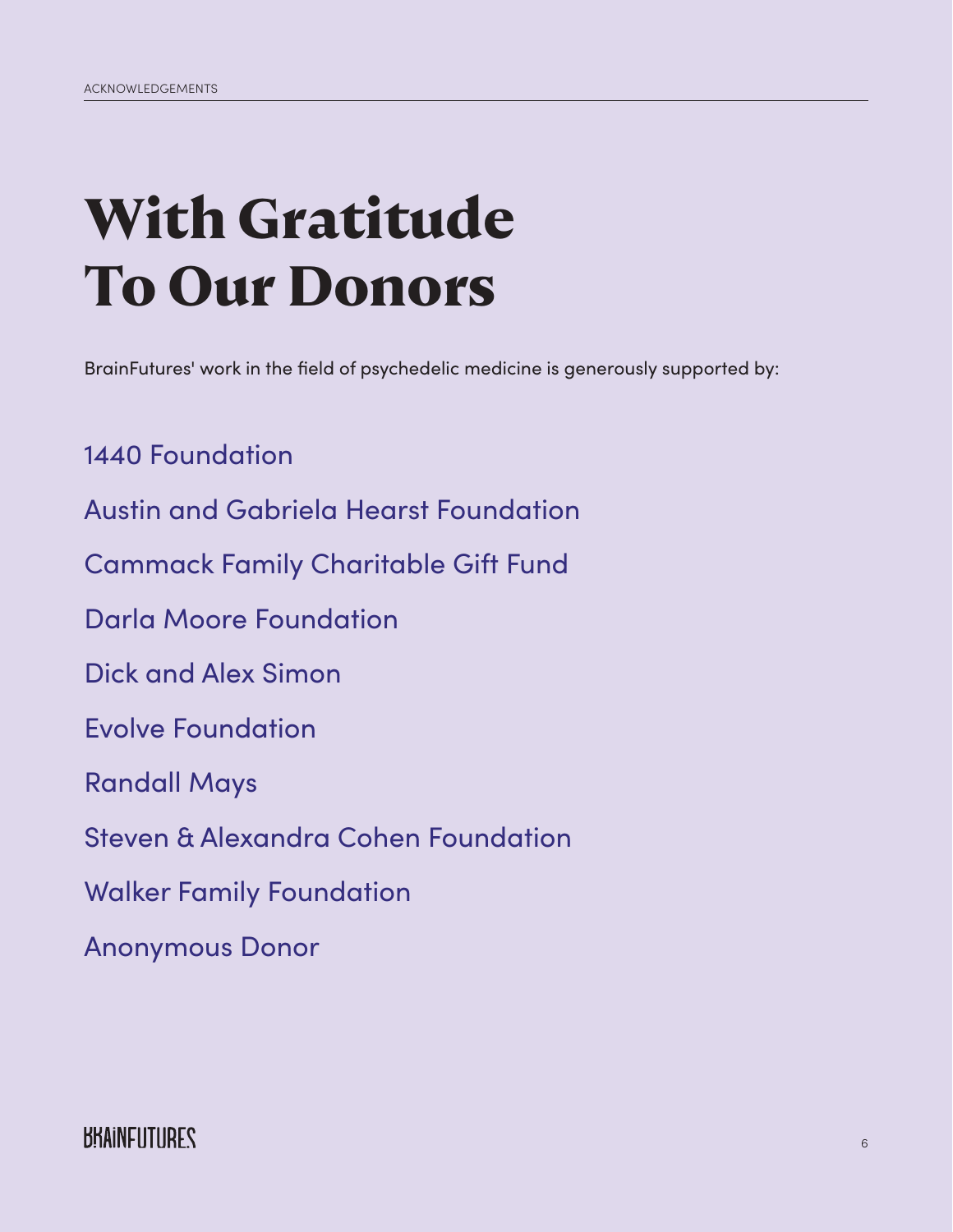## <span id="page-6-0"></span>**Executive Summary**

The United States is in the midst of a long-<br>standing mental health crisis. One in five<br>adults experience mental illness each year<br>17 percent of individuals experience mental illness standing mental health crisis. One in five U.S. adults experience mental illness each year and 17 percent of individuals experience mental illness before reaching adulthood (Substance Abuse and Mental Health Services Administration [SAMHSA], 2021; Whitney & Peterson, 2019). These estimates predate the Covid-19 pandemic, which has unleashed devastating mental health consequences across the globe. The economic costs of mental illness, though undoubtedly secondary to human costs, are undeniably massive. Healthcare costs for individuals with behavioral health conditions are 2.8 to 6.2 times higher than for individuals without any such conditions (Davenport et al., 2020).

The need for effective, long-term relief is clear, yet there has been limited progress in effective pharmacologic treatment for most behavioral health conditions in the past 30 years and many existing medications fail to help many patients who try them (Insel, 2022; National Institute of Mental Health, 2006). Psychedelics hold promise in part because they work differently than existing medications for mental illness, affecting "neurochemistry, causing shifts in experiential perception and mood, often accompanied by vivid mental imagery and altered auditory processing" (Sky, 2022). Psychedelics act at "specific neurotransmitter receptors in the brain—typically serotonin receptors, as well as other receptors for neurotransmitters such as norepinephrine, dopamine, and glutamate" (Sky, 2022). Now more than ever, it is time to invest in neuroscientific innovation that offers new opportunities for treatment and recovery.

A number of clinical trials testing the use of psychedelic compounds to treat mental health and substance use

disorders are currently underway, and many more compounds are in earlier phases of development (Haichin, 2022). This report addresses how the field moves from the promise of innovation to tangibly better outcomes for patients, identifying consensus principles to lay a solid foundation of cooperation to advance broad access to psychedelic-assisted therapy (PAT).

Three promising candidates are in Phase 2 and Phase 3 FDA-approved clinical trials targeting some of the highest-cost mental illnesses, in terms of both human suffering and economic loss**[1](#page-64-0)** : COMPASS Pathways is testing psilocybin for treatment-resistant depression (TRD); the Multidisciplinary Association for Psychedelic Studies Public Benefit Corporation (MAPS PBC) is testing 3,4-methylenedioxy-methamphetamine (MDMA) for post-traumatic stress disorder (PTSD); and Usona Institute is testing psilocybin for major depressive disorder (MDD). All clinical protocols use a "set and setting" approach to support a patient's experience with the compounds (Hartogsohn, 2017). The clinical protocols typically include an initial assessment, preparatory psychotherapy, the medication/dosing session, and integration support or psychotherapy. Several of the trials have published results with clinically significant responses, including remission in a substantial percentage of participants in the treatment arms of the trials (Davis et al., 2021; COMPASS Pathways plc, 2021b; Mitchell et al., 2021).

The promise of these psychedelic compounds raises great hope for PAT's potential to relieve pain and suffering for millions of patients. The path from research to clinical adoption, however, is still lengthy and challenging. As the industry prepares for this next critical stage,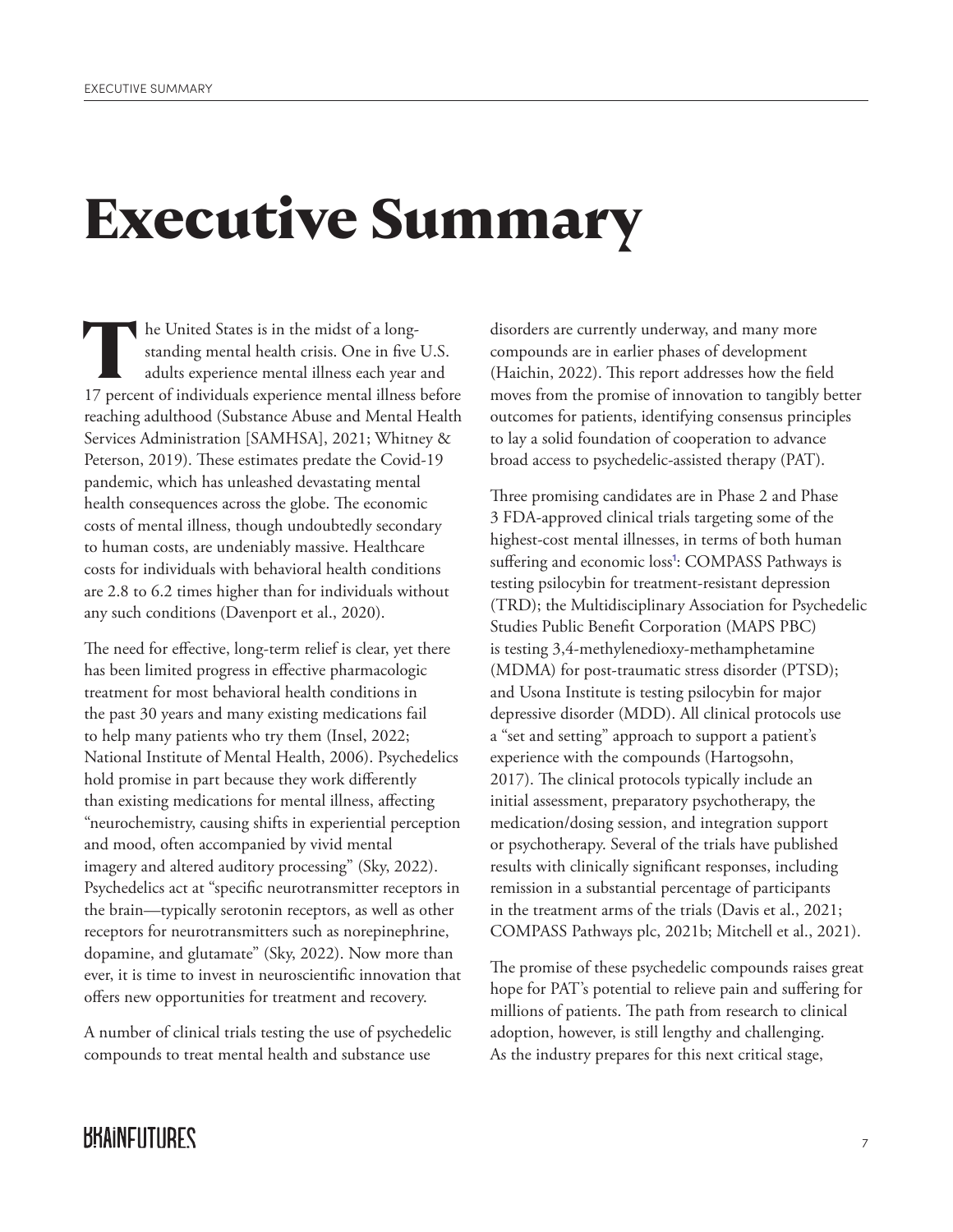BrainFutures seeks to highlight the importance of a shared set of fundamental principles to guide key decision-makers in this process. These principles are:

- **1.** PAT must be **accessible** to all patients who qualify for, and would benefit from, such therapy.
- **2.** PAT must be **affordable** for all patients who qualify for, and would benefit from, such therapy.
- **3.** PAT must meet **high quality** standards to ensure optimal patient outcomes.

Now, a multistakeholder, coordinated effort must be mobilized to minimize regulatory and reimbursement obstacles and solve other policy issues to ensure that accessible, affordable, and high-quality PAT is available to patients who need it. This report focuses on three core policy issues that must be addressed in order to uphold these principles.

#### **POLICY ISSUE 1: ENSURE ACCESSIBILITY IN FDA APPROVAL AND SAFETY REQUIREMENTS**

s the FDA evaluates the need for risk<br>evaluation and mitigation strategies (1)<br>for psychedelic medicines, the agency<br>consider its own perspective that REMS "not u evaluation and mitigation strategies (REMS) for psychedelic medicines, the agency must consider its own perspective that REMS "not unduly impede patient access to the drug, and minimize the burden on the healthcare delivery system to the extent practicable (Center for Drug Evaluation and Research & Center for Biologics Evaluation and Research [CDER & CBER], 2019). Further, any REMS contemplated by the FDA must consider the high emotional, social, and economic costs of the conditions targeted for treatment as well as the significant benefits psychedelics demonstrate in

clinical trials. Any REMS should be consistent with or comparable to those in place for existing treatments for the targeted conditions with similar risk and safety profiles to psychedelics. BrainFutures recognizes that each psychedelic compound and each psychotropic class carries their own unique risk and safety profiles.

#### **RECOMMENDATIONS TO ENSURE ACCESSIBILITY IN FDA APPROVAL AND SAFETY REQUIREMENTS**

BrainFutures recommends that any REMS required by the FDA for approved psychedelics be:

- **1.** Balanced against the principle of wide access;
- **2.** Contextualized against the high emotional, social, and economic costs of the conditions targeted for treatment;
- **3.** Consistent with or comparable to those in place for existing treatments for the targeted conditions with similar risk and safety profiles to psychedelics;
- **4.** Consistent with generally accepted medical and behavioral healthcare quality assurance standard practices; and
- **5.** Open to the establishment of quality standards and measurement by the field of clinicians, national certification bodies, accrediting agencies, and professional practitioner associations.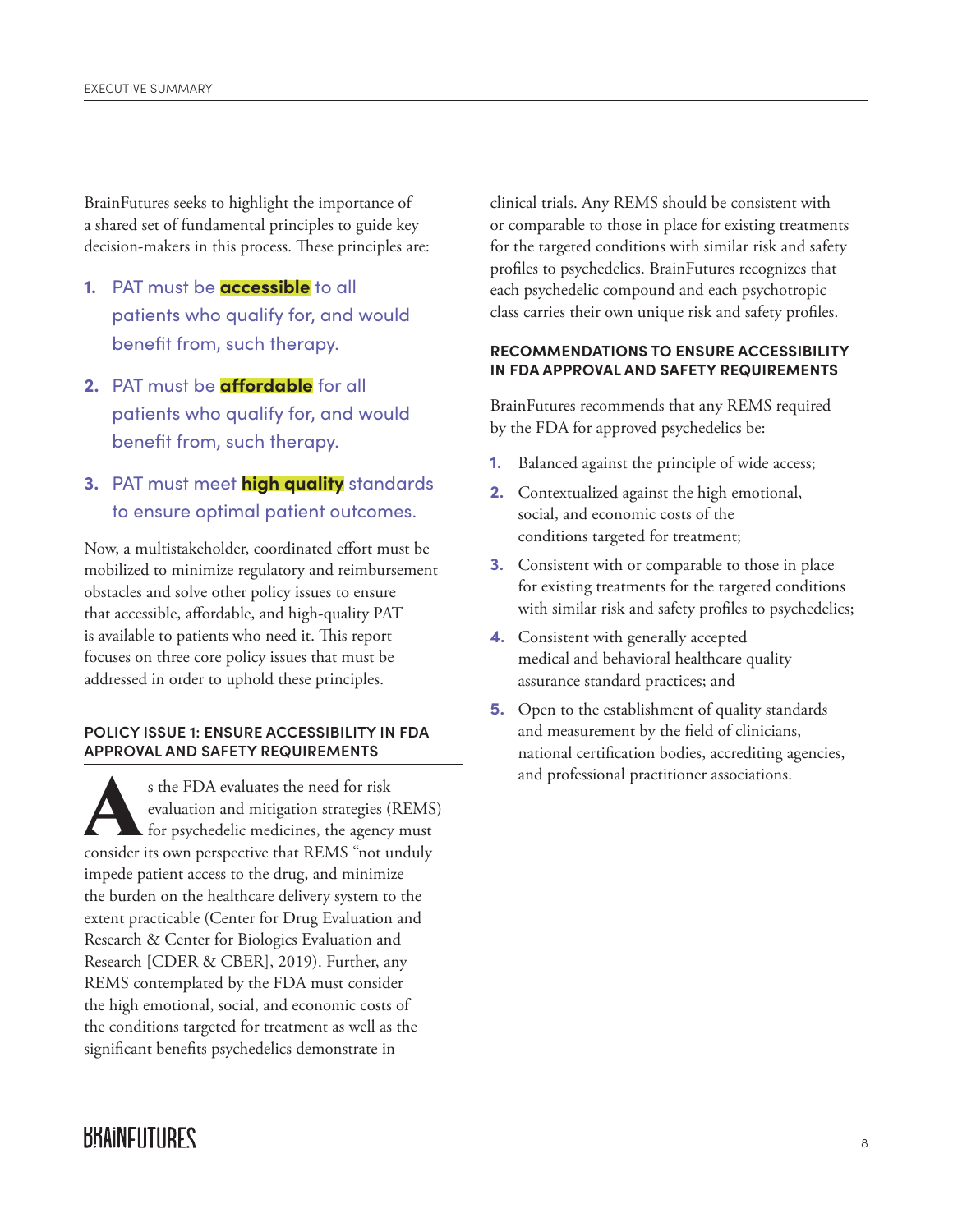#### **POLICY ISSUE 2: ENSURE AFFORDABILITY IN PAYER COVERAGE AND PAYMENT DECISIONS**

**Public and private health insurance coverage of PAT is a prerequisite for equitable access by all patients who seek such care and for whom** PAT is a prerequisite for equitable access by all patients who seek such care and for whom it is appropriate. At least three critical issues comprise public and private coverage and payment decisions that ensure PAT is affordable for patients: the **statutory and regulatory framework** for payer coverage decisions, including parity of coverage and reimbursement with physical health benefits; individual payer **coverage determinations**; and a **coding strategy** to ensure adequate, efficient, accurate payments to PAT providers.

#### **RECOMMENDATIONS TO ENSURE AFFORDABILITY IN PAYER COVERAGE AND PAYMENT DECISIONS**

BrainFutures recommends that any payer coverage and payment decisions for psychedelics:

- **1.** Follow a path of wider and more comprehensive insurance coverage than has traditionally marked mental health benefits, across all public and private payers;
- **2.** Limit out-of-pocket requirements for patients;
- **3.** Comply with both the financial requirement and treatment limitation provisions of the Mental Health Parity and Addiction Equity Act (MHPAEA), particularly for nonquantitative treatment limitations;
- **4.** Ensure the psychedelic compound and psychotherapy are adequately reimbursed and the coverage is coordinated between behavioral health and pharmaceutical benefits; and
- **5.** Utilize a uniform coding strategy.

#### **POLICY ISSUE 3: PAT MUST MEET HIGH QUALITY STANDARDS TO ENSURE OPTIMAL PATIENT OUTCOMES**

**P**AT stakeholders agree that the field should establish standards to ensure the highest-quality delivery of PAT. While quality establish standards to ensure the highestquality delivery of PAT. While quality standards will ultimately be required in a number of different areas, the two most pressing needs at this time surround provider training requirements and measures to assess PAT care quality.

#### **RECOMMENDATIONS TO ENSURE PAT MEETS HIGH QUALITY STANDARDS TO ENSURE OPTIMAL PATIENT OUTCOMES**

BrainFutures recommends the following steps to ensure optimal patient outcomes:

- **1.** Establishment of a certification authority or authorities for training programs and providers, initial provider certification, and ongoing recertification of provider competencies, including ethical standards and codes of conduct required by each provider's professional license;
- **2.** Harmonization and standardization of core training curricula, with psychedelic compoundspecific modules, to be endorsed by professional associations and adopted by all training programs;
- **3.** Establishment of a collaborative group of stakeholders and independent experts within the PAT field to identify a measurement-based approach to PAT;
- **4.** Identification of a set of key quality measures, including both process and outcome measures, to ensure transparency and accountability of providers; and
- **5.** Support of research into emerging and innovative psychedelic treatments and therapies.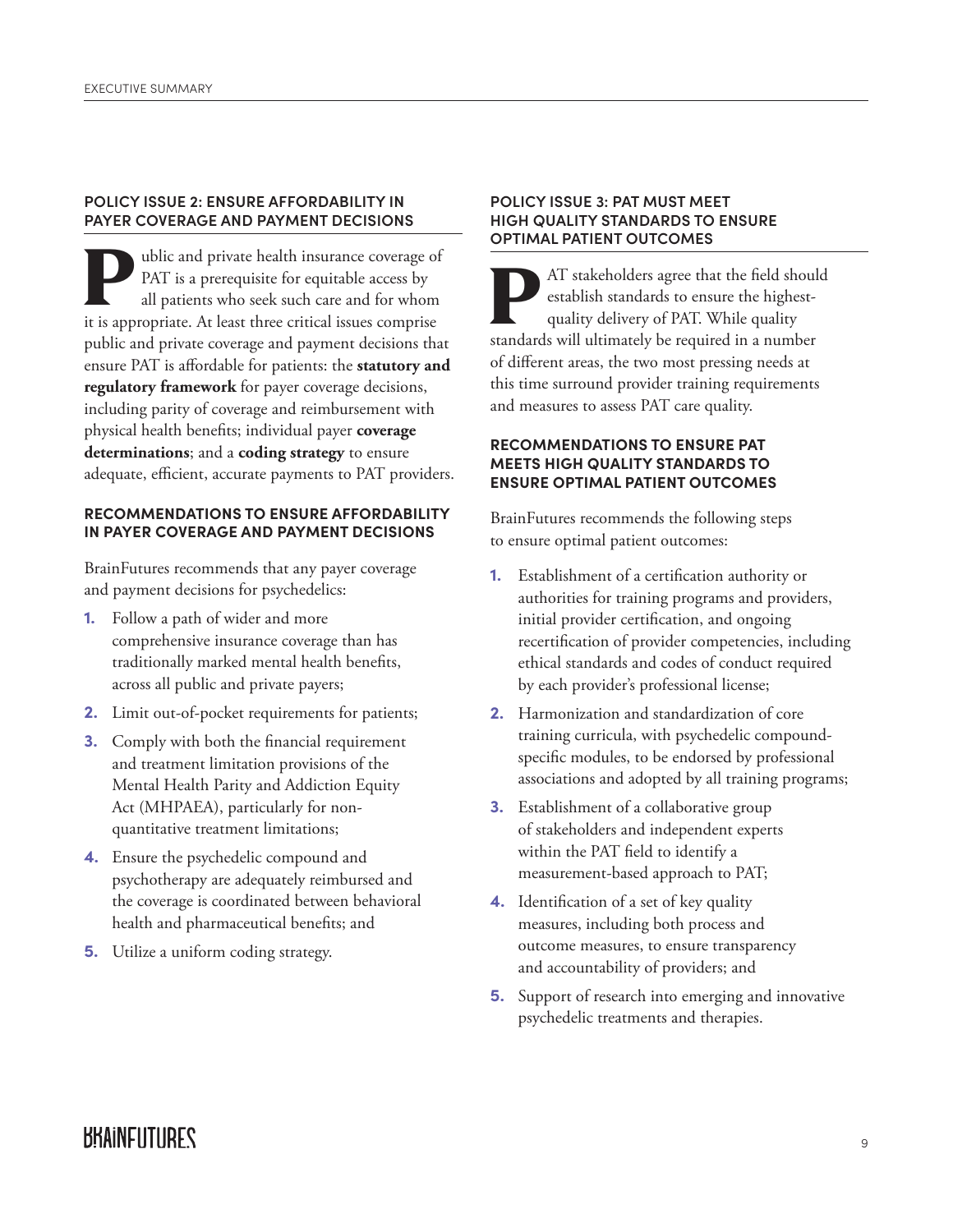#### **NEXT STEPS**

**I** n the near-term, the PAT field must align approaches in four key areas:

- 1. **Standards of Care:** Designation of a specialty association or associations to set standards of care for P AT providers, including standards of quality, medical or clinical practice guidelines, medical review criteria, and performance measures.
- 2. **Program Accreditation:** Designation of a body to offer independent accreditation of P AT education programs, set standards for effective training, and monitor compliance with those standards.
- 3. **Provider Certification:** Designation of a certification board to offer independent evaluation and verification of a provider's skills and expertise relative to P AT, to update certification criteria as the specialty evolves, and to provide patients with a trusted credential to help identify qualified providers.
- 4. **Reimbursement Strategy:** Alignment of stakeholders around a unified coding strategy and implementation plan to facilitate payer coverage determinations, simplify coding and billing processes, and improve access to care; development of parity education materials and briefing documents as free resources to stakeholders to support collective advocacy efforts.

Fortunately, the resources to execute on these goals exist within the PAT community. The key next step is for a trusted entity to identify these capacities within the PAT stakeholder community, and to build consensus around assignment of key responsibilities to identified organizations. <a>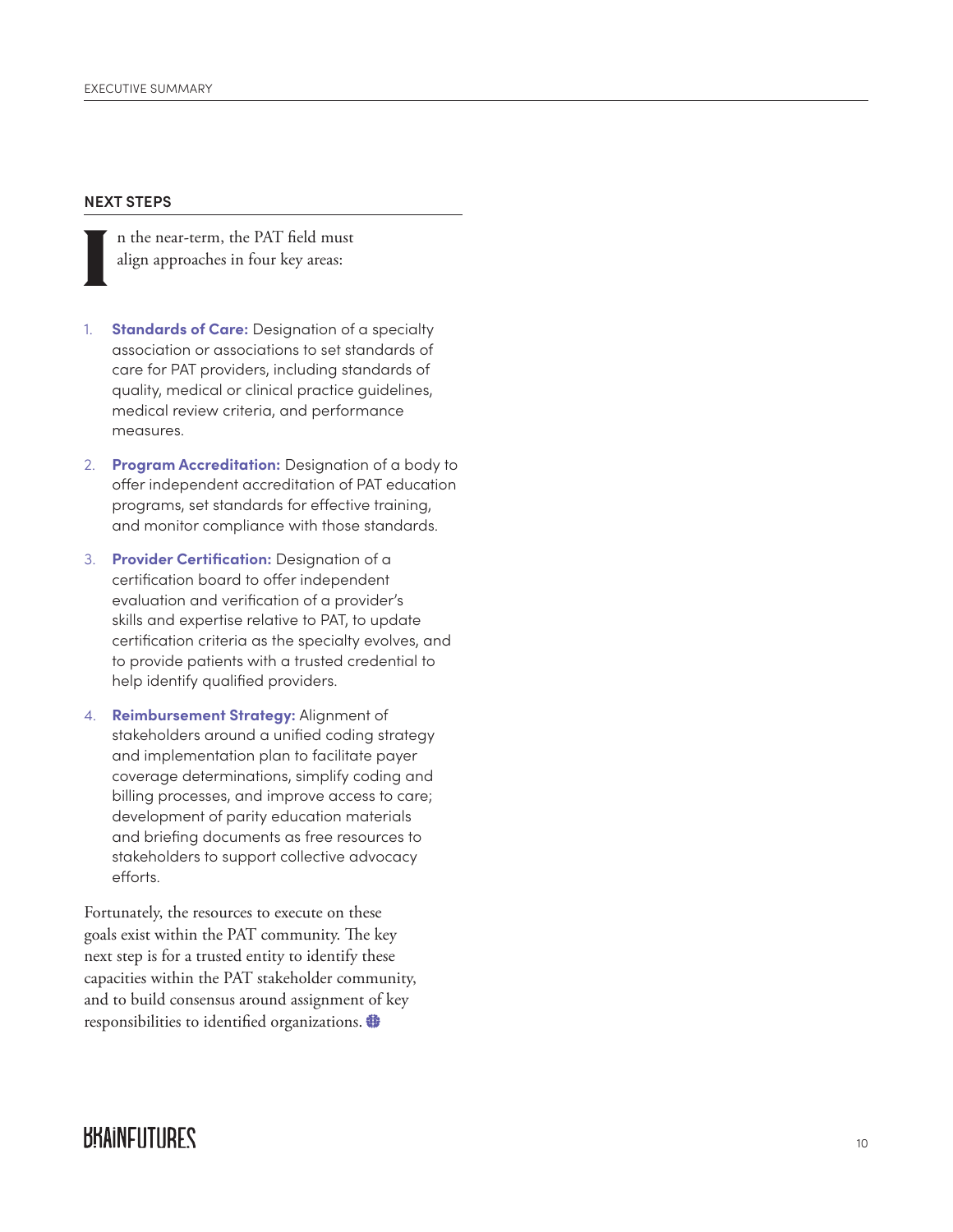## <span id="page-10-0"></span>**Introduction**

**BrainFutures'** work in the field of psychedelics<br>exists in the context of our nation's long-<br>standing mental health crisis, which creates a<br>desperate need for new and innovative treatments for exists in the context of our nation's longstanding mental health crisis, which creates a desperate need for new and innovative treatments for the most intractable mental health and substance use disorders (MH/SUDs). The Covid-19 pandemic makes this work only more urgent, as its traumas unleash devastating mental health consequences across the globe. Now more than ever, it is time to invest in innovations that offer new opportunities for treatment and recovery.

Fortunately, psychedelics hold great promise for the future of mental health care. A number of clinical trials of psychedelic compounds are currently underway. In addition, many organizations are in the first phases of drug development—discovery and preclinical—working to identify promising compounds that target a variety of MH/SUDs and determine if they are safe for human trials (Haichin, 2022). The exact number of psychedelic medicine trials in process varies at any given moment, and as of September 21, 2021, ClinicalTrials.gov listed more than 350 active or completed studies of psychedelic pharmaceuticals, though not all are indicated for MH/SUDs (National Library of Medicine, n.d.-a).

BrainFutures' first paper on psychedelic-assisted therapy (PAT), *[Psychedelic Medicine: A Review of Clinical](https://www.brainfutures.org/mental-health-treatment/patevidence/)  [Research for a Class of Rapidly Emerging Behavioral Health](https://www.brainfutures.org/mental-health-treatment/patevidence/)  [Interventions](https://www.brainfutures.org/mental-health-treatment/patevidence/)*, offered a comprehensive inventory of the evidence for the efficacy of psychedelic compounds. It laid out the significant promise that PAT offers for treating some of our field's most persistent illnesses, including major depressive disorder (MDD), treatmentresistant depression (TRD), and post-traumatic stress disorder (PTSD). This report, BrainFutures' second

of three in a series on PAT, addresses how the field converts the promise of innovation detailed in the first PAT report into tangibly better outcomes for patients.

As with any novel therapy, the path from research to broad use presents hurdles and challenges. Within the landscape of PAT, these include questions of coverage, reimbursement, training, quality, and measurement, such as:

- Will the Food and Drug Administration (FDA) approve New Drug Applications for psychedelic compounds? What conditions might these approvals impose on access to the drugs?
- Will PAT be covered by insurance? If so, what will coverage policies be? How will PAT be reimbursed?
- How will the field define "quality" in the context of PAT? How will quality be measured? Who will enforce quality standards?

## BrainFutures identifies consensus principles that can help lay a solid foundation of cooperation to advance more equitable and broad access to PAT.

Though this report cannot answer these questions, BrainFutures identifies consensus principles that can help lay a solid foundation of cooperation to advance broad access to PAT. This paper will also identify specific policy problems where consensus is necessary to optimally advance toward a shared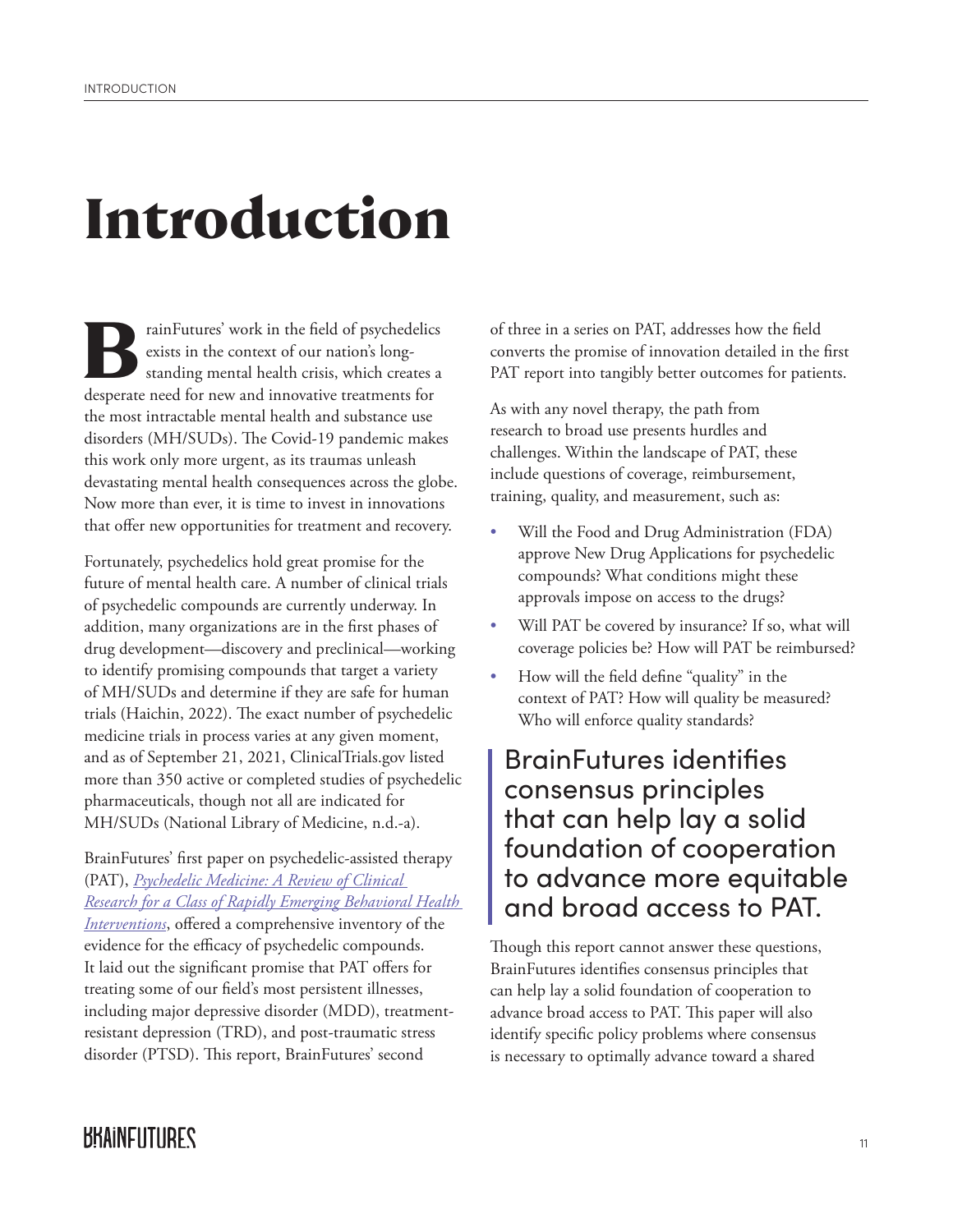goal of wide PAT access. Relative to these policy challenges, this report provides BrainFutures' related recommendations and suggested next steps.

#### **METHODOLOGY**

**T**his paper is informed by a detailed analysis of publicly available information regarding the economic and human costs of mental health conditions; psychedelics and psychedelicassisted therapy; behavioral health coverage, coding, and reimbursement policies; Food and Drug Administration drug review and approval requirements; psychedelic and hallucinogenic clinical trials targeting MH/SUDs registered with ClinicalTrials.gov as of September 21, 2021; and more. To ensure an upto-date understanding of this rapidly evolving field, BrainFutures conducted numerous interviews and held many discussions with representatives from emerging professional and national certification associations, manufacturers, independent training providers, an emerging third-party administrator developing a PAT provider network, and clinicians. To better understand payer perspectives on PAT, BrainFutures conducted confidential interviews with the behavioral health medical directors of several national, commercial payers. Collectively, the plans interviewed cover approximately 100 million lives across insurance products, including commercial insurance, Medicaid managed care, and Medicare Advantage, and have a combined revenue of approximately \$400 billion. BrainFutures worked with national reimbursement sustainability experts to identify coding strategies, to develop practitioner unit costs, and to estimate potential revenues for practitioners providing psychedelic-assisted therapy. This includes developing options for practitioners to seek reimbursement from a variety of payer sources.

#### **THE COSTS OF MENTAL ILLNESS**

rainFutures approaches our PAT reports within the context of our nation's extraordinary battle with mental illness. One in five U.S. adults experience mental illness each year, and 17 percent of individuals will experience mental illness even before they reach adulthood (Substance Abuse and Mental Health Services Administration [SAMHSA], 2021; Whitney & Peterson, 2019). One in 20 individuals experience serious mental illness, which results in functional impairment substantially interfering with major life activities (SAMHSA, 2021). Only 45 percent of adults with mental illness will receive treatment in any given year, and the average person will wait 11 years from the onset of symptoms before receiving treatment for the first time (SAMHSA, 2021; Wang et al. 2004).

## As of January 2021, roughly four in 10 U.S. adults report symptoms of anxiety or depression.

The pandemic has made these statistics even more grave. As of January 2021, roughly four in 10 U.S. adults report symptoms of anxiety or depression, up from just one in 10 in the first half of 2019 (Panchal et al., 2021). U.S. adults also reported increased difficulty sleeping (36 percent), eating (32 percent), increases in alcohol consumption or substance use (12 percent), and worsening chronic conditions due to worry and stress over the pandemic (12 percent) (Panchal et al., 2021).

The situation is particularly severe within certain demographic groups. Emergency department (ED) visits for suspected suicide attempts were 50.6 percent higher among girls aged 12 to 17 in May 2020 than during the same period in 2019 (Yard et al., 2021). Overall, the proportion of mental health-related ED visits among adolescents increased 31 percent compared with May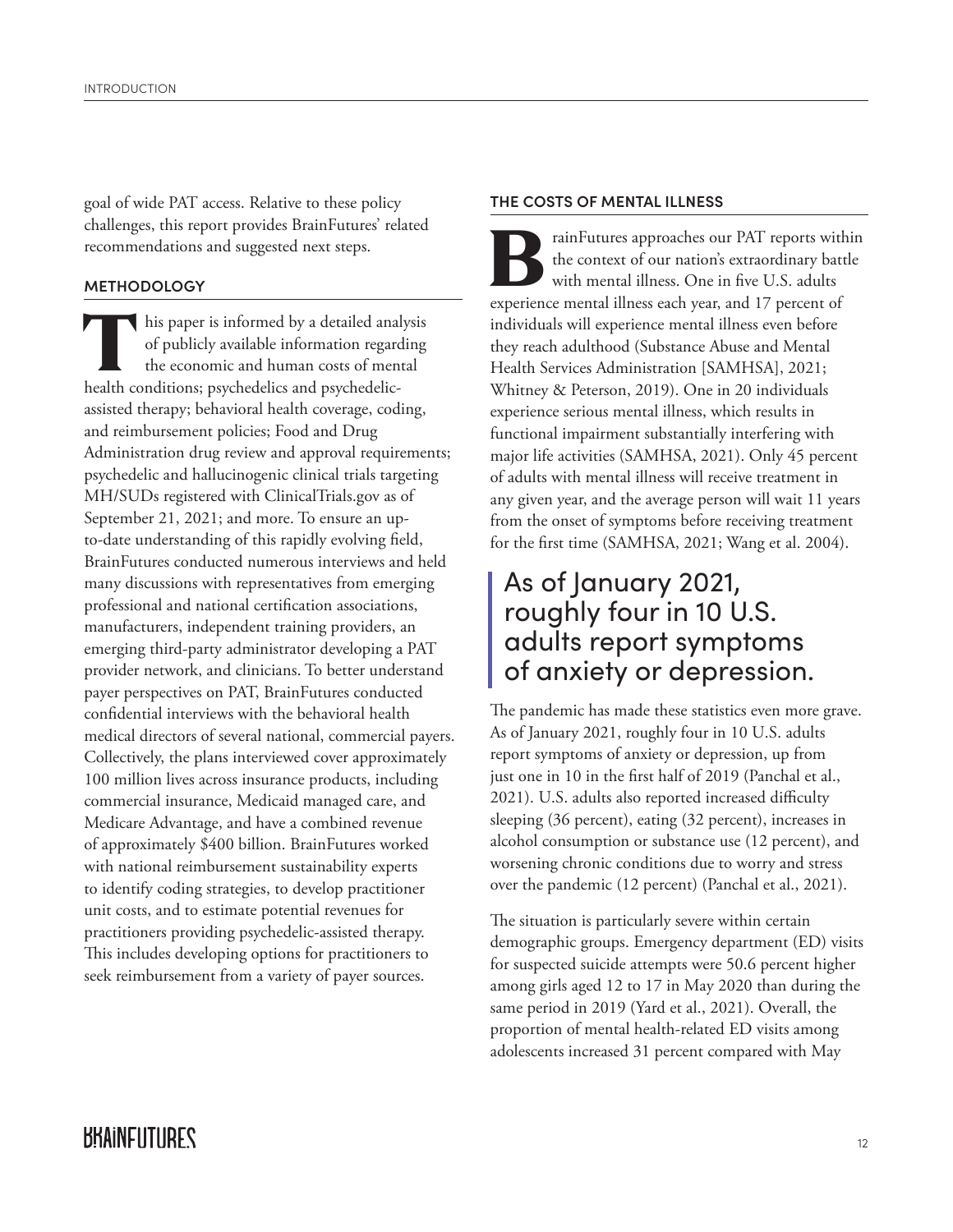2019. In addition, throughout 2020 and 2021, the National Center for Health Statistics partnered with the Census Bureau to operate a Household Pulse Survey (Panchal et al., 2021). In the online survey, 56 percent of young adults aged 18 to 24 reported symptoms of anxiety and/or depressive disorder, 25 percent reported substance use, and 26 percent reported suicidal thoughts. Other groups in the survey reporting high levels of anxiety and/or depression include individuals who have been affected by job loss (53 percent), women with children (49 percent), non-Hispanic Black adults (48 percent), Hispanic or Latino adults (46 percent), and essential workers (42 percent) (Panchal et al., 2021).

## Healthcare costs for individuals with behavioral health conditions were 2.8 to 6.2 times higher than for individuals with no behavioral health condition.

The economic costs of mental illness, though undoubtedly secondary to human costs, are also undeniably massive. In a 2017 Milliman study of 21 million insured individuals, healthcare costs for individuals with behavioral health conditions were 2.8 to 6.2 times higher than for individuals with no behavioral health condition, depending on their diagnoses (Davenport et al., 2020). Beneficiaries with behavioral health conditions comprised just 27 percent of the total study population, yet accounted for 56.5 percent of total healthcare costs (Davenport et al., 2020). Within the most costly ten percent of this population, 57 percent of beneficiaries had a behavioral health diagnosis. Overall, these high-cost individuals with behavioral health diagnoses accounted for 44 percent of all costs across the 21 million beneficiary population, or an average of \$45,782 per patient per year.

Notably, higher costs for beneficiaries with behavioral health diagnoses are not always attributable to behavioral health treatment alone. In fact, half of the high-cost beneficiaries with behavioral health diagnoses had less than \$95 per year of total spending on behavioral health treatments (Davenport et al., 2020). Across the entire study population, only 4.4 percent of healthcare costs were for behavioral health treatments. While the Davenport, et al., study was not designed to determine causality between behavioral health conditions and high medical/surgical spending, the findings suggest that individuals with behavioral health conditions frequently suffer from physical illness comorbidities that are not well managed. The authors note that consideration and management of behavioral health conditions are "important parts of a comprehensive strategy to manage total healthcare costs and contribute to positive outcomes for patients."

#### **THE NEED FOR EFFECTIVE, LONG-TERM RELIEF**

s former director of the National<br>Institute for Mental Health (NIM<br>Dr. Thomas Insel, MD states in *I* Institute for Mental Health (NIMH), Dr. Thomas Insel, MD states in *Healing: Our Path from Mental Illness to Mental Health*,

"Today there are about 30 different antidepressants, 20 different antipsychotic drugs, [seven] different mood stabilizers used in bipolar disorder, and [six] different classes of drugs for Attention Deficit Hyperactivity Disorder (ADHD). Almost none of these are more effective than the medications we had [three] decades ago, although newer medications have different and, in some cases, better side-effect profiles."

While prescription medication and psychosocial treatments are effective for many individuals struggling with these mental illnesses, too many patients have not found effective, consistent, and durable relief (Sky, 2022). As BrainFutures notes in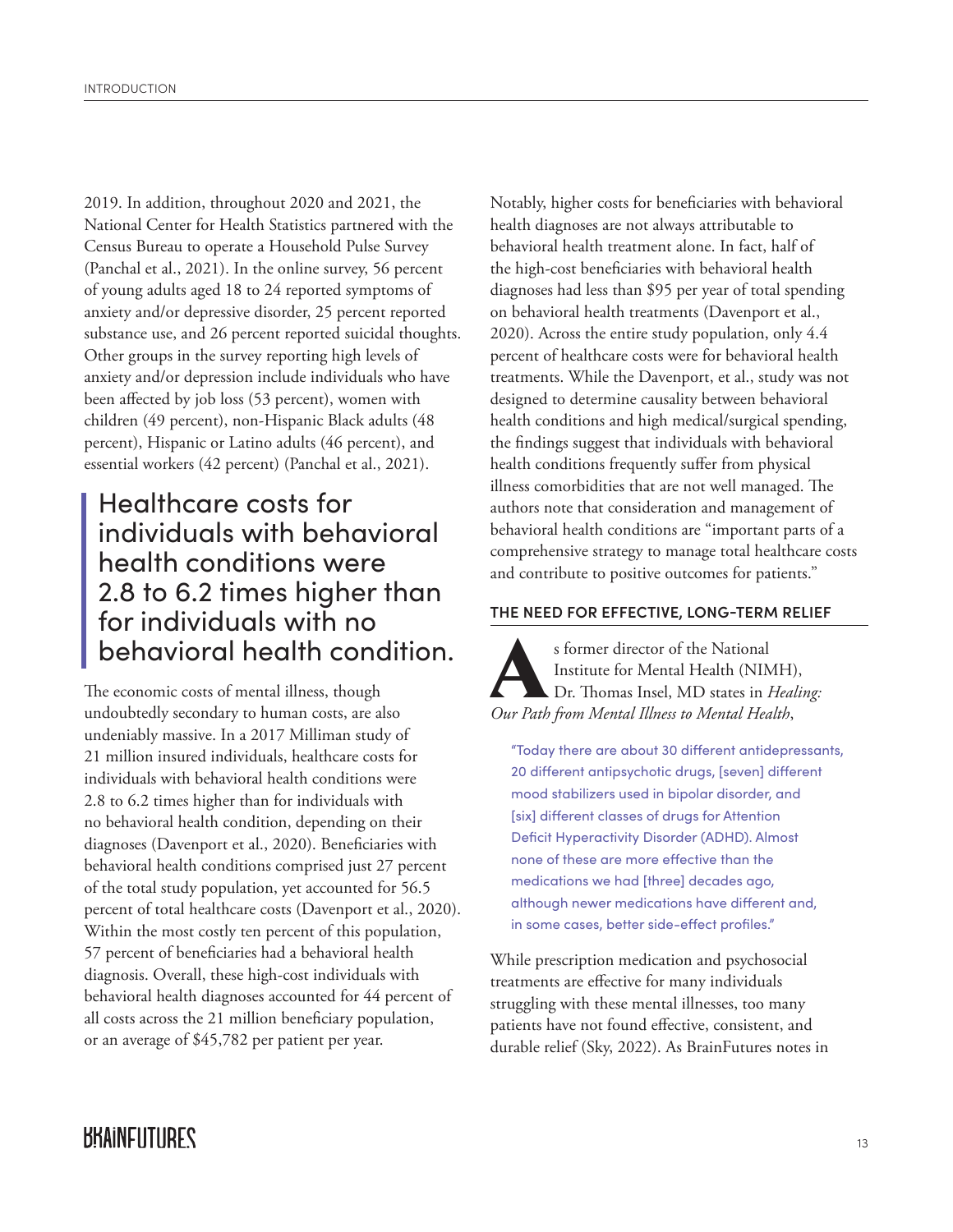our previous report, "Too often their conditions are associated with significant patient suffering, especially for those with treatment-resistant disorders, with prevalence rates continuing to rise" (Sky, 2022).

Psychedelics work differently than existing FDAapproved medications for mental illness, affecting "neurochemistry, [and] causing shifts in experiential perception and mood, often accompanied by vivid mental imagery and altered auditory processing" (Sky, 2022). Psychedelics act at "specific neurotransmitter receptors in the brain—typically serotonin receptors, as well as other receptors for neurotransmitters such as norepinephrine, dopamine and glutamate" (Sky, 2022).

## PAT is showing efficacy for treating several chronic mental health conditions that are often resistant to existing pharmacological and psychotherapeutic options.

In FDA-approved clinical trials, described in the "Mental Health Diagnoses Addressed by PAT" section below, PAT is showing efficacy for treating several chronic mental health conditions that are often resistant to existing pharmacological and psychotherapeutic options. At the same time, adverse physical effects of psychedelics are for the most part minimal, transient, and/or mitigated by appropriate clinical protocols, with the greatest risk occurring in unsupervised participation (Johnson et al., 2008). These may include dizziness, headache, nausea/vomiting, fatigue, body pain, irritability, heightened blood pressure and pulse, insomnia and/or anxiety, (COMPASS Pathways plc, 2021a; Nichols, 2016). The potential for psychological side-effects, such as depression, anxiety, or even a

psychotic episode, is also cause for concern. Rigorous pre-screening of potential patients and supportive psychotherapy after administration of psychedelic medicines are critical to mitigate these risks.

### **ABOUT PSYCHEDELIC-ASSISTED THERAPY**

Turrently, three promising candidates are engaged in Phase 2 and Phase 3 clinical<br>PAT. The drug sponsors, COMPASS Parthe Multidisciplinary Association for Psychodelic engaged in Phase 2 and Phase 3 clinical trials of PAT. The drug sponsors, COMPASS Pathways, the Multidisciplinary Association for Psychedelic Studies Public Benefit Corporation (MAPS PBC), and Usona Institute, are pursuing FDA approval for psilocybin for treatment-resistant depression (TRD), 3,4-methylenedioxy-methamphetamine (MDMA) for post-traumatic stress disorder (PTSD), and psilocybin for major depressive disorder (MDD), respectively. Each is testing pharmaceuticals using a "set and setting" approach in their clinical protocols. In psychedelic research, "set and setting" generally refers to the psychological, social, and cultural parameters that may shape an individual's experience with psychedelic drugs (Hartogsohn, 2017). The set may include things such as the "personality, preparation, expectation, and intention of the person having the experience" and the setting often refers to "the physical, social, and cultural environment in which the experience takes place" (Hartogsohn, 2017). The set and setting for PAT utilized in these clinical trials generally is facilitated by a standard model for therapeutic engagement, which includes an initial patient assessment preparatory psychotherapy, a supervised dosing session lasting several hours, and integrative support or psychotherapy following the dosing session.

Following an initial assessment, preparatory psychotherapy sessions are designed to help the patient build rapport with the facilitators who will be present during the dosing sessions (i.e. develop the therapeutic alliance) and to help the patient identify themes or personal struggles that may affect the dosing experience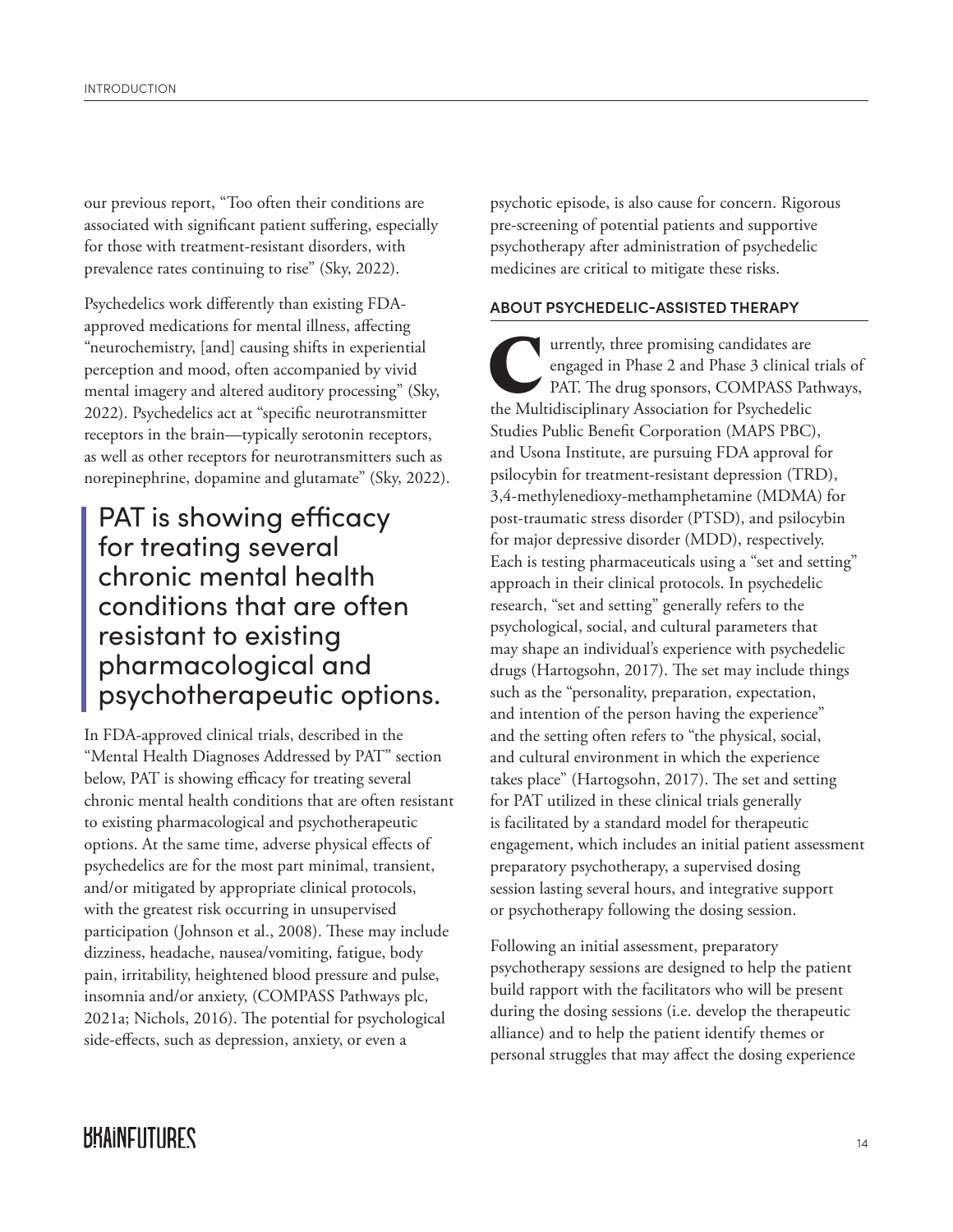(Usona Institute, 2021). Facilitators may also provide psychoeducation regarding the targeted condition and seek to obtain any background information that may become important during the dosing session (e.g., for treatment of PTSD, information about the trauma) (MAPS PBC, 2020). One drug sponsor notes that preparation psychotherapy sessions include demonstrating and practicing "self-directed inquiry and experiential processing" (COMPASS Pathways plc, 2020b). These sessions are intended to prepare the patient for the dosing session, helping them know what to expect. In late-phase clinical trials, the total duration of preparatory therapy is six to eleven hours (COMPASS Pathways plc, 2020a; MAPS PBC, 2020; Usona Institute, 2021).

The medication, or dosing, session is typically conducted by two facilitators (often one male and one female) who are present throughout the session, with the exception of short breaks (i.e. bathroom breaks, etc.) (Usona Institute, 2021). This is in part due to an FDA requirement that dosing sessions include both a licensed mental health care provider and a trained technician or monitor to protect subject safety (Muniz, 2021). Researchers are, however, testing other models of care, particularly surrounding the medication session. For example, an open-label trial involving cancer patients utilizes small-group administration of psilocybin along with one-on-one support from a therapist (Maryland Oncology Hematology, 2021).

In many trials, participants are encouraged to wear eyeshades and listen to carefully selected music, both designed to help focus attention inward (COMPASS Pathways plc, 2020a; MAPS PBC, 2020; Usona Institute, 2021). Dosing sessions are typically held in a quiet room designed to be non-clinical and aesthetically pleasing in appearance. Participants are free to speak with the facilitators at any time during the drug session, and one protocol directs therapists to check in with the participant if they have not spoken during the first hour of the session (MAPS PBC, 2020). One treatment manual describes a "nondirective approach to therapy based on empathetic rapport and empathetic presence" (Mithoefer, 2017).

The dosing session is followed by a series of integrative support or psychotherapy sessions, in which participants discuss and process their physical and emotional experiences during the dosing session, with facilitator assistance (COMPASS Pathways plc, 2020a; MAPS PBC, 2020; Usona Institute, 2021). One treatment manual directs facilitators to "encourage the transfer of states of acceptance, feelings of intimacy, closeness, and reduced fear experienced in Experimental Sessions to emotionally threatening everyday situations" (MAPS PBC, 2020).

In some trials, patients repeated the dosing session and subsequent integrative psychotherapy sessions for a total of two or three cycles of PAT. After the prescribed number of cycles, treatment is complete, and many patients continue to experience symptom improvement for many months following treatment, sometimes resulting in complete remission.

#### **MENTAL HEALTH DIAGNOSES ADDRESSED BY PAT**

**T**he most advanced PAT clinical trials target some of the highest-cost mental illnesses, in terms of both human suffering and economic loss: MDD, TRD, and PTSD.

#### **MAJOR DEPRESSIVE DISORDER**

MDD is the leading cause of disability worldwide and in the United States. It affects approximately 17.5 million U.S. adults, just over seven percent of the adult population (2018 estimate) (Greenberg et al., 2021). Nearly 65 percent of those diagnosed with MDD are considered severely impaired (Greenberg et al., 2021).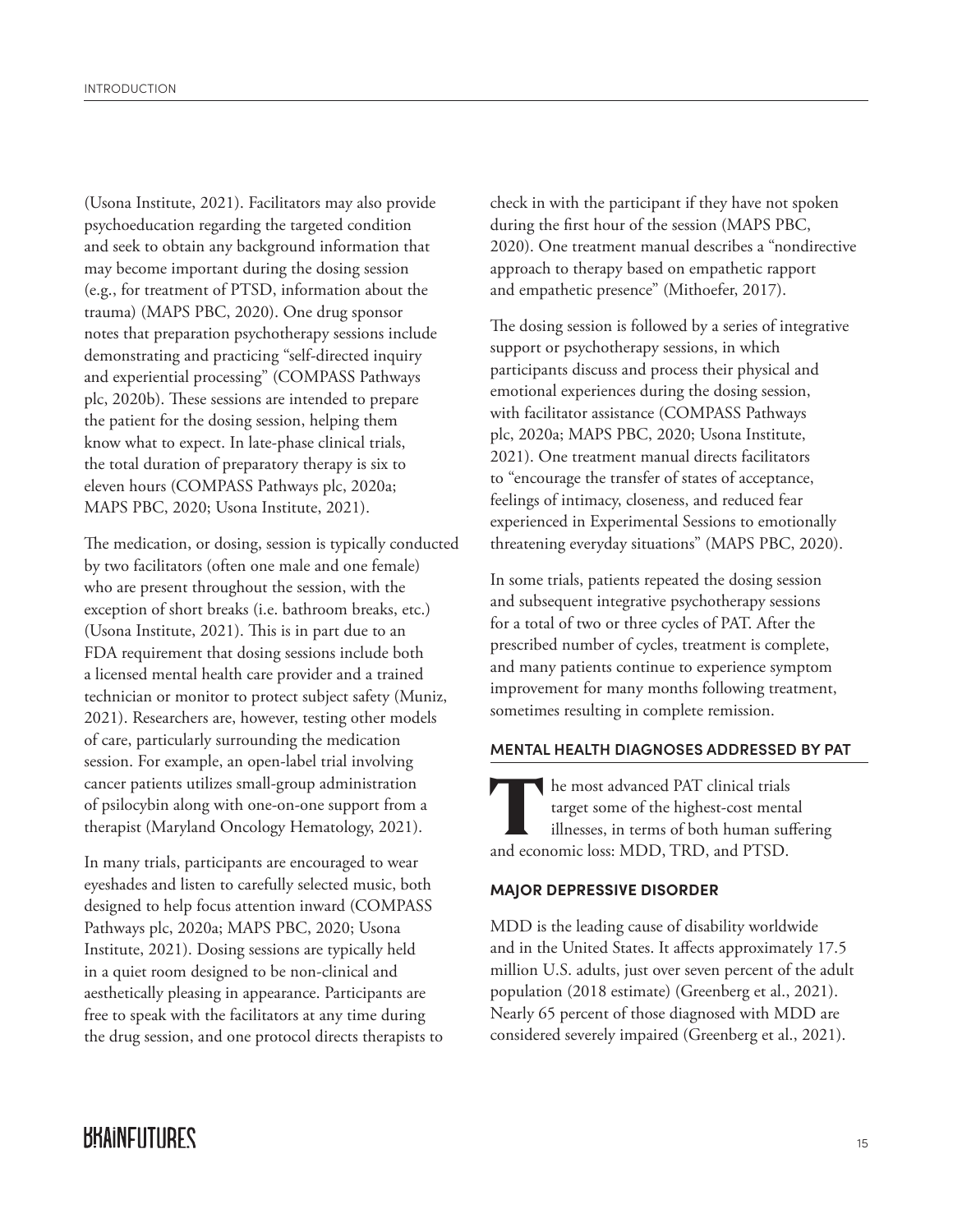MDD exerts the greatest burden on individuals and the U.S. economy compared to all other mental and behavioral health conditions, accounting for 2.7 million disability-adjusted life-years in 2016 (Greenberg et al., 2021). The total economic burden of major depressive disorder was \$326.2 billion in 2018 (Greenberg et al., 2021). Of this, 35 percent (\$114.3 billion) was healthcare-related costs, four percent (\$13.4 billion) was suicide-related costs, and the remaining 61 percent (\$198.6 billion) was indirect workplace costs. In the workplace, presenteeism accounted for 70 percent of MDD-related workplace costs, while absenteeism accounted for 30 percent of costs. Interestingly, just 11.2 percent of the total economic burden was attributable to the direct cost of treating major depressive disorder itself (Greenberg et al., 2021). In fact, for every \$1.00 spent on MDD treatment, an additional \$7.91 was spent on MDD-related indirect costs and direct and indirect costs related to comorbidities.

As of March 2022, Usona Institute is engaged in a Phase 2b clinical trial of psilocybin for the treatment of MDD. Usona Institute received Breakthrough Therapy designation from the FDA for this work in November 2019 (Usona Institute, 2019). A separate Phase 2 trial of psilocybin found it was efficacious in treating MDD, with a clinically significant response (defined as a 50 percent or more reduction from their baseline GRID-Hamilton Depression Rating Scale) in 67 percent of participants and remission from depression in 58 percent (Davis et al., 2021).

Additional psychedelic-related clinical trials for the treatment of MDD are testing psilocybin as well as ayahuasca, lysergic acid diethylamide (LSD), and dimethyltryptamine (DMT) (National Library of Medicine, n.d.-a).

**TOTAL ECONOMIC BURDEN OF MAJOR DEPRESSIVE ORDER**

**\$326.2B** TOTAL ECONOMIC BURDEN OF MAJOR DEPRESSIVE DISORDER **\$114.3B** HEALTH-RELATED COSTS **\$13.4B** SUICIDE-RELATED COSTS **\$198.6B** INDIRECT WORKPLACE COSTS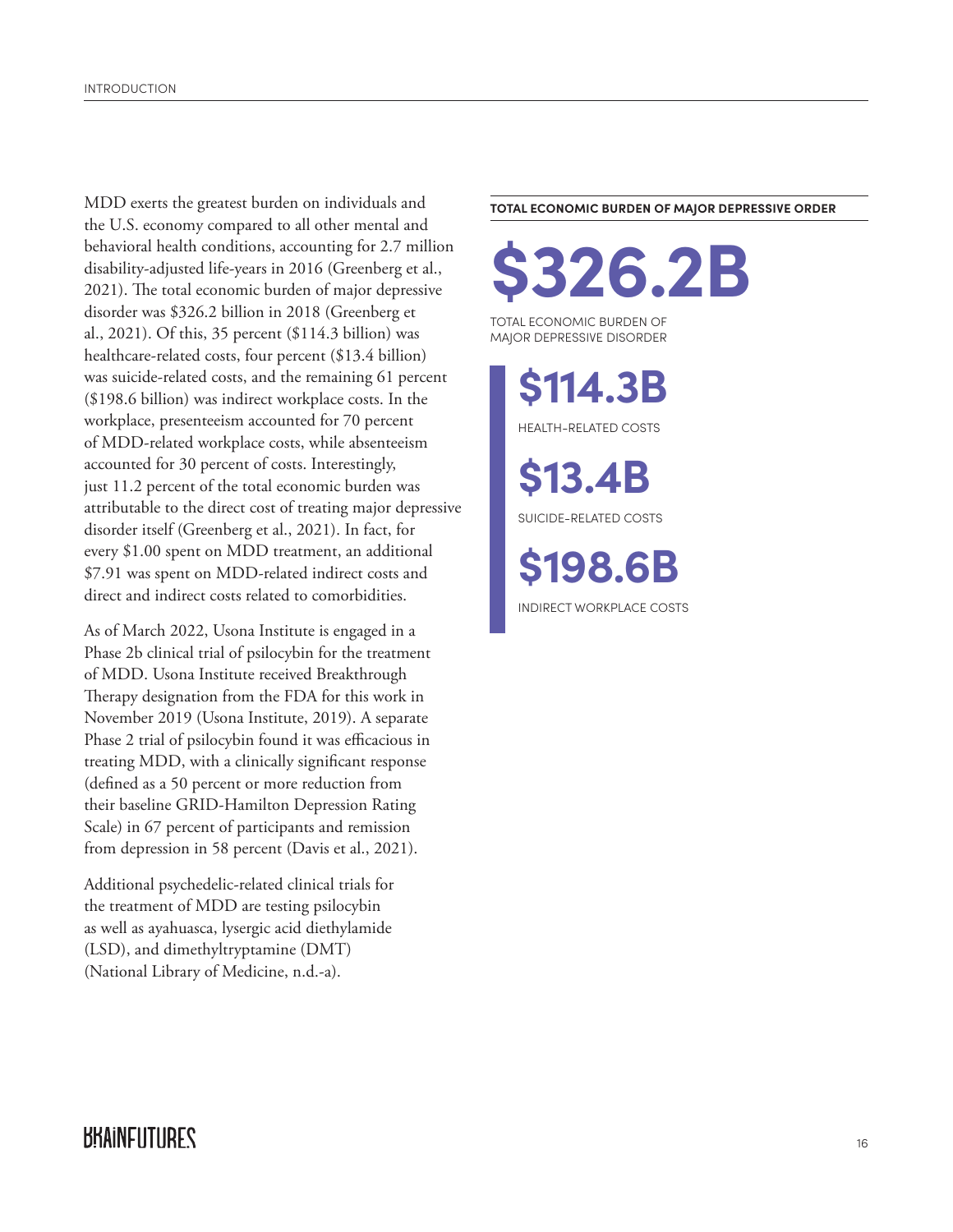#### **TREATMENT-RESISTANT DEPRESSION**

While there is not yet a universally accepted definition of TRD, the diagnosis is typically applied to individuals with MDD who fail to respond, or fail to achieve remission, after two or more trials of medication with adequate dose and duration (Zhdanava et al., 2021). Thus, individuals with TRD may be considered a subpopulation of those with MDD. Patients with TRD "have higher symptom severity, longer episodes of depression, diminished quality of life, and an increased suicide risk, compared to patients with treatment-responsive depression" (Shrestha et al., 2020). Unfortunately, treatment options are limited for individuals with this mental health condition.

## Healthcare costs were 29.3 percent higher for individuals with TRD relative to those with treatmentresponsive depression.

As may be expected, without a universally accepted definition of TRD, prevalence estimates vary quite widely (12 to 55 percent of individuals with MDD), but there appears to be general agreement that TRD accounts for a disproportionate share of healthcare and economic costs relative to its prevalence (Zhdanava et al., 2021). One prominent study, which defined the condition as failure to respond to one medication trial, estimated that 12 to 20 percent of patients with depression have TRD, accounting for 27 to 41 percent of the total clinical, economic, and societal costs of MDD (Mrazek et al., 2014). Another study found that healthcare costs were 29.3 percent higher for individuals with TRD relative to those with treatmentresponsive depression (Olchanski et al., 2013). However, this study used a very high threshold—four

different therapy trials—to identify the TRD population, so may have underestimated these costs.

Zhdanava et al., (2021) estimate that individuals with medication-treated MDD incur additional healthcare, productivity, and unemployment costs of \$92.7 billion per year, relative to individuals without the disorder. They also found that 30.9 percent of the medication-treated MDD population had TRD, using two failed medication trials as the threshold. However, individuals with TRD accounted for an outsized portion of additional costs, relative to their population size: 30.9 percent of the population accounted for 47.2 percent of total costs. Specifically, individuals with TRD accounted for 56.6 percent of healthcare costs, 32.2 percent of productivity costs, and 47.7 percent of unemployment costs.

COMPASS Pathways recently released topline results from its Phase 2b clinical trial of psilocybin for the treatment of TRD. The goal of this trial was to identify the correct dose of COMP360, COMPASS Pathways' synthetic psilocybin. According to a press release, patients who received a 25 mg dose of COMP360 demonstrated a highly statistically significant reduction in depressive symptom severity after three weeks (COMPASS Pathways plc, 2021b). A separate, smaller open label study also found that patients who took SSRIs concomitant with COMP360 achieved results similar to those in the Phase 2b trial, in which participants were required to "washout" SSRIs due to concerns the drugs could interfere with psilocybin's therapeutic effects (COMPASS Pathways plc, 2021c). COMP360 was awarded Breakthrough Therapy status by the FDA in 2018.

Additional clinical trials are testing psychedelics in the treatment of TRD, involving additional drug sponsors or collaborator groups (National Library of Medicine, n.d.-a).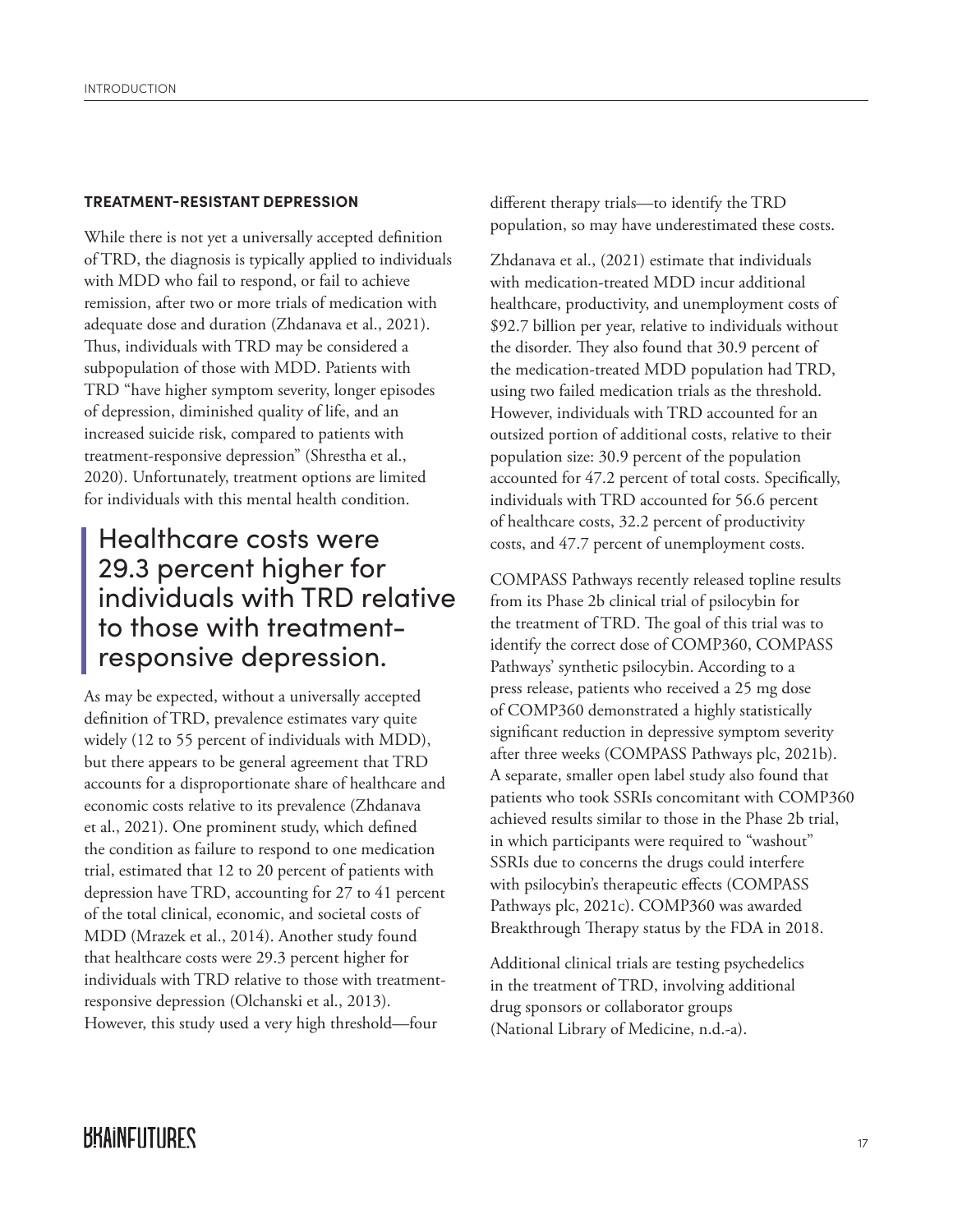#### **POST-TRAUMATIC STRESS DISORDER**

PTSD affects approximately 3.5 percent of U.S. adults every year, meaning that one in 11 individuals will be diagnosed with PTSD in their lifetime (American Psychiatric Association, 2020). PTSD can occur in anyone exposed to a traumatic event where symptoms last for more than a month and cause significant distress or problems with an individual's daily functioning (American Psychiatric Association, 2020). Prevalence of PTSD within any given year is 3.5 percent, but substantially higher among women (5.2 percent) than men (1.8 percent) (Harvard Medical School, 2007b). The military health system diagnosed more than 200,000 active-duty service members with PTSD between 2002 and 2017, with the share of service members with a PTSD diagnosis being medically discharged increasing from 16 percent in 2002 to 34 percent in 2015 (Krull et al., 2021).

Women with PTSD symptoms experience significantly higher total healthcare costs, up to 104 percent more than women who do not have PTSD symptoms (Walker et al., 2003). For both men and women with PTSD, higher healthcare costs may be partly explained by a possible association with type 2 diabetes, cardiovascular disease, and metabolic disease (Lukaschek et al., 2013; Dedert et al., 2010). One meta-analysis of studies on PTSD and PTSD symptoms found both were associated with more general health symptoms and general medical conditions, as well as poorer healthrelated quality of life (Pacella et al., 2013). Compared to patients with MDD, patients with PTSD had higher rates of other mental health disorders and higher mental health care use and costs (Ivanova et al., 2011). These contribute to annual healthcare costs that average 4.2 to 9.3 percent higher for individuals with PTSD than for individuals with MDD (Ivanova et al., 2011).

As of March 2022, MAPS PBC is engaged in a second Phase 3 clinical trial of MDMA-assisted therapy for the treatment of moderate to severe PTSD (Multidisciplinary Association for Psychedelic Studies [MAPS], 2020). MAPS received Breakthrough Therapy status from the FDA for this potential PTSD treatment in 2017.

## 67 percent of participants in the MDMA group no longer met the clinical criteria for PTSD.

Results from MAPS' first Phase 3 clinical trial (MAPP1), published in May 2021, found that compared to placebo with therapy, MDMA-assisted therapy significantly reduced the severity of PTSD symptoms (as measured by the Clinician-Administered PTSD Scale for DSM-5) and significantly reduced functional impairment (as measured by the Sheehan Disability Scale) (Mitchell et al., 2021). These results held for patients with comorbidities that are generally associated with treatment resistance, such as history of alcohol or substance use disorder. At the primary study endpoint, 67 percent of participants in the MDMA group no longer met the clinical criteria for PTSD, compared to 32 percent of those in the placebo group; and 33 percent of those in the MDMA group met the criteria for remission, compared to five percent of participants in the control group.

In MAPS' second Phase 3 clinical trial (MAPP2), currently in recruitment, MAPS hopes to build on these results, further demonstrating the safety and efficacy of MDMA-assisted therapy for the treatment of PTSD (MAPS, 2020). MAPS also has completed and ongoing Phase 2 trials testing MDMA in the treatment of eating disorders, anxiety associated with a life-threatening illness, and social anxiety in autistic adults (Haichin, n.d.).

Additional drug sponsors or collaborator groups are engaged in other clinical trials focused on psychedelics for PTSD (National Library of Medicine, n.d.-a).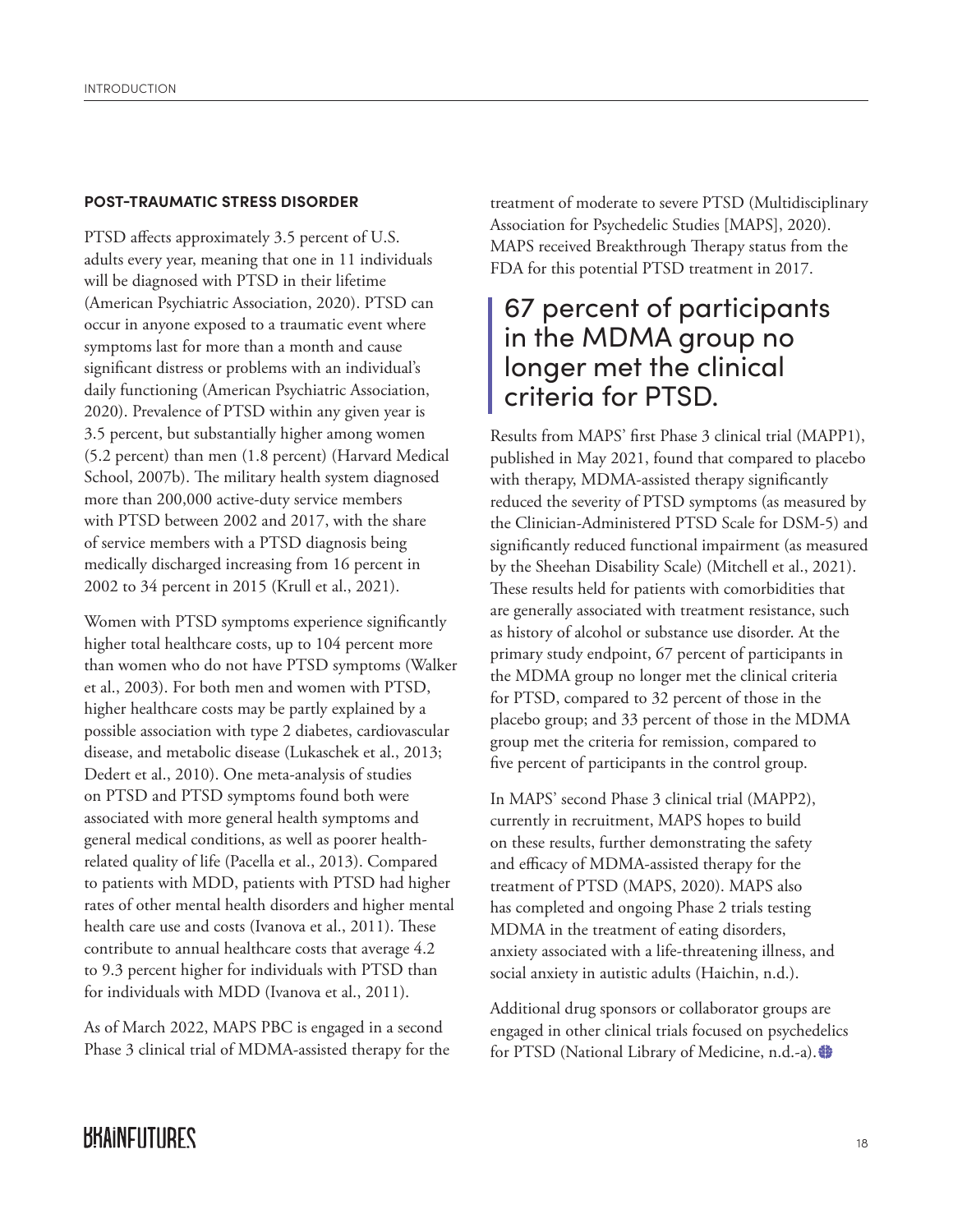## <span id="page-18-0"></span>**Principles to Advance PAT From Clinical Trial to Real World Patients**

TTP he promise of these psychedelic compounds<br>for treating MDD, TRD, and PTSD raises grea<br>hope for PAT's potential to relieve pain and for treating MDD, TRD, and PTSD raises great hope for PAT's potential to relieve pain and suffering for millions of patients. The path from research to clinical adoption, however, is still lengthy and challenging. Upon completion of clinical trials, drug sponsors will submit New Drug Applications to the FDA. The FDA's approval process will include multiple mechanisms for determining how and when a drug is prescribed and administered to patients. Following a successful approval, payers' coverage and reimbursement determinations will have additional influence over how patients access PAT. The industry itself—including drug manufacturers, professional associations, a national certification board, and other stakeholders—will also make important decisions about how PAT is accessed and delivered via collective decisionmaking on provider PAT training and credentialing requirements, a clinical delivery model, and quality definition and measurement. In addition, as with any healthcare innovation, ongoing research will continue to inform the model of care.

As the industry prepares for this next critical stage of implementation, BrainFutures seeks to highlight the importance of a shared set of fundamental principles to guide key decision-makers in this

process. BrainFutures' work in preparing this report has been aided by PAT stakeholder groups—including manufacturers, providers, and advocates—to coalesce around broad, foundational principles:

- 1. PAT must be **accessible** to all patients who qualify for, and would benefit from, such therapy.
- 2. PAT must be **affordable** for all patients who qualify for, and would benefit from, such therapy.
- 3. PAT must meet **high quality** standards to ensure optimal patient outcomes.

In the sections that follow, this report highlights specific policy problems that influence access, affordability, and quality and underscore the importance of a multistakeholder, coordinated effort to minimize PAT regulatory and reimbursement obstacles. It is imperative that stakeholders develop a collaborative approach to addressing these challenges moving forward. Identifying and articulating this approach will accelerate the adoption of PAT clinical interventions across a wide array of domains.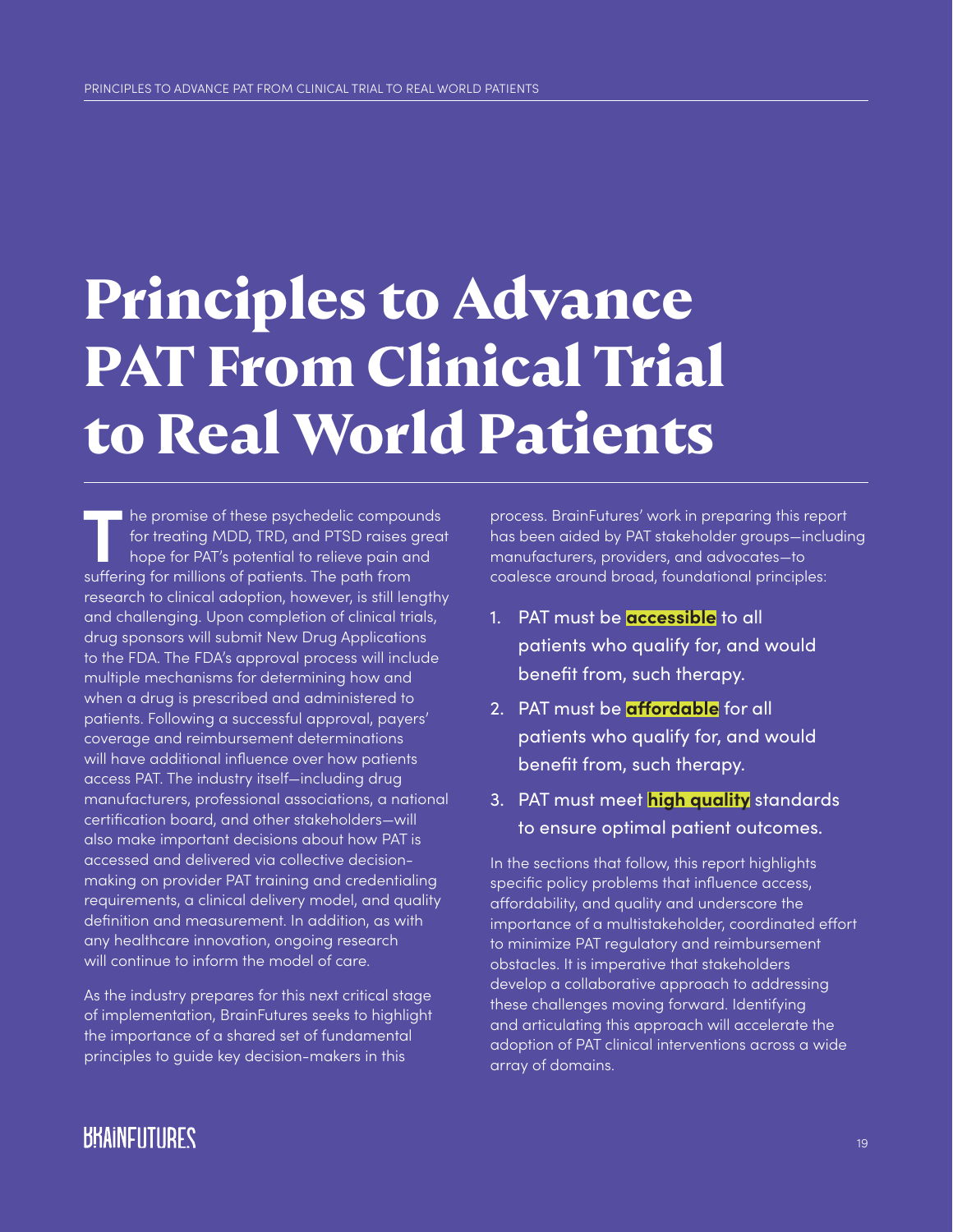### <span id="page-19-0"></span>POLICY ISSUE 1:

## **Ensure Accessibility in FDA Approval and Safety Requirements**

Principle: PAT must be affordable for all patients who qualify for, and would benefit from, such therapy.

The first step toward making PAT available<br>outside of a clinical trial environment is<br>approval by the FDA. The FDA provides<br>an invaluable service to U.S. consumers in their outside of a clinical trial environment is approval by the FDA. The FDA provides an invaluable service to U.S. consumers in their evaluation process: ensuring that drugs are safe and effective for their intended use, that benefits outweigh known risks, and that doctors and patients have the information they need to make informed choices. Should the FDA determine that risk mitigation strategies are required, BrainFutures recommends that such strategies be balanced against the principle of wide access, contextualized against the high costs of the targeted conditions, consistent with protocols established for existing treatments (with similar risk and safety profiles) for the targeted conditions, consistent with quality improvement practices, and open to the establishment of quality standards by psychedelic professional organizations.

The FDA's approval, and any safeguards and quality standards the agency may require, must ensure that PAT is accessible to all patients who qualify for, and would benefit from, such therapy. In practice, this means that the FDA must consider in its risk assessment the high emotional, social, and economic costs of the conditions targeted for treatment and

the significant benefits psychedelics demonstrate in clinical trials. Any risk evaluation and mitigation strategies (REMS) should be consistent with or comparable to REMS in place for existing treatments, with similar risk and safety profiles to psychedelics, for the targeted conditions. BrainFutures recognizes that each psychedelic compound and each psychotropic class carry their own unique risk and safety profiles.

### **FDA REVIEW REQUIREMENTS**

The FDA's review and approval of new drugs and biologics is governed by the Federal Food, Drug, and Cosmetic Act (FFDCA) of 1938, and subsequent amendments, which require that drugs be proven safe before they may be sold in interstate commerce (Federal Food, Drug, and Cosmetic Act, 2022a). A portion of the FDA's Mission states:

"FDA is responsible for advancing the public health by helping to speed innovations that make medical products more effective, safer, and more affordable and by helping the public get the accurate, science-based information they need to use medical products and foods to maintain and improve their health" (U.S. Food and Drug Administration [FDA], 2018).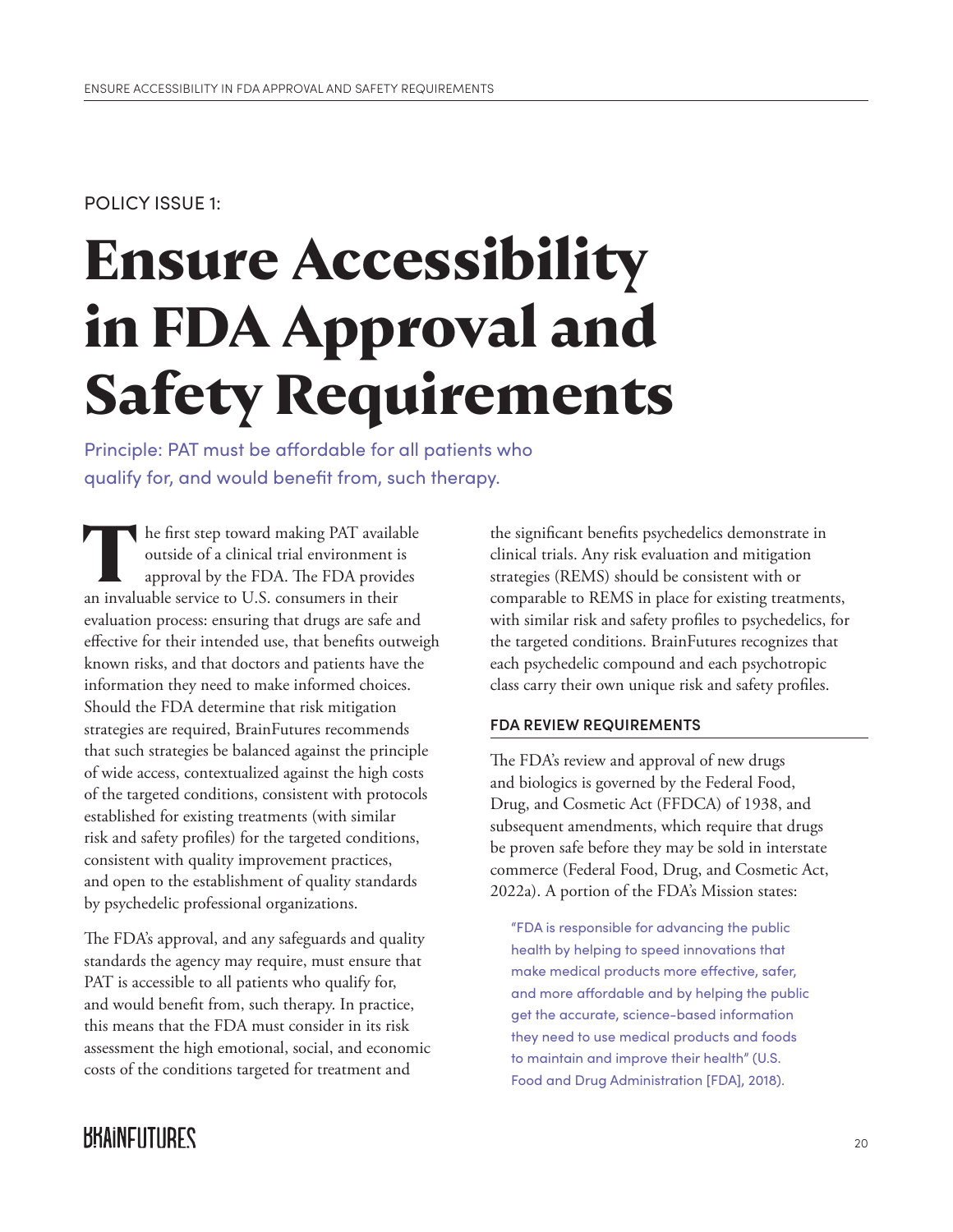There is an inherent tension between "helping to speed innovations," that is, making drugs available to the American public in a timely manner, and ensuring that those drugs are "more effective, safer, and more affordable." The FDA's processes for the approval of new drugs and biologics reflect that tension.

MAPS PBC, COMPASS Pathways, and Usona Institute's Breakthrough Therapy designations provide an expedited approval process to encourage the development of drugs that treat a serious condition and for which "preliminary clinical data indicates that the drug may demonstrate substantial improvement over available therapy" (FDA, 2019).

However, even with a Breakthrough Therapy designation, the FDA's safety standards remain stringent and include at least two well-designed and well-controlled Phase 3 clinical trials. Clinical trials are designed to generate data establishing the safety, efficacy, and effectiveness of a drug in humans (van Norman, 2016). The FDA categorizes clinical trials into Phase 1, 2, and 3. In general, as trials progress, the number of volunteers increases, beginning with a small number of healthy volunteers and progressing to subjects with the targeted medical condition (van Norman, 2016).

Following completion of all clinical trials, a drug sponsor may file a New Drug Application (NDA), the formal step of requesting the FDA to review a drug for marketing in the United States (FDA, 2017). The FDA's review of an NDA occurs within a framework that considers:

- **1.** The target condition and available treatments, to provide context for weighing the drug's risks and benefits;
- **2.** Assessment of risks and benefits apparent in the clinical testing data; and

**3.** Risk management strategies, which may include information on the drug label as well as REMS (FDA, 2019).

### **FDA'S RISK MANAGEMENT STRATEGIES**

As the first psychedelics move toward NDA submission, it is important for stakeholders to understand the risk mitigation tools the FDA is authorized to use once it assesses a drug's safety profile. After the FDA determines a drug's risk-benefit ratio, the following harm reduction strategies may be instituted as a required condition of approval.

#### **DRUG LABELS**

Drug labels are an essential part of conveying drug safety and effectiveness information to clinicians and patients and are the most basic and most utilized risk mitigation tool at the FDA's disposal. Federal law defines drug labeling to include "all labels and other written, printed, or graphic matter…accompanying" the drug (Federal Food, Drug, and Cosmetic Act, 2022a). Labeling is the primary source of prescribing information used by clinicians, is published in the widely used Physician's Desk Reference, and is the basis for patient-focused information produced by manufacturers, pharmacy vendors, and other sources of drug information, such as websites (Dabrowska & Thaul, 2018). FDA regulations dictate the information the labeling must provide as well as required formatting (FDA, 2021).

#### **RISK EVALUATION AND MITIGATION STRATEGY**

For some drugs with serious safety concerns, the FDA determines that additional action beyond labeling is necessary "to ensure the benefits of the drug product outweigh its risks" (Center for Drug Evaluation and Research Office of Surveillance and Epidemiology [CDER OSE], 2020). In this case, the FDA is authorized to require a Risk Evaluation and Mitigation Strategy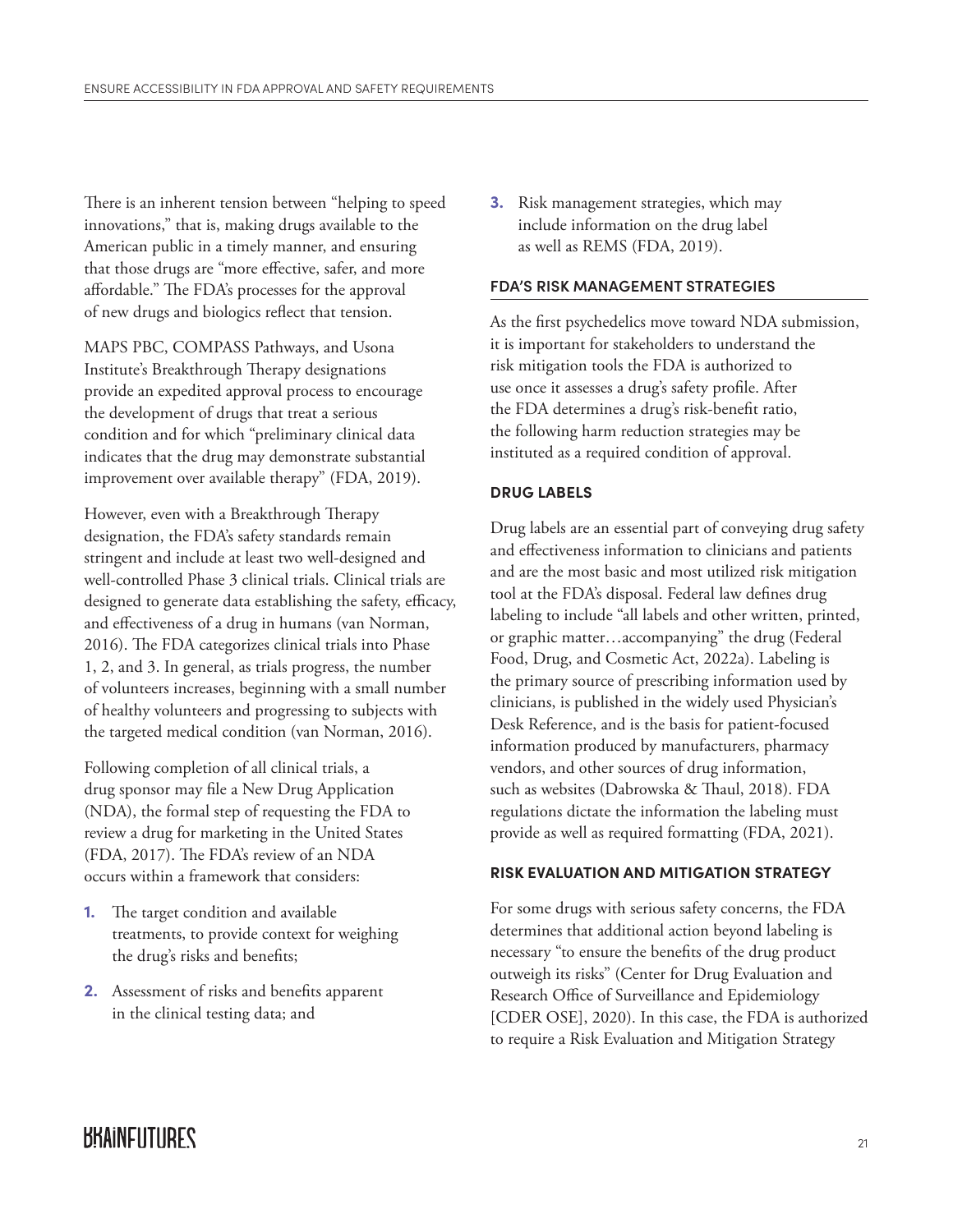(REMS). These REMS may be required either as a condition of approval of an NDA or if the FDA becomes aware of new safety information (CDER OSE, 2020). Similarly, the FDA may modify or eliminate REMS upon receipt and review of new safety information.

In general, a REMS may include one or more of the following elements (Center for Drug Evaluation and Research & Center for Biologics Evaluation and Research [CDER & CBER], 2019; CDER OSE, 2020):

- **1.** A Medication Guide or patient package insert;
- **2.** A communication plan to disseminate risk information to providers;
- **3.** Packaging and safe disposal technologies for drugs that pose a serious risk of overdose or abuse;
- **4.** Elements to Assure Safe Use (ETASU), which may include one or more of the following:
	- Special training, experience, or certification for prescribers
	- Certification of pharmacies, practitioners, or healthcare settings that dispense the drug
	- Limitations on the type of healthcare setting that may dispense the drug
	- Evidence of other documentation of safe use conditions, such as laboratory test results, before dispensing
	- Patient monitoring
	- Patient enrollment in a registry;
- **5.** An implementation system through which a drug sponsor can monitor and evaluate implementation of and adherence to ETASU by responsible parties; and
- **6.** A timetable for submission of assessments by the drug sponsor/applicant that monitors whether the REMS is meeting its goals.

Federal law requires the FDA to consider six factors when determining whether a REMS is required (CDER, 2020). The FDA notes that no single factor is determinative and the relative weight of each factor is case specific (CDER & CBER, 2019). The six factors are (CDER & CBER, 2019; CDER OSE, 2020):

- **1.** The estimated size of the population likely to use the drug product;
- **2.** The seriousness of the disease or condition to be treated with the drug;
- **3.** The expected benefit of the drug;
- **4.** The expected or actual duration of treatment with the drug and the impact of treatment length on the likelihood and/or severity of adverse events;
- **5.** The seriousness of any known or potential adverse events and the incidence of such events in the targeted population; and
- **6.** Whether the drug is a new molecular entity, which may have limited information and potentially greater uncertainty about risks that may emerge in post-approval settings.

## BrainFutures urges the agency to consider its own perspective that the REMS should "not unduly impede patient access to the drug."

A proposed-REMS submission may be voluntarily submitted by the sponsoring drug manufacturer or in response to an FDA request and the FDA will consider this proposal before determining final REMS (CDER OSE, 2020). PAT stakeholders largely expect the FDA to require a REMS as a condition of approval for psychedelics, though the exact elements that may be included are unknown at this time. As the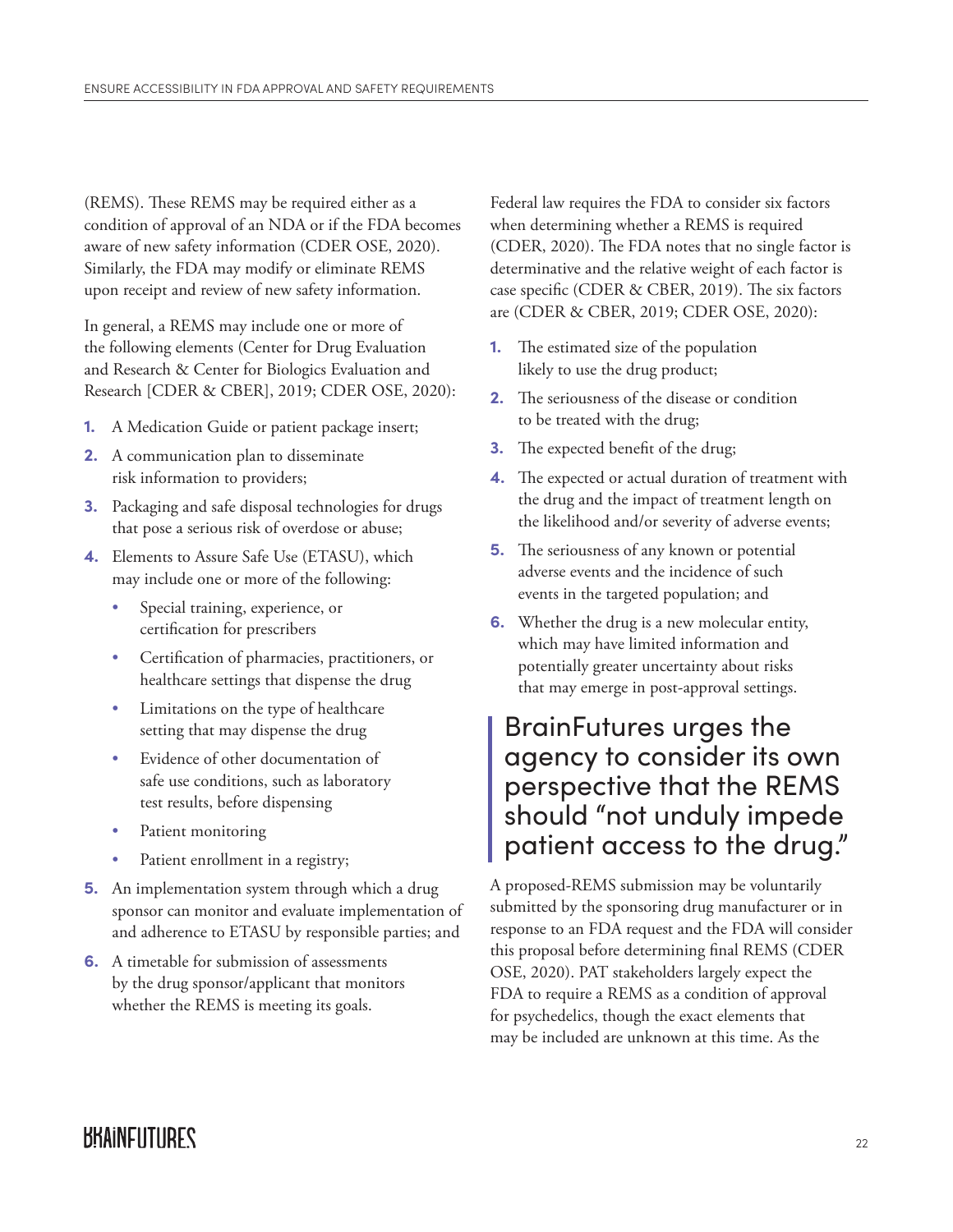FDA reviews elements to include in any psychedelic REMS, BrainFutures urges the agency to consider its own perspective that the REMS should "not unduly impede patient access to the drug, and minimize the burden on the health care delivery system to the extent practicable" (CDER & CBER, 2019).

As PAT stakeholders try to predict the conditions the FDA may attach to approval of psychedelics, one consideration is that the selection of specific REMS elements "may be influenced by the extent to which they have already been used in the clinical trials to evaluate the drug's safety and efficacy, and by what is known about the effectiveness of the elements and tools more generally" (CDER & CBER, 2019). According to the FDA (n.d.), there are 62 current REMS in effect. Of these, 90 percent require provider certification, training, patient counseling, and/ or patient monitoring; seven percent require only a communication plan; two percent include only a medication guide; and two percent include both a communication plan and a medication guide.

Given current psychedelic clinical trial protocols and the composition of existing REMS for other drugs, it seems likely that the FDA will at least require prescriber certification as well as patient counseling and monitoring, and likely a medication guide and communication plan. These are critical elements to ensure the safe delivery of high-quality PAT, and work is underway to create standards for these elements, both to inform the FDA's regulatory activity and to disseminate best practices throughout the field. When considering how these safeguards are defined for psychedelic medications, it is helpful to keep in mind additional statutory and regulatory guardrails within which the FDA operates. These include the practice of medicine exemption and the primary mode of therapy specification, detailed below.

### **FDA MAY NOT REGULATE THE PRACTICE OF MEDICINE**

Federal law prohibits the FDA from limiting or interfering with the authority of a healthcare provider to prescribe "a legally marketed device to a patient for any condition or disease within a legitimate healthcare practitioner-patient relationship" (Federal Food, Drug, and Cosmetic Act, 2022b). This is known as the "practice of medicine exemption," and the FDA has long maintained it does not regulate the practice of medicine. In at least two recent presentations, representatives from the FDA's Center for Drug Evaluation and Research, Office of New Drugs have reiterated this position (Muniz, 2021; Muniz, 2019). Specific to the development and review of psychedelics, the FDA notes "the FDA does not regulate the practice of psychotherapy" (Muniz, 2019).

### **THERAPY RECOMMENDATION**

Federal regulations do allow the FDA to specify that a drug must be used in conjunction with another "primary mode of therapy, (e.g., diet, surgery, behavior changes, or some other drug)" (Requirements on content and format of labeling for human prescription drug and biological products , 2014). Prescribing information included on the labels of a few FDA-approved drugs, such as naltrexone for opioid use disorders and bupropion for smoking cessation, mentions psychotherapy, but does not require its use in conjunction with the drug. The label for buprenorphine for opioid use dependence includes that all trials used the drug in combination with psychosocial counseling. Beyond these few, however, the development and labeling of most psychiatric medications occurred without regard to concomitant psychotherapy (Muniz, 2019; Feduccia, 2021). The FDA has stated its view that early psychedelic research "found that interpersonal support during psychedelic treatment reduced the risk for psychological adverse reactions," and that such support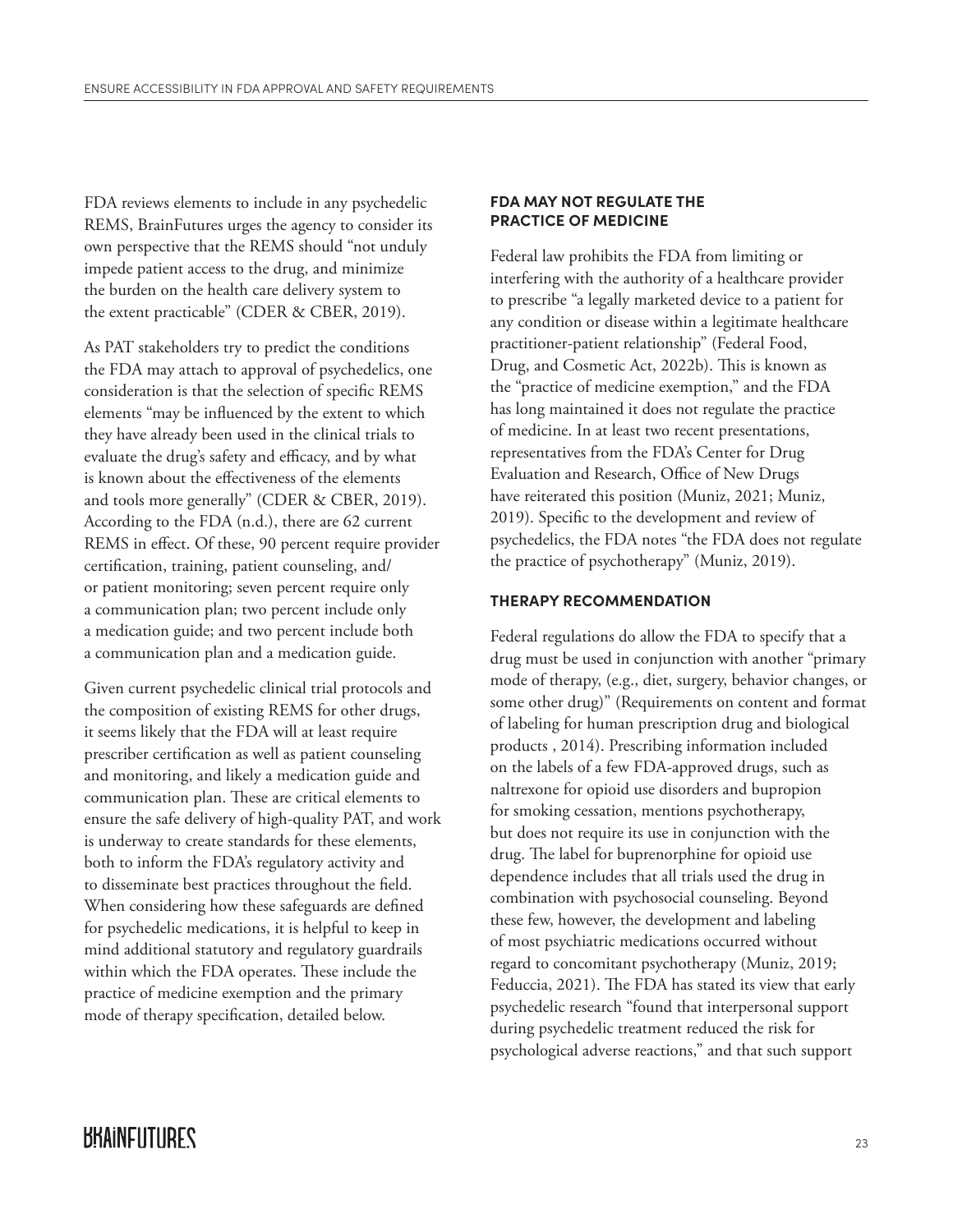could be considered an element to assure safe use of an approved drug, but "the appropriate extent of support/ monitoring needs to be determined" (Muniz, 2021).

#### **RISK MANAGEMENT IN THE CONTEXT OF DISEASE BURDEN AND EXISTING TREATMENTS**

s the FDA's approval framework for<br>determining the need for REMS not<br>context in which psychedelics are revised at the system of FDA's risk assessment determining the need for REMS notes, the context in which psychedelics are reviewed is a critical element of FDA's risk assessment. Existing treatments for the three conditions currently targeted in late-phase PAT clinical trials—MDD, TRD, and PTSD—are effective for a portion of patients, but many have unpleasant, and in some cases intolerable, side effects. Even the name of some diagnoses, such as "treatment-resistant depression," clearly signals that existing treatments are failing many patients. The FDA's designation of psychedelics as a Breakthrough Therapy acknowledges as much. Further, as described earlier in this brief, the impacts of the conditions targeted by these first PAT clinical trials are grave and affect millions of people. These conditions can lead to reduced quality of life, disability, debilitation, suicidal thoughts and attempts, and death, and they effect a growing percentage of the population. FDA must acknowledge that the costs of these conditions are very high, and the potential benefits of effective PAT treatments are also substantial.

### **COMPARABLE FDA-APPROVED PHARMACEUTICALS**

Much of the potential risk surrounding PAT can be mitigated with appropriate clinical safeguards and quality standards for psychedelics. These safeguards and standards should be consistent with or comparable to those in place for existing treatments for the targeted conditions, with similar risk and safety profiles to psychedelics, such as antipsychotics and antidepressants. With these drug classes, the FDA has

been overt with warnings where appropriate, while simultaneously permitting a wide set of providers to prescribe the drugs for patients, presuming they meet any stated REMS criteria, where they exist.

## Antidepressant drugs of any class carry a "black box" warning, a label required by the agency for medications with serious safety risks.

The regulatory treatment of antidepressants and antipsychotics offers a useful framework for consideration of risk management tools that the FDA may require. Antidepressant drugs of any class carry a "black box" warning, a label required by the agency for medications with serious safety risks. For antidepressants, this warning concerns the increased risk of suicidal thoughts and behavior among adolescents and young adults who take these drugs. In addition, antidepressant drugs such as selective serotonin reuptake inhibitors (SSRIs) and serotonin-norepinephrine reuptake inhibitors (SNRIs) are associated with other side effects such as loss of appetite, weight loss, drowsiness, dizziness, fatigue, headaches, nausea/vomiting, sexual dysfunction, and increased risk of cardiovascular and cerebrovascular events (Braund et al., 2021).

FDA utilizes a similar risk management strategy for typical and atypical antipsychotics such as Haldol, Loxitane, Seroquel, Zyprexa, Abilify, and Risperdal. All atypical antipsychotics, for example, have carried a warning label since 2005, noting increased mortality in elderly patients with dementia-related psychosis. In 2008, the FDA added a similar warning to firstgeneration, or typical, antipsychotics as well. An analysis of 17 placebo-controlled trials showed a "risk of death in drug-treated patients of between 1.6 to 1.7 times the risk of death in placebo-treated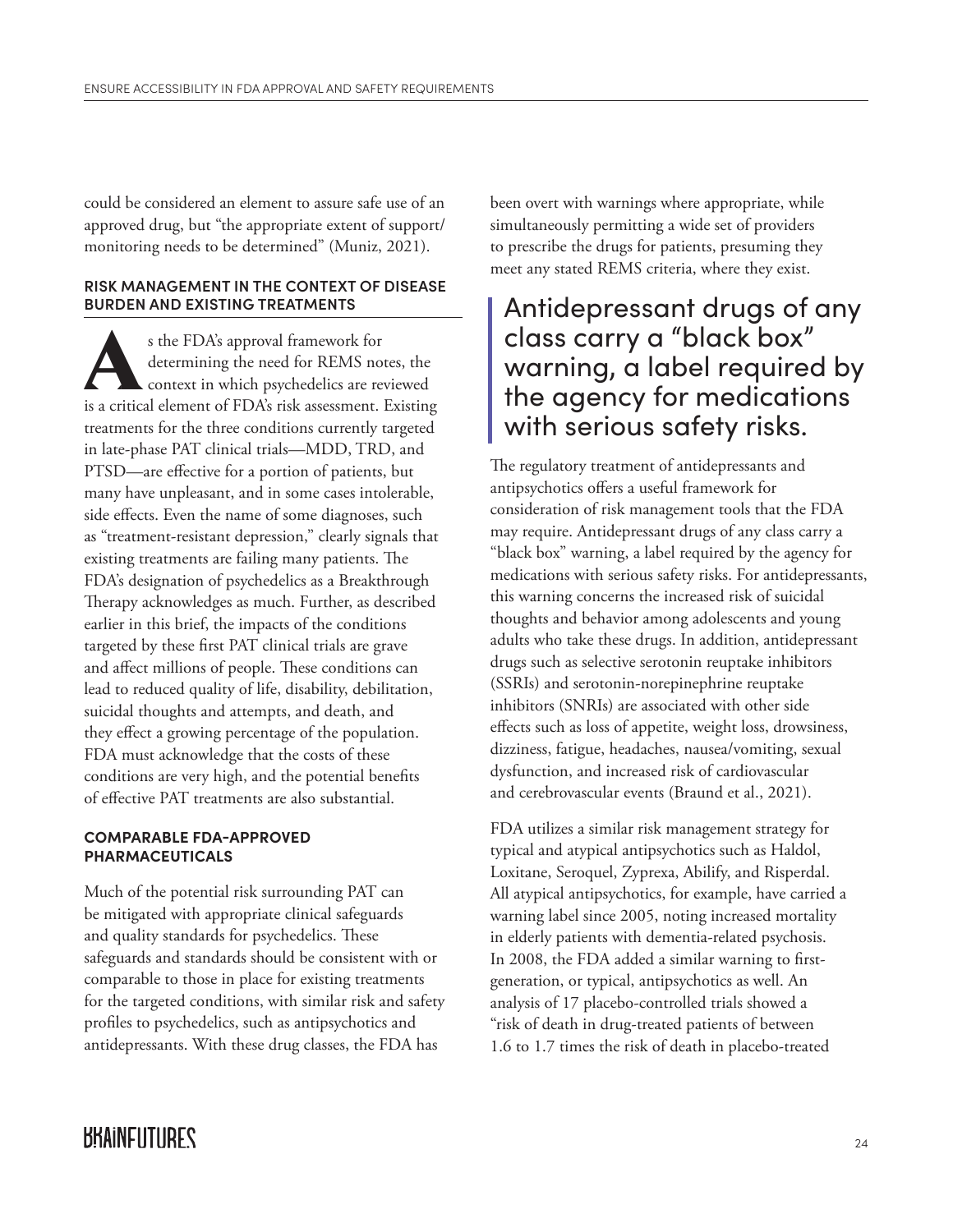patients" (Janssen Pharmaceuticals, Inc., 2019). This amounted to a rate of death "in drug-treated patients…[of] about 4.5 percent, compared to a rate of about 2.6 percent in a placebo group."

Antipsychotics have also been shown to have significant side effects and adverse effects. In a National Institutes of Health-funded study of patients over 40 years of age, researchers from the University of California, San Diego School of Medicine, Stanford University, and the University of Iowa found that within one year of treatment with any of four atypical antipsychotics, one-third of study participants developed metabolic syndrome and one-quarter of patients experienced serious adverse effects within two years (Jin et al., 2012).

Individual antipsychotics carry additional warning labels for a variety of side effects and adverse effects including post-injection delirium/sedation syndrome, severe neutropenia, orthostatic hypotension, bradycardia, syncope, cardiac arrest, seizures, myocarditis, and cardiomyopathy. The severity of some of these conditions requires that certain antipsychotics, such

as Adasuve, Clozapine, and Zyprexa, be administered under specified conditions and distributed by certified providers as part of a REMS (FDA, 2022). REMS requirements involve reviewing training documents created for prescribers. Even given their mixed safety profile, antipsychotics continue to be widely utilized, particularly to manage behavioral and psychological symptoms of dementia (Greenblatt & Greenblatt, 2016).

With both antidepressants and antipsychotics, the FDA does not intend to eliminate risk or overly restrict access to care. Rather, safety concerns are communicated to patients by providers based on REMS that allow for consistent communication within the context of the therapeutic relationship. Psychedelics, like antidepressants and antipsychotics, have unique risk and safety profiles. As the FDA assesses each psychedelic compound to determine whether a REMS is necessary, and if so, what it will require, BrainFutures recommends the FDA follow these precedents of preserving access to care while supporting patient safety. <sup>3</sup>

#### **RECOMMENDATIONS TO ENSURE ACCESSIBILITY IN FDA APPROVAL AND SAFETY REQUIREMENTS**

#### **BrainFutures recommends that any risk mitigation strategies required by the FDA be:**

- Balanced against the principle of wide access;
- Contextualized against the high emotional, social, and economic costs of the conditions targeted for treatment;
- Consistent with or comparable to those in place for existing treatments, with similar risk and safety profiles to psychedelics, for the targeted conditions;
- Consistent with generally accepted medical and behavioral healthcare quality assurance standard practices; and
- Open to the establishment of quality standards and measurement by the field of clinicians, national certification bodies, accrediting agencies, and professional practitioner associations.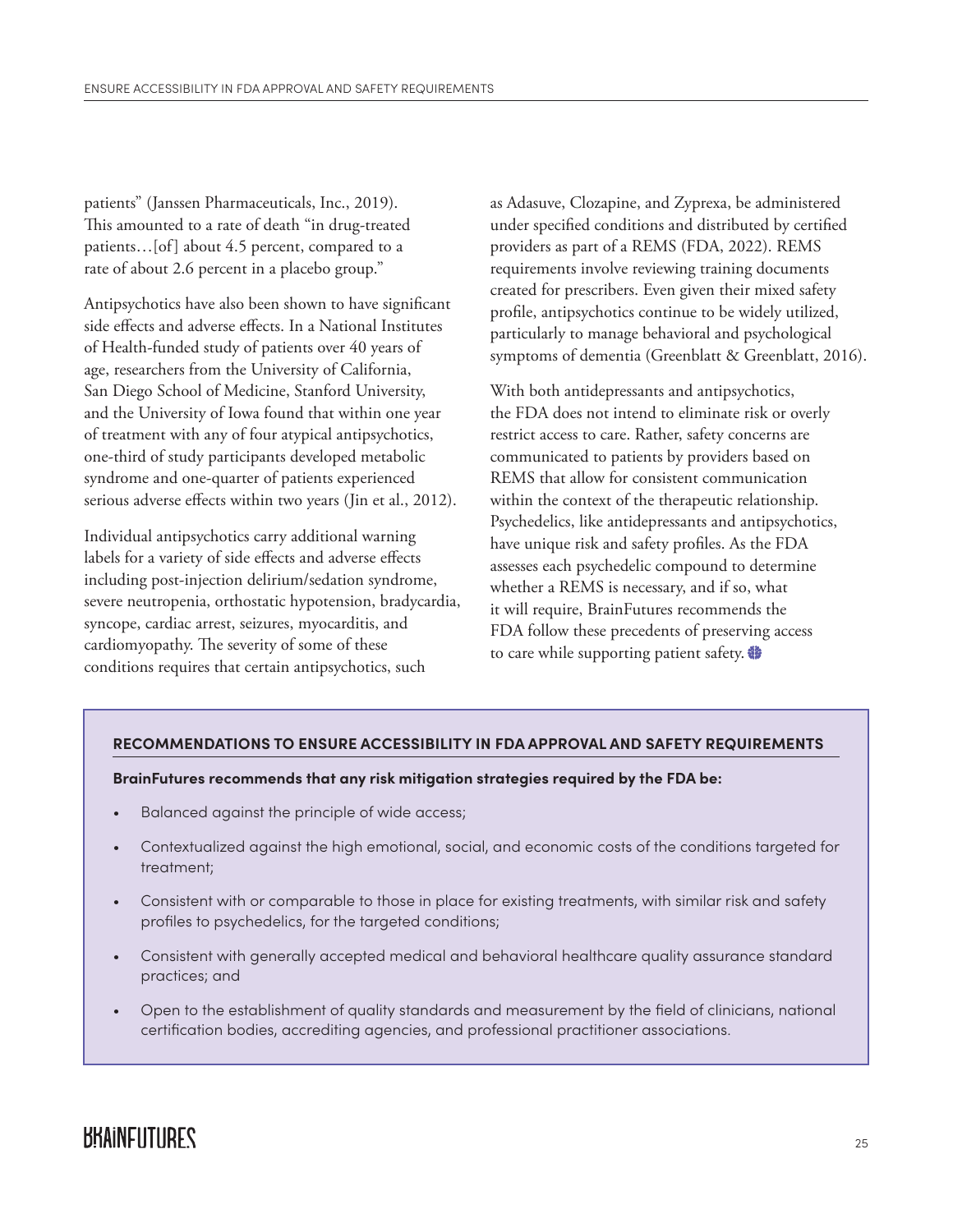### <span id="page-25-0"></span>POLICY ISSUE 2:

## **Ensure Affordability in Payer Coverage & Payment Decisions**

Principle: PAT must be affordable for all patients who qualify for, and would benefit from, such therapy.

**Public and private health insurance coverage of PAT is a prerequisite for equitable access by all patients who seek such care and for whom it is appropriate Driven by inadequate reimbursement** PAT is a prerequisite for equitable access by all patients who seek such care and for whom it is appropriate. Driven by inadequate reimbursement, psychotherapy providers often choose not to participate in insurance networks, causing many patients to pay for psychotherapy services out of pocket, severely limiting access for those with lower incomes or inadequate insurance coverage (National Alliance on Mental Illness, 2016). BrainFutures highly recommends that PAT follow a path of wider and more comprehensive insurance coverage than has traditionally marked the field.

BrainFutures estimates that one round of PAT, including patient intake and assessment, preparatory and integration psychotherapy as well as a dosing session, will cost \$5,300–\$7,500 for the psychotherapy alone.

Without public and private insurance coverage, costs will likely make PAT out of reach for many people. Using publicly available information about clinical trial protocols and the 2021 Medicare physician fee schedule, BrainFutures estimates that one round of PAT, including patient intake and assessment, preparatory and integration psychotherapy as well as a dosing session, will cost \$5,300–\$7,500 for the psychotherapy alone. This estimate does not include drug costs, which are unknown at this time, or facility and other fees that may apply. Though these costs may be modest when comparing them to the duration of direct and indirect costs of existing treatments (such as medical costs or worker absenteeism/presenteeism), they still are beyond the reach of a majority of Americans if adequate insurance coverage is not made available (Marseille et al., 2020; Blossom, 2021).

At least three critical issues comprise public and private coverage and payment decisions that ensure PAT is affordable for patients: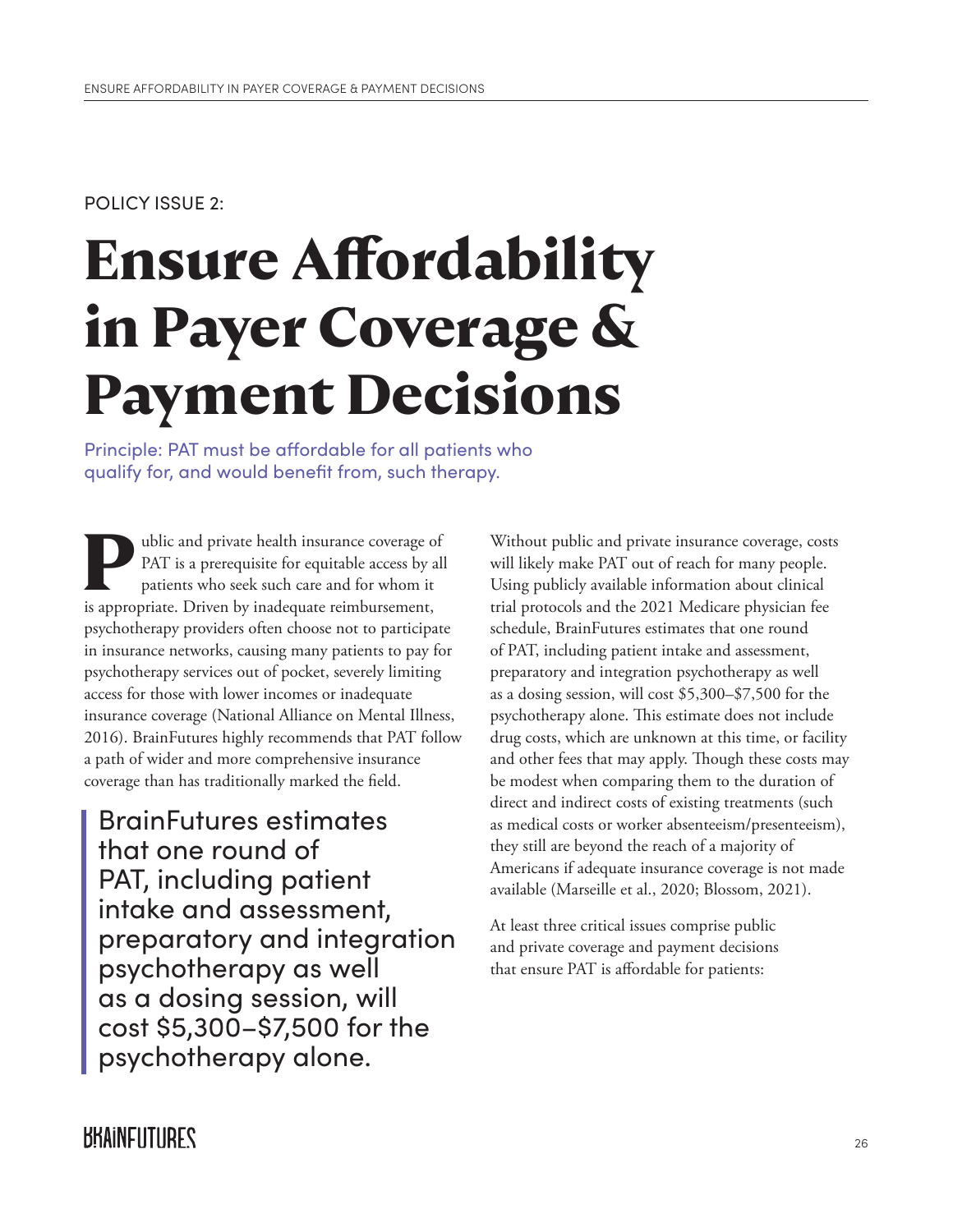- **1.** The **statutory and regulatory framework** for payer coverage decisions, including parity of coverage with physical health benefits;
- **2. Individual payer coverage determinations**; and
- **3.** A **coding strategy** to ensure adequate, efficient, accurate payments to PAT providers.

These issues exist generally across any type of payer, whether it is a fully public plan (Medicare, Medicaid, Children's Health Insurance Program, Veterans Administration), a publically-funded but privately operated plan (Medicare Advantage, Medicaid Managed Care Organization, TriCARE, state/federal Marketplace) or a private plan (small group plans, large group plans, or self-funded/large employer). Each of these issues is covered in detail in the sections that follow.

### **STATUTORY AND REGULATORY CONSIDERATIONS FOR PAYER COVERAGE DETERMINATIONS**

ayer coverage determinations are not only based on a program or organization's own policies and procedures, but must also be consistent with state and federal statutory and requi based on a program or organization's own policies and procedures, but must also be consistent with state and federal statutory and regulatory requirements. Such requirements are imposed across the spectrum of healthcare services, and could therefore impact coverage or reimbursement policies for PAT.

### **STATE AND FEDERAL COVERAGE REQUIREMENTS**

Some federal and state laws regulate coverage and reimbursement policies for particular items and services, and plans have very little, if any, flexibility in these areas. The Affordable Care Act (ACA), for example, requires that many health plans**[2](#page-64-0)** cover people with pre-existing conditions without charging these consumers a higher rate, cover preventive care without cost-sharing, and impose no lifetime or annual dollar limits on coverage of "essential health benefits" (U.S. Centers for Medicare & Medicaid Services [CMS], n.d.a). The law defined ten essential health benefits that all plans in the ACA

Marketplaces must offer. Most relevant to PAT are requirements to cover ambulatory patient services, MH/ SUD services, and prescription drugs (CMS, n.d.b).

Federal law also regulates coverage and reimbursement decisions for programs such as Medicare Advantage (MA), which offers private Medicare coverage to more than 26 million Americans, or 42 percent of the total Medicare population (Freed et al., 2021). Federal law requires that MA plans cover all Part A and Part B benefits. Among other services and products, these include all emergency and urgent care, and almost all medically necessary services covered by Original Medicare except for clinical trials and hospice services. Federal law similarly requires that state Medicaid programs offer certain mandatory benefits as a condition of receiving federal funds (CMS, n.d.c).

States also impose significant requirements on insurers, in their capacities as the licensing entities that allow insurance-related businesses to sell products or services within their jurisdictions. The National Conference of State Legislatures estimates that more than 1,900 state statutes mandate specific benefits and provider services (National Conference of State Legislatures [NCSL], 2018). Some of these laws simply mandate coverage for a particular service such as substance abuse treatment or contraception; others require coverage by a certain provider such as a chiropractor or social worker; while others require coverage for certain individuals such as adopted children or dependent students (NCSL, 2018). In some cases, state laws are extremely prescriptive, even regulating the number of visits a beneficiary might be allowed for a particular type of provider. State mandates have limited applicability because self-insured employer plans, governed by the Employee Retirement Income Security Act of 1974 (ERISA), are not bound by these requirements. Larger employers tend to utilize ERISA plans more often than smaller businesses, with 64 percent of covered workers participating in such a self-funded plan (Claxton, et al., 2021).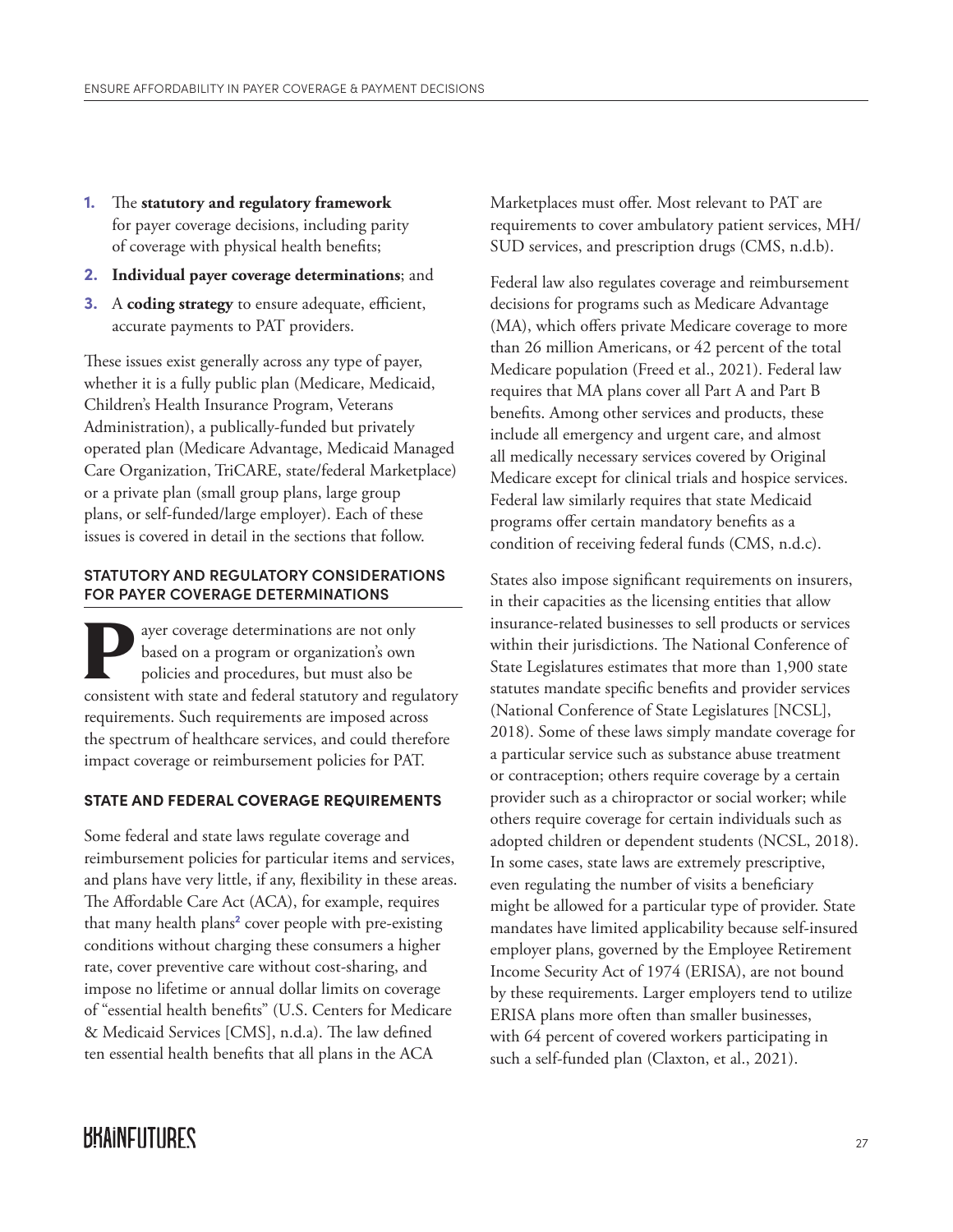While federal and state laws require payers to offer coverage within categories that may encompass PAT, payers do have some flexibility with regard to the covered services within each category. For example, PAT would likely be included within the ACA's MH/SUD essential health benefit category, and would be considered an outpatient facility or physician service under Medicaid, guaranteeing coverage within plans governed by essential health benefit or Medicaid requirements. But inclusion in such a category does not guarantee universal coverage by commercial payers, which operate under largely different regulatory structures.

### **MENTAL HEALTH PARITY**

While payers may not be required to cover PAT specifically, one particular federal law may help ensure that payer decisions regarding PAT coverage and reimbursement are made using criteria similar to those used for physical health benefits. The 2008 Paul Wellstone and Pete Domenici Mental Health Parity and Addiction Equity Act (MHPAEA), also referred to as the federal parity law, is consistent with BrainFutures' principles regarding PAT accessibility and affordability, and it may eventually have the greatest influence over the coverage and reimbursement of PAT.

## The MHPAEA prevents health plans that provide MH/SUD benefits from imposing greater limitations on those benefits than on medical/surgical benefits.

The MHPAEA prevents health plans that provide MH/SUD benefits from imposing greater limitations on those benefits than on medical/surgical benefits

(CMS, n.d.d). Health plans subject to federal parity include group health plans for employers with 51 or more employees, most group health plans for employers with 50 or fewer employees, the Federal Employees Health Benefits Program, Medicaid Managed Care Plans, State Children's Health Insurance Programs, some state and local government health plans, any health plans purchased through the ACA Marketplaces, and most individual and group health plans purchased outside the ACA Marketplaces (National Alliance on Mental Illness, n.d.). MHPAEA does not apply to the Medicare program, Medicaid fee-for-service plans, "grandfathered" individual and group health plans created and purchased before the ACA, and plans that have received exemptions.

Over time, MHPAEA regulations have increased in specificity and now require that if a plan includes medical/surgical benefits and MH/SUD benefits, the financial requirements and treatment limitations that apply to MH/SUD benefits must be no more restrictive than the predominant financial requirements or treatment limitations that apply to substantially all medical/surgical benefits (this is referred to as the "substantially all/predominant test"). This "substantially all/predominant test" must be applied separately to six classifications of benefits:

- **1.** Inpatient in-network
- **2.** Inpatient out-of-network
- **3.** Outpatient in-network
- **4.** Outpatient out-of-network
- **5.** Emergency
- **6.** Prescription drug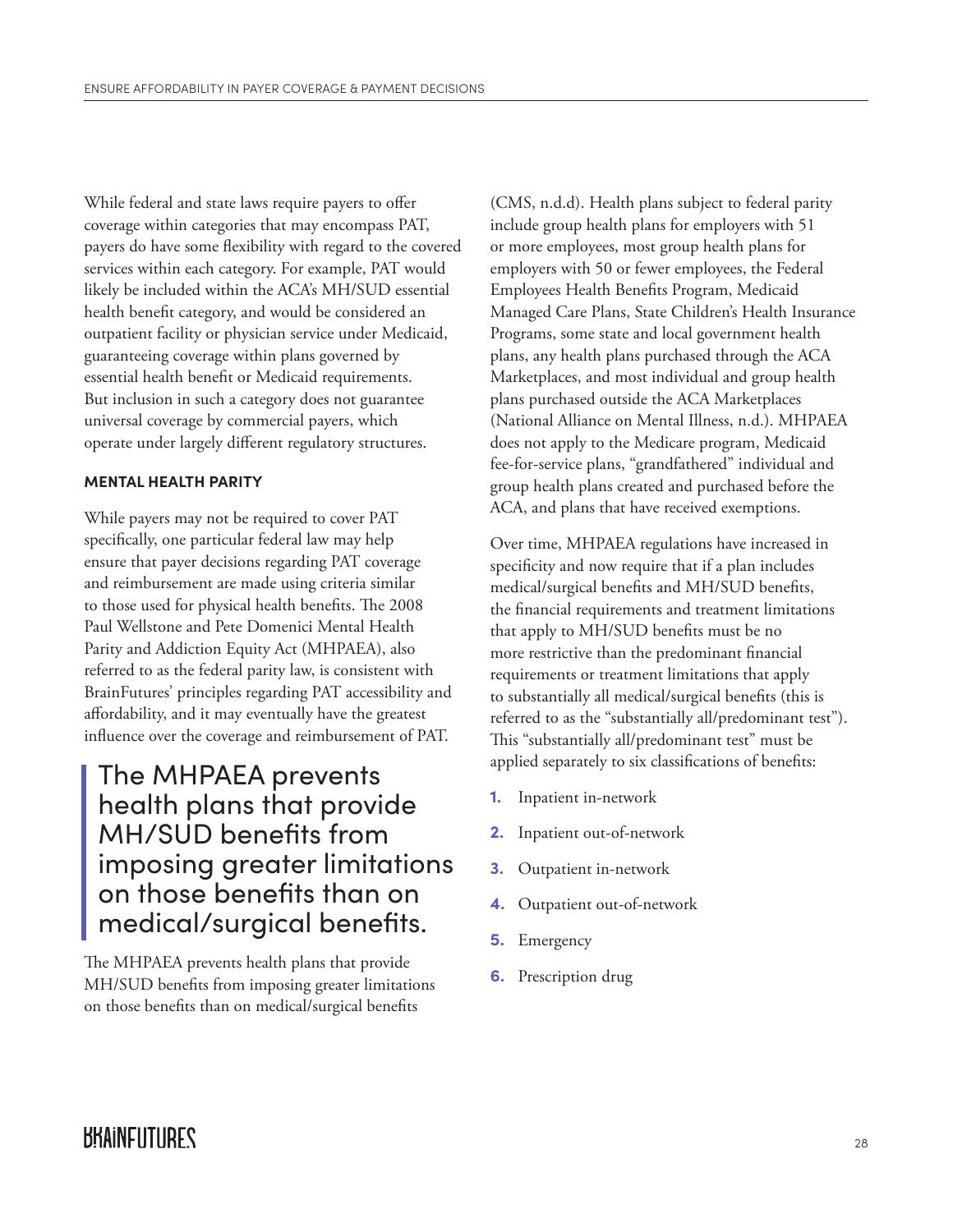Furthermore, when plans cover MH/SUD benefits, they must provide such benefits in all classifications in which medical/surgical benefits are provided. All cumulative financial requirements in a classification, including deductibles and out-ofpocket limits, must combine both medical/surgical and MH/SUD benefits in the classification.

In addition, plans may not subject MH/SUD benefits to any separate cost-sharing requirements or treatment limitations that only apply to such benefits. For example, plans cannot impose a non-quantitative treatment limitation (NQTL) such as step therapy or pre-authorization for MH/SUD benefits in any classification unless such limits are comparable to, and are applied no more stringently than, limitations for medical surgical/benefits in the classification. NQTLs can even go beyond medical management to include any limitation on benefits: reimbursement, provider network admission standards, and exclusions of levels of care or provider types. Evidence of compliance of an NQTL as applied can vary widely, as detailed by the Departments of Labor (DOL), Health and Human Services (HHS), and Treasury in a recent report to Congress:

"For example, a plan or issuer testing the relative stringency of how it applies the NQTL of concurrent care or preauthorization review to MH/SUD benefits versus medical/surgical benefits might test denial rates, reasons for denial, utilization rates, frequency of reviews, lengths of reviews, lengths of stays authorized, frequency of elevation to a peer-to-peer review, or review turnaround times. For an NQTL related to network admission standards, demonstration of comparability as applied might include comparisons of rates for acceptance/denial or withdrawal for MH/SUD and medical/surgical providers, application processing time, network reimbursement rates, latitude granted rate negotiators, or the role of network adequacy metrics" (Walsh et al., 2022).

## A plan must follow the same definition of "experimental" across both medical/surgical and MH/SUD benefits.

Most relevant for PAT, this provision also applies to treatment that is experimental or investigative. Subregulatory guidance states, "a medical management standard that limits or excludes benefits based on whether a treatment is experimental or investigative is an NQTL" (U.S. Departments of Labor, Health and Human Services [HHS], and the Treasury, 2019). As such, a plan must ensure that "any processes, strategies, evidentiary standards, and other factors used to impose the exclusion are applied comparably to all medical/surgical and MH/SUD benefits in the relevant classification." In practice, this means a plan must follow the same definition of "experimental" across both medical/surgical and MH/SUD benefits, and must operationally apply this standard equally across categories (not offering exceptions in one category but not the other, for example).

Finally, if a plan includes medical/surgical benefits and MH/SUD benefits, and the plan or coverage provides for out-of-network medical/surgical benefits, it must provide for out-of-network MH/SUD benefits. Standards for medical necessity determinations and reasons for any denial of benefits relating to MH/SUD benefits must be disclosed upon request (CMS, n.d.d).

The DOL, HHS, and Treasury report to Congress also cites hundreds of examples of health plans and health issuers failing to deliver parity for MH/SUD benefits (Walsh et al., 2022). Enforcement actions for such violations of MHPAEA were quite limited until recently, usually including only corrective action and voluntary agreements. However, in August 2021, two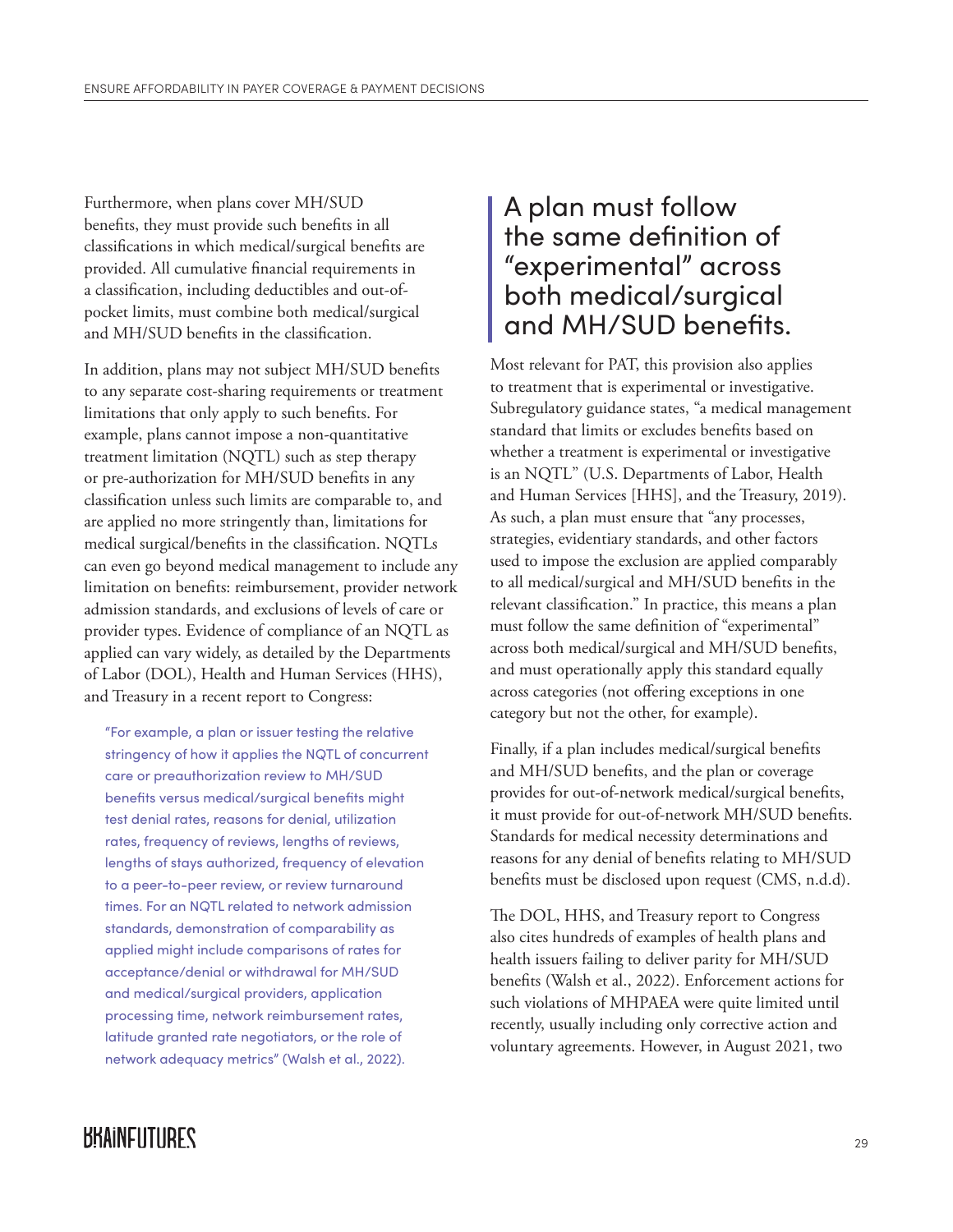settlement agreements were filed in the case of Walsh v United Behavioral Health and UnitedHealthcare Insurance Company, in which the DOL, the New York Attorney General, and private litigants brought claims against United Healthcare Insurance Co., United Behavioral Health, and Oxford Health Insurance, Inc. The complaint alleged that United used an outof-network reimbursement model that disadvantaged mental health providers by up to 35 percent, and used utilization management techniques for outpatient mental health services that were more stringent than those applied to medical/surgical benefits. Together, the defendants will pay more than \$15.6 million to settle allegations that they violated the law (The Kennedy Forum, 2021). While the settlement is relatively small, this was the first litigation to enforce MHPAEA in the 13 years since the law's passage, and could indicate much stricter enforcement going forward.

## All 50 states and the District of Columbia have passed legislation governing parity for plans within their jurisdictions.

In addition to the federal parity law, all 50 states and the District of Columbia have passed legislation governing parity for plans within their jurisdictions (National Conference of State Legislatures, 2015). Some of these laws more closely mirror the federal law, prohibiting insurers or healthcare service plans from discriminating between coverage for mental health and other medical issues. Others require some minimum level of coverage for mental health benefits, but do not mandate the level of benefit provided, meaning they are not "parity" laws. Still other states have "mandated offering" laws which require an option of coverage for mental health (often for a higher premium) for beneficiaries, but may or may not require that such benefits are equal to other medical benefits.

such care. Individual payer coverage determinations and coding strategies are major factors in how such coverage policies operate, but the larger statutory and regulatory framework payers face is perhaps even more influential. State and federal requirements are the broadest mechanisms for setting standards for access and equity, and provide great opportunity for wide PAT availability for patients. **PAYER COVERAGE DETERMINATIONS** pon FDA approval of a psychedelic compound,

Comprehensive coverage of PAT by public and private payers will be a prerequisite for full access to

individual payers, be they public or private, will apply the statutory and regulatory framework described above as well as their own coverage policies to determine if and how they will cover PAT. The sections below offer perspective on how different payer types approach this decision-making process.

### **MEDICARE**

Public programs generally have the most transparent decision-making processes. Medicare, the largest healthcare payer in the U.S., makes national coverage determinations (NCDs) through an evidence-based process led by the Centers for Medicare and Medicaid Services (CMS). NCDs describe the circumstances for nationwide Medicare coverage of a specific service, procedure, or device, and they are binding on all Medicare contractors. In the absence of an NCD, Medicare policy is established at the local level, through Local Coverage Decisions (LCDs), by a Medicare Administrative Contractor (MAC).

An NCD "formal request" can be initiated by CMS or by an individual or entity, but is usually a Medicare beneficiary, a manufacturer, a physician, or a physician professional association. A request may be to establish coverage—in which case it must include elements such as a full and complete description of the item or service,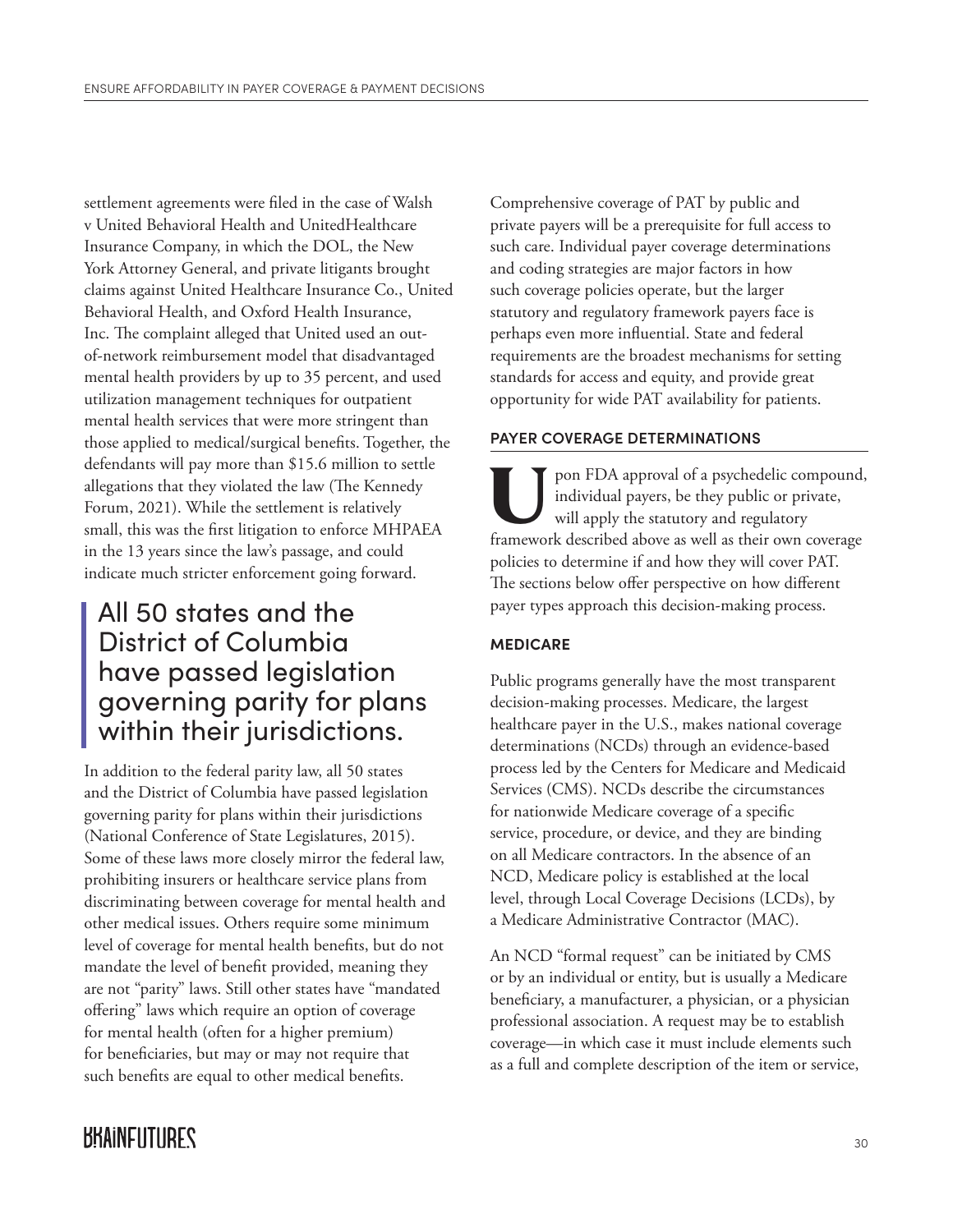its proposed use, target population, medical indication, safety and efficacy data, and status of FDA review, with labeling information, if applicable—or to limit or remove coverage. Decisions are usually opened for a 30-day public comment period within six months of opening an NCD review, and a final NCD is issued within 60 days of comment closure. CMS may also "reconsider" an existing NCD at the request of an individual or entity, or it may generate a reconsideration internally.

Medicare coverage is limited to "items and services that are reasonable and necessary for the diagnosis or treatment of an illness or injury" (CMS, 2021). A precise definition of "reasonable and necessary," however, has eluded CMS for over 50 years.

### **MEDICAID**

Unlike Medicare, Medicaid is operated separately by each state, though it is funded as a joint statefederal partnership. Benefits within each state are therefore a combination of broad federal guidelines enforced by CMS and a state's own design and administration of the program. Under federal law, states' Medicaid programs are required to cover a set of mandatory benefit categories that include services like inpatient hospital, outpatient hospital, nursing facilities, home health, physician services, and more.

In addition, states may (but are not required to) cover any of a set of optional benefit categories such as prescription drugs, physical or occupational therapy, optometry, dental, eyeglasses, or more.

Given that pharmaceutical coverage is an "optional" benefit under federal law, it is unlikely that all states would ever be subject to a PAT coverage requirement from CMS.

Given that pharmaceutical coverage is an "optional" benefit under federal law, it is unlikely that all states would ever be subject to a PAT coverage requirement from CMS. States would therefore be left to decide on their own whether PAT would be covered as an optional service within each state Medicaid program. All states cover at least some of these optional services through a "state plan"—a policy and operational document approved by CMS outlining eligibility, coverage, and payment parameters, among other program dimensions. In doing so, states must follow three basic rules:

- **1.** Comparability rule: benefits must be equivalent in amount, duration, and scope for all enrollees;
- **2.** Statewideness rule: benefits must be the same throughout the state; and
- **3.** Enrollees must have freedom of choices between providers and managed care plans participating in Medicaid (Medicaid and CHIP Payment and Access Commission, 2021).

The majority of beneficiaries access Medicaid benefits through private Managed Care Organizations. (CMS, n.d.f; Kaiser Family Foundation, 2021). These health plans have contracts with state Medicaid agencies to deliver a prescribed set of services to beneficiaries. States can offer these plans some flexibility in how services are accessed by beneficiaires, but these vary by state.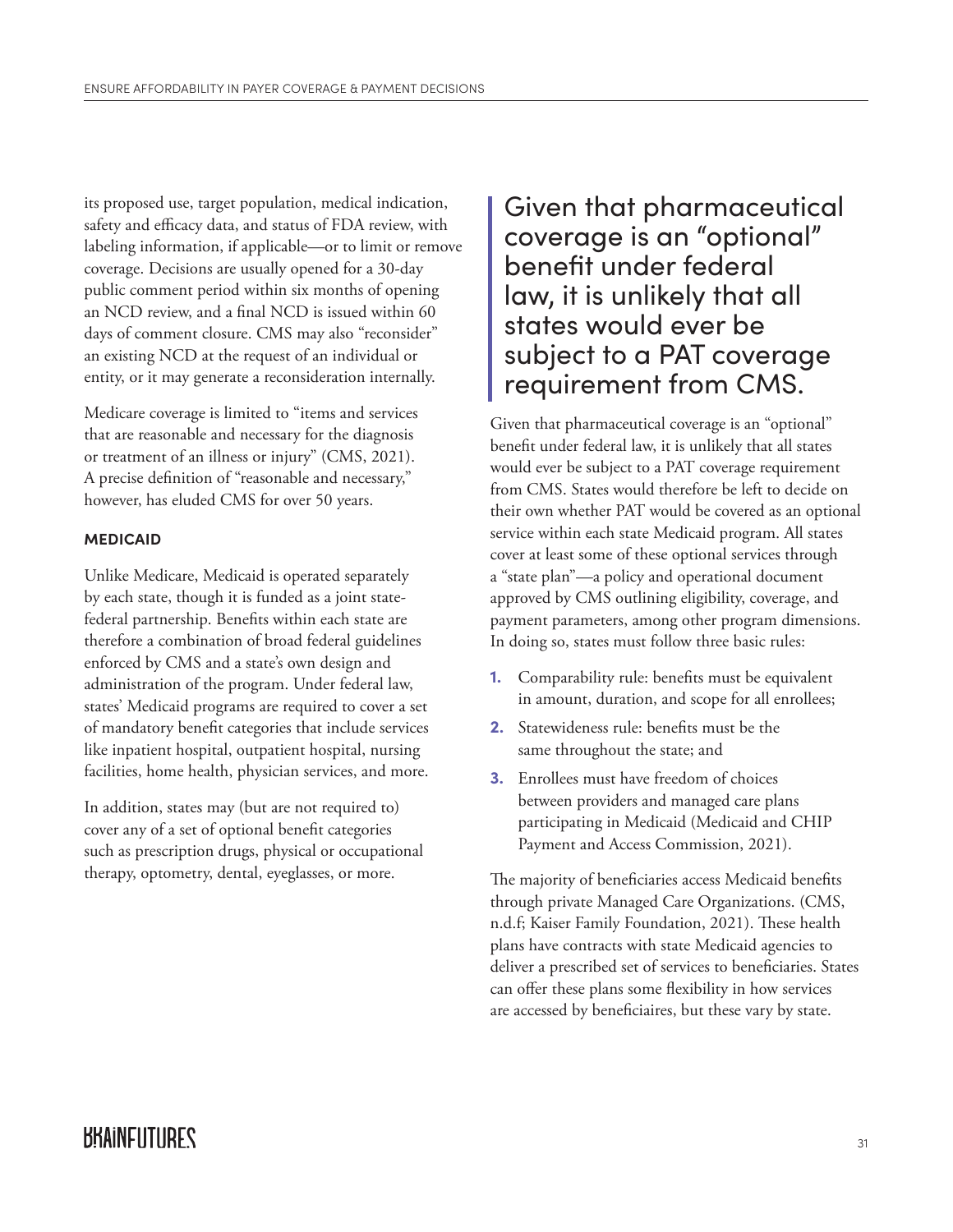#### **VETERANS AFFAIRS**

Veterans Affairs (VA) health benefits include a comprehensive medical package of preventive care services (immunizations, physician exams, healthcare assessments, screening tests, and health education programs), inpatient and outpatient diagnostic and treatment services (primary and specialty care, medical, surgical, mental health, substance abuse, and prescription drugs), urgent and emergency care services, as well as long-term care services (nursing home, domiciliary care, medical foster home, and state Veterans homes) (U.S. Department of Veterans Affairs [VA], Veterans Health Administration [VHA], 2018).

While all Veterans are eligible for a basic medical package, additional health benefits and cost-sharing levels can differ from beneficiary to beneficiary, based on a veteran's priority group (1 through 8), the advice of his or her primary care provider, and medical standards for treating a condition. Priority groups are assigned to Veterans when they apply for VA healthcare, and are based on military service history, disability rating, income level, and eligibility for other benefits (VA, VHA, 2021a). In addition, a provider may determine that additional ancillary services are needed, and Veterans would then be eligible for services such as additional testing (blood work, x-rays, ultrasounds, etc.), therapy and rehabilitation services, or additional services like prosthetics, audiology, or radiation oncology (VA, VHA 2021b).

Coverage in the VA system is also largely determined by what the VA health system can provide within its facilities, since care is generally delivered onsite. These facilities include hospitals, primary or specialty care clinics, Community Based Outpatient Clinics, Health Care Centers, VA Community Living Centers, and residential care facilities. Recent legislative and regulatory changes have permitted the VA to authorize any eligible care at a non-VA facility if it is necessary to receive treatment (VA, 2019).

The VA National Formulary lists drugs that must be available at all VA facilities, and includes only those drugs approved by the FDA using a New Drug Application (NDA), Abbreviated New Drug Application (ANDA), or biologics license (VA, 2021). The VA's Pharmacy Benefits Management Services coordinates a standardized process to review drugs for inclusion, often initiated in response to an FDA approval (Dicken, 2010). A set of data on safety, efficacy, and cost (a "monograph") is distributed within the VA for comment, and then to its Medical Advisory Panel and the Veterans Integrated Service Network Pharmacist Executive Committee, who review the monograph and vote on formulary inclusion. This process is generally complete within a year of FDA approval. The VA does maintain a non-formulary drug request process, allowing providers to prescribe a non-formulary drug if special needs require it, with a goal of adjudicating such claims within 96 hours.

Coverage and provision of PAT by the VA could substantially improve the quality of life for our nation's military Veterans who suffer from PTSD at rates two to four times higher than the general population (Richardson et al., 2010).

#### **COMMERCIAL PAYERS**

Commercial insurance plans are generally thought to follow Medicare's decisions about whether to cover new medical technologies. However, one study of 47 medical devices considered by CMS between February 1999 and August 2013 found that the largest sixteen private payers were "broadly equivalent" to the NCD in only 51 percent of cases (Chambers et al., 2015). NCDs were more restrictive than private payer policies in 23 percent of cases, and NCDs were less restrictive in 22 percent of cases. In other words, commercial payers coverage decisions can differ substantially from Medicare's policies.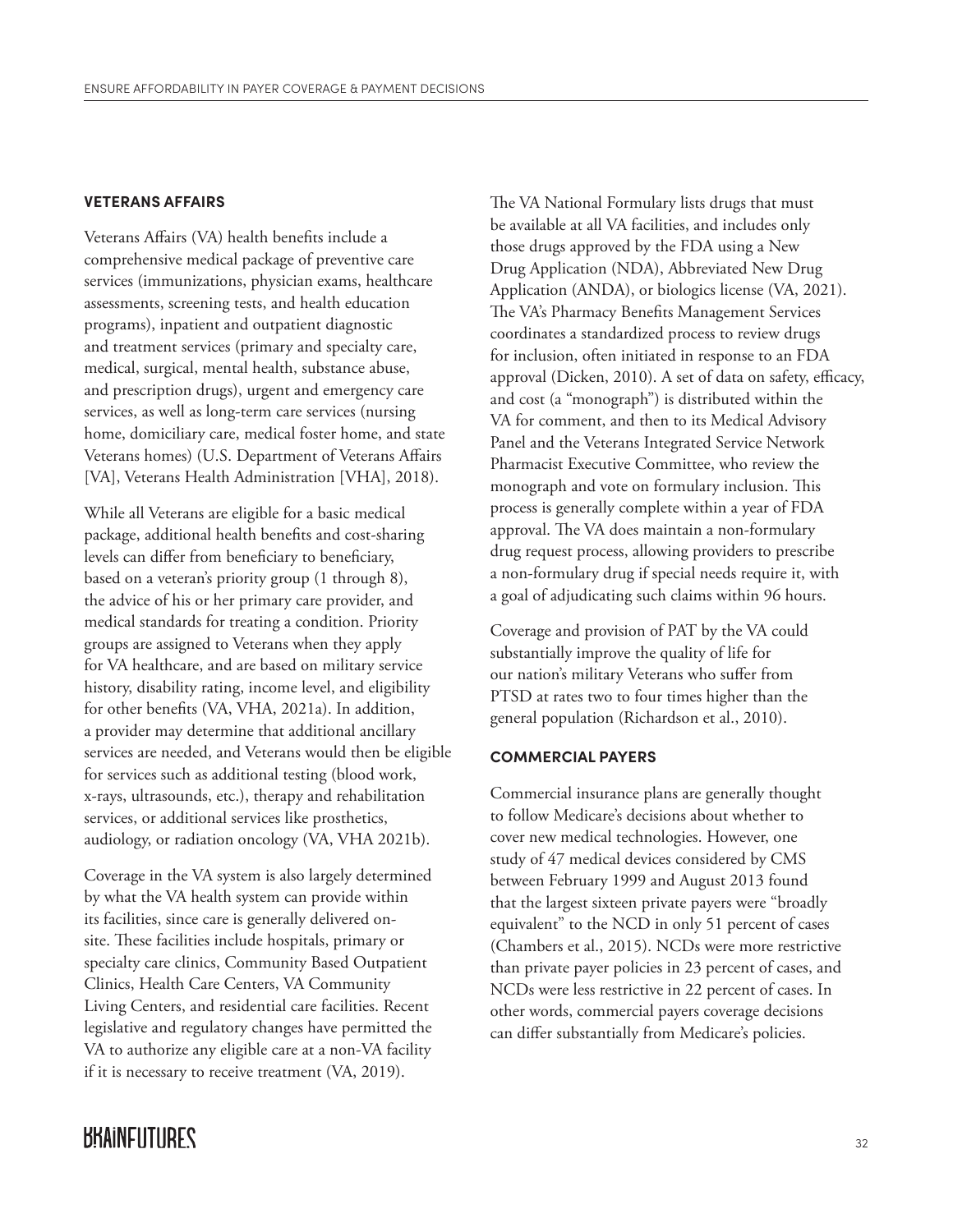Notably, this study also found significant divergence among private payers themselves, with coverage decisions differing across private payers 40 percent of the time (Chambers et al., 2015). Even when all payers covered a device, covered patient populations were not consistent. Inconsistencies between commercial payers are at least partially due to the fact that evidence to make coverage and reimbursement decisions can be limited (American Academy of Actuaries, 2008). This is particularly true given that most medical technologies are tested against a placebo or non-intervention baseline, not against existing treatments. Though commercial payers use expert committees similar to the Medicare program, there is still significant subjectivity in the decision-making process (McQueen et al., 2019).

## Commercial payer coverage policies point toward the same goal: covering safe, effective, quality services at the lowest cost.

That said, commercial payer coverage policies point toward the same goal: covering safe, effective, quality services at the lowest cost. BrainFutures' interviews confirmed this will be true as payers consider PAT coverage. Commercial plans generally:

- **1.** Require that covered services have a "proven benefit;"
- **2.** Require that services be "medically necessary;" and
- **3.** Have broad exclusions for certain categories of treatment, or treatments under certain conditions (American Academy of Actuaries, 2008).

This final criteria is particularly relevant to PAT, as insurers regulated by MHPAEA cannot apply a criteria or standard for PAT that is more restrictive than what

is applied to a medical or surgical treatment. Requiring a return on investment (ROI) for PAT means requiring an ROI for all medical or surgical services. Behavioral health medical directors interviewed by BrainFutures generally agreed that insurers look for evidence of an ROI within 18–24 months of treatment. This ROI could be in the form of medical cost decreases, improvement in overall health outcomes, a shift in utilization from more expensive to less expensive settings, reduced absenteeism or presenteeism, or other measures specific to each diagnosis. While commercial insurers may require evidence of cost savings for PAT, they can only do so if they also apply that standard to medical/surgical benefits. It is not clear that this ROI standard is uniformly applied in most coverage decisions for medical/surgical services, and therefore applying such a standard to PAT would appear to be a violation of the MHPAEA.

For the purposes of reimbursement, commercial payers generally base payment on evidence regarding a treatment's efficacy against alternatives, and the overall long-term costs of the intervention. Payers also assess whether the intervention increases safety and reduces recovery times, which are closely tied to lower costs. In addition, commercial payer review, approval, and operationalization (authorization and payment) of a PAT benefit will be greatly expedited by standardized credentialing, accreditation, and billing procedures across the multiple PAT organizations.

Some large employers self-fund their health insurance benefits, meaning they contract with a third party to manage and administer health benefits, paying for covered items and services directly, rather than purchasing health insurance for their workers (Claxton et al., 2021). Self-funding is common among large employers who have enough employees and dependents to create a robust risk pool. In 2021, 64 percent of workers with employer-sponsored health benefits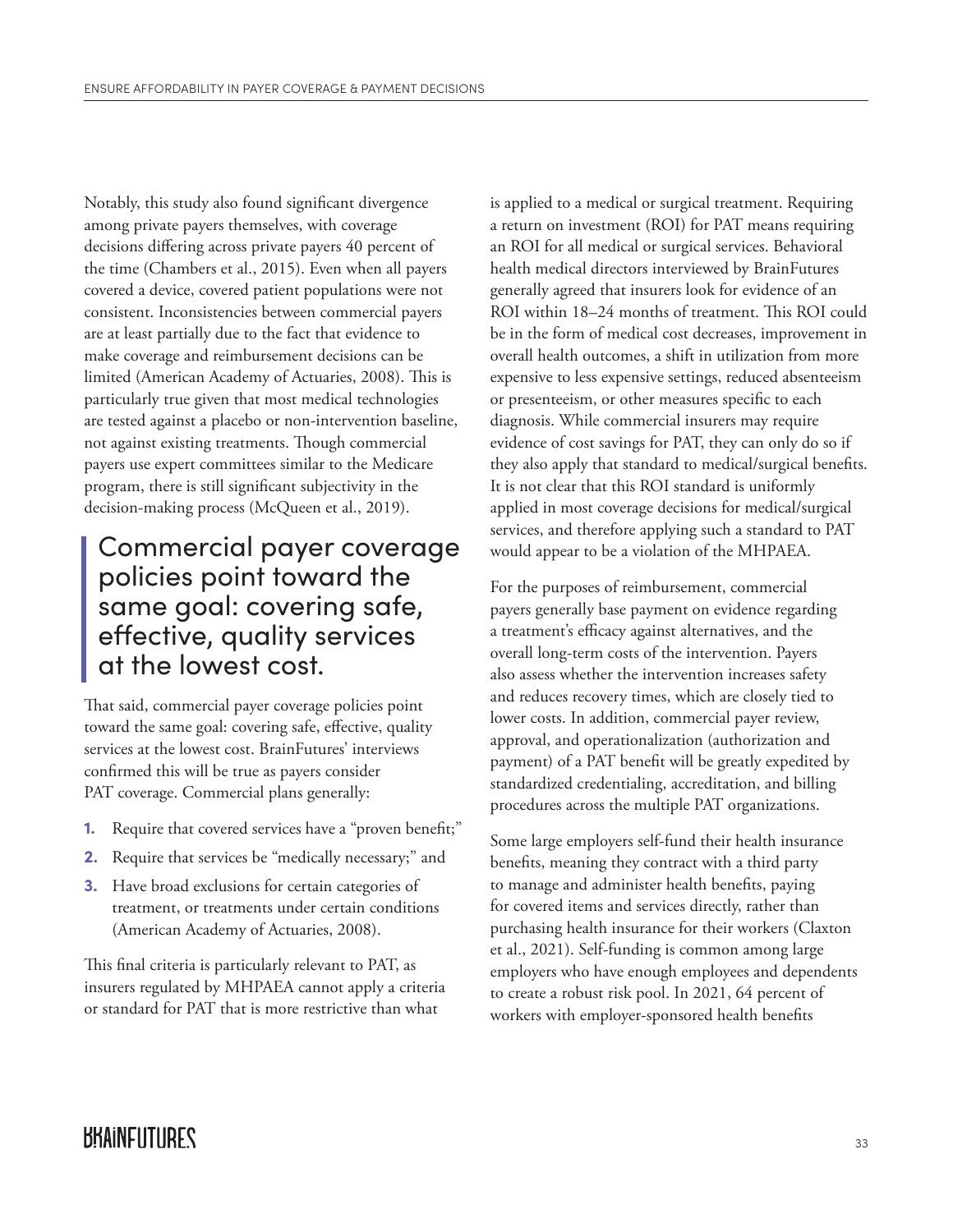were in a self-funded plan (Claxton et al., 2021). These self-funded arrangements are exempt from most state insurance laws, such as benefit mandates, giving employers greater autonomy and flexibility in deciding what benefits to offer employees. Given this flexibility, large employers interested in PAT can choose to offer the benefit to their employees when it is legally available.

#### **CODING**

**EVALUATE:** ven after public and private payers make<br>coverage determinations to include PAT<br>and PAT services are covered and paid in<br>parity with medical/surgical benefits, there is still coverage determinations to include PAT and PAT services are covered and paid in parity with medical/surgical benefits, there is still the operational challenge of billing and paying for this unique model of care. PAT presents billing challenges, as some aspects of PAT services do not map well onto today's coding system. No existing therapy, for example, exactly models a PAT medication/dosing session, which may include multiple providers/provider types, medication administration, psychotherapy up to a sixto eight-hour period, and subsequent observation.

Medical coding is used to provide healthcare organizations, including providers, systems, and payers, a uniform way to describe and categorize medical items, services, and procedures to increase accuracy and efficiency, and to streamline reporting. The Healthcare Common Procedure Coding System (HCPCS) is a set of codes produced by CMS to categorize and describe medical procedures, supplies, products, and services (National Library of Medicine, n.d.-b). HCPCS codes are divided into two subsystems (CMS, 2022). Level I consists of Current Procedural Terminology (CPT) codes developed and managed by the CPT Editorial Panel, an entity convened by the American Medical Association (AMA) (American Medical Association [AMA], 2019). CPT codes are the national coding set for physicians and other healthcare professional services. These five-digit codes are primarily used to describe medical services and procedures provided by physicians and other healthcare

professionals. HCPCS Level II codes (referred to as HCPCS codes) describe health items and services not included in the CPT codes, such as ambulance services and durable medical equipment, among others. HCPCS codes consist of a letter followed by a four-digit number.

## A unified and collaborative approach to PAT coding is needed.

BrainFutures identified that a unified and collaborative approach to PAT coding is needed to:

- **1.** Maximize patient access to treatment;
- **2.** Appropriately reimburse prescribers, practitioners, and manufacturers; and
- **3.** Simplify coding and billing for payers, providers, and patients.

BrainFutures facilitated ongoing conversations with individual drug manufacturers and an emerging thirdparty administrator developing a PAT provider network, to help identify commercialization considerations relative to coding and the importance of a unified coding strategy for the field. In addition, BrainFutures consulted with several medical coding experts to identify coding, billing, and reimbursement challenges presented by PAT's unique model of care and to outline potential coding options to facilitate coverage and payment of PAT upon FDA approval. As with all medical coding decisions, each provider must determine the factors necessary and present to bill a specific service for each particular patient encounter. This exploration of potentially applicable codes is the first step in crafting a coding strategy that can be used across multiple payers, providers, and manufacturers. Consistency in coding will facilitate coverage determinations, reimbursement processes, and improve access to care.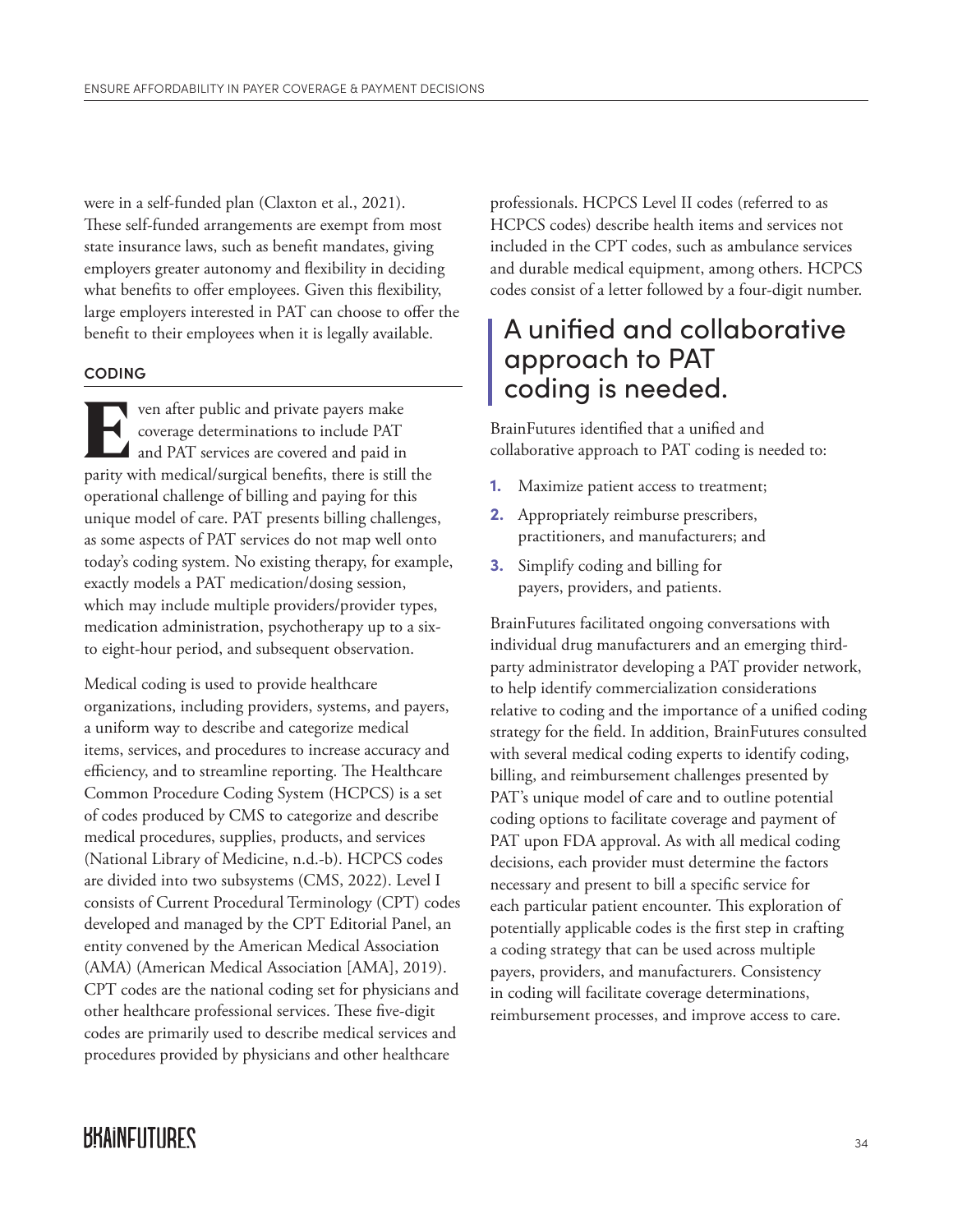It is critical to emphasize that BrainFutures does not recommend industry-wide reimbursement negotiation on payment rates. Payment rates should still be negotiated separately by manufacturers, prescribers, and therapists, as required by federal antitrust laws. At the same time, BrainFutures acknowledges the need for equitable reimbursement of mental health services, particularly for psychotherapy, relative to medical/ surgical services in compliance with the MHPAEA. Several recent studies, including two reports from the federal government, have confirmed that average innetwork reimbursement rates for behavioral health office visits are lower than those for medical/surgical office visits, which contributes to challenges for patients in finding in-network mental healthcare providers and to higher out-of-pocket costs for patients who must utilize out-of-network care (Davenport et al., 2019; U.S. Government Accountability Office, 2022; Walsh et al., 2022). Parity in reimbursement for the psychotherapy services delivered as part of PAT and consensus on a uniform PAT coding methodology will help to facilitate patient access to care and appropriate coverage and reimbursement by payers.

BrainFutures' work has determined that for most, if not all, elements of the PAT protocols utilized in late-phase clinical trials—assessment, preparatory therapy, medication/dosing session(s), and integration therapy—existing codes can be used to capture the care provided to each patient. However, given the number of providers potentially involved in these sessions and the six-to-eight hour length of the medication/dosing session, existing codes must be used in ways that may trigger medically unlikely edits (MUEs) by payers and lead to claims denials. Therefore, to use existing codes, BrainFutures recommends that stakeholders identify a uniform PAT coding methodology, so that any edit overrides or policy exceptions apply to the entire field, rather than negotiated

on a case-by-case basis for individual psychedelic manufacturers, prescribers, therapists, or patients.

Similarly, if leading stakeholders collectively decide that substantial revision to existing codes is not the prefered route toward accurately capturing and billing for the medication/dosing session, then a new code will be required.

BrainFutures recommends that key PAT stakeholders collectively consider these different options and come to consensus on a coding strategy that will serve the entire field.

Both revising an existing code and developing a new code can be lengthy processes, typically involving a minimum of 18 months work for a new code, and often much longer. Regardless of the path chosen, BrainFutures recommends that key PAT stakeholders collectively consider these different options and come to consensus on a coding strategy that will serve the entire field, as this is a matter of some urgency. The case study of Spravato, below, offers a perspective on the importance of coalescing around a unified coding strategy prior to FDA approval, if possible (see "Spravato's Reimbursement Challenges" section).

#### **OVERVIEW OF PAT CODING OPTIONS AND CONSIDERATIONS**

Appendices A–G include a menu of coding and billing options for patient assessment/intake, medication management, preparatory psychotherapy, medication/dosing session, and integration support or psychotherapy. Appendix A offers a full list of codes that could be utilized to bill for different parts of the PAT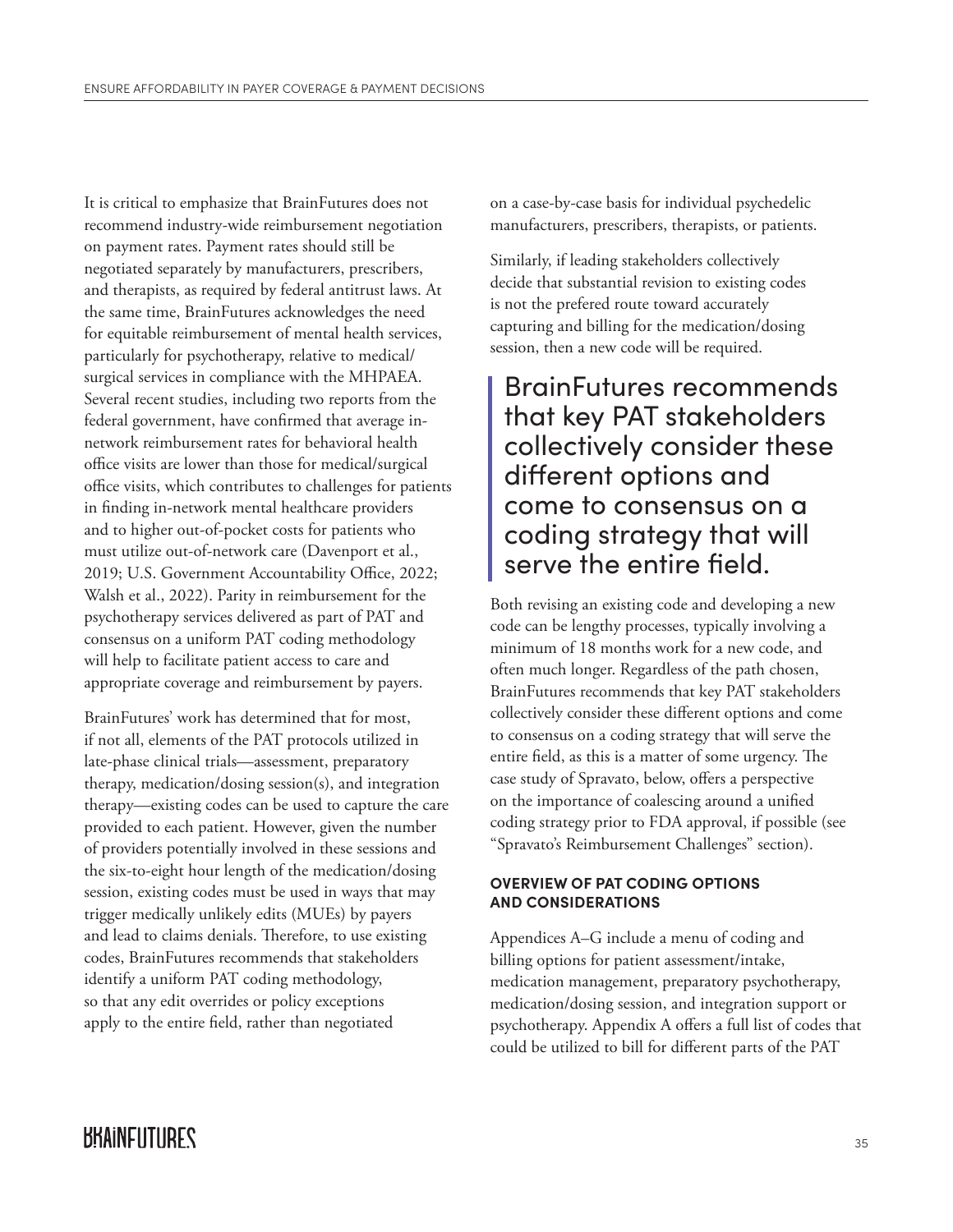model of care. Appendices B–G focus on individual elements of PAT, outlining assumptions BrainFutures used in crafting these options, and stakeholder consensus considerations required to effectively move forward. The following paragraphs overview these findings, aiming to identify accurate and efficient coding strategies for PAT as the field enters its next stage.

Two elements of PAT—patient assessment/intake and medication management—involve coding and billing by a DEA-licensed prescriber. Coding options for these visits are fairly straightforward and can be made at the discretion of, and using the medical and billing judgment of, the prescriber. These potential codes are identified in Appendices B and C.

The remaining three elements of PAT—preparatory psychotherapy, medication/dosing session, and integration support or psychotherapy—present unique coding challenges and would benefit from a unified strategy to ensure accurate, appropriate coding and, thus, wide access to care.

For preparation and integration, BrainFutures' analysis assumes a total of six (three preparatory and three integration) 90-minute psychotherapy sessions with a practitioner licensed to practice psychotherapy under state laws and trained according to manufacturer or other requirements. The analysis further assumes that two providers (though not necessarily two licensed psychotherapists) will be present for each of these sessions, as has generally been the practice in late-phase Breakthrough Therapy clinical trials. However, billing by two providers for the same services, for the same patient, on the same day, will trigger an MUE, leading to claims denial. Stakeholder consideration of and consensus on the following questions will help facilitate reimbursement:

- **1.** Is it necessary to have a second therapist with the same qualifications in each preparatory and integration psychotherapy session?
	- If necessary and justified, and if payers will not reimburse two therapists, is it practical to have the therapists split the fee?
	- Could another provider type participate in these sessions (i.e. technician, nurse, peer specialist, etc.)?
- **2.** Could the patient have separate preparatory sessions with each therapist who will be present for the medication session; and can the integration psychotherapy sessions be conducted by one licensed therapist?

Potential codes for the preparatory and integration psychotherapy sessions are identified in Appendices D and E.

Finally, late-phase clinical trials generally utilize two providers for the medication/dosing session due to the vulnerable state of the patient and the need for provider breaks given the duration of the session. At least one of these providers must be a licensed behavioral health professional. Credential requirements for the second provider vary. Similar to the situation described above in the preparatory and integration sessions, two providers billing for the same services on the same day will trigger an MUE and claims denial, absent negotiations with payers.

BrainFutures identified four separate potential coding strategy pathways for the extended medication/ dosing session for stakeholder consideration and consensus building (outlined in Appendix F):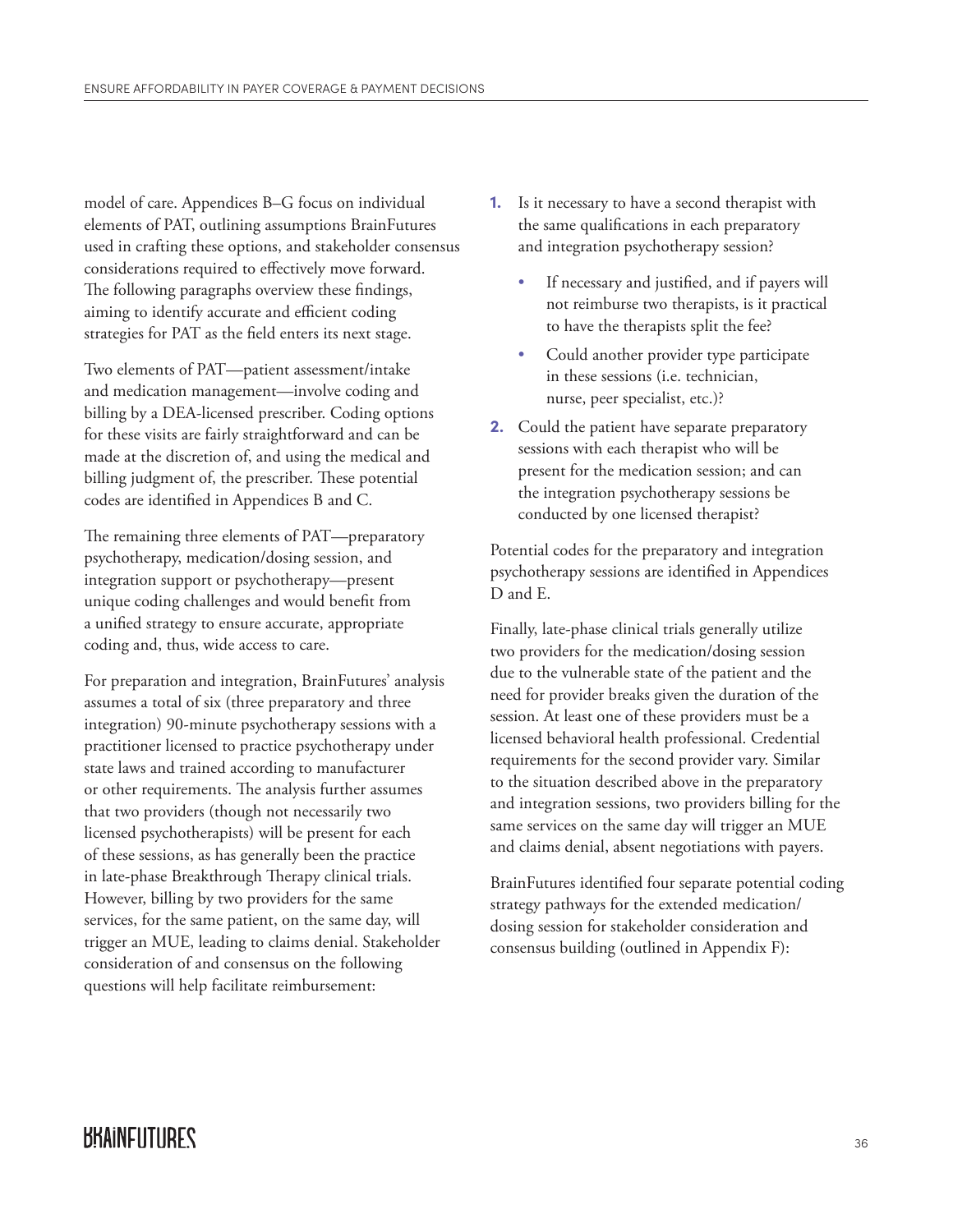### 1. Utilize existing psychotherapy CPT codes for psychotherapy. This would require:

- Payer prior authorization and edit override due to the long duration of the medication session and payer negotiation to pay a second licensed therapist for the same services. Stakeholders should consider:
	- The long duration of the medication session justifies a second practitioner, but what is the justification for having a second licensed therapist with the same qualifications?
	- Could the second practitioner be another type of provider (e.g., technician, nurse, peer specialist, etc.)?
- 2. Utilize HCPCS codes (H2020, per diem for therapeutic behavioral services) to negotiate a team-based rate with payers. To facilitate payer negotiations, stakeholders should:
- Align on the types of practitioners that will participate in the medication session; and
- Determine whether to negotiate for inclusion of things such as medical oversight, drug storage and handling, training, certification, and enrollment in REMS, if required by the FDA, in the payment.

### 3. Expand existing CPT code for narcosynthesis (90865).**[3](#page-64-0)**

To utilize this existing code for PAT, stakeholders would apply to the CPT Editorial Panel for changes to expand 90865 so that it may be used by non-physician providers and more accurately reflect the services provided in a PAT medication/ dosing session. This multistep process is described by Dotson (2013). Then, stakeholders would work with payers to override the MUE.

- 4. Create a new code for the medication/dosing session with the flexibility to encompass different psychedelic compounds and varying levels of intensity and/or length.
- This would involve making an application to the CPT Editorial Panel, mentioned above, but for a new code, rather than revision to an existing code.

### **SPRAVATO'S REIMBURSEMENT CHALLENGES**

The need for stakeholder consensus on coding options was reinforced by payer interviews conducted by BrainFutures, which revealed that payers are likely to initially compare PAT to esketamine with regard to reimbursement. Spravato (esketamine) was the first, and currently only, medication with psychedelic effects approved by the FDA to treat a psychiatric disorder. Payers are defaulting to this comparator not because it is the best payment model, but because it is the only psychedelic for which they currently provide coverage. However, a uniform coding strategy across payer types has not emerged for Spravato, causing confusion among providers and payers alike. BrainFutures shares this brief history of Spravato coding as a cautionary tale to emphasize the need for PAT stakeholders to establish and advocate for a unified coding strategy.

Spravato was initially approved in 2019 for TRD, but in 2020 the FDA extended the indication to include adults with MDD with acute suicidal ideation or behavior (Janssen Pharmaceuticals, Inc., 2020). Spravato must be taken under observation by a healthcare provider and patients must be monitored for at least two hours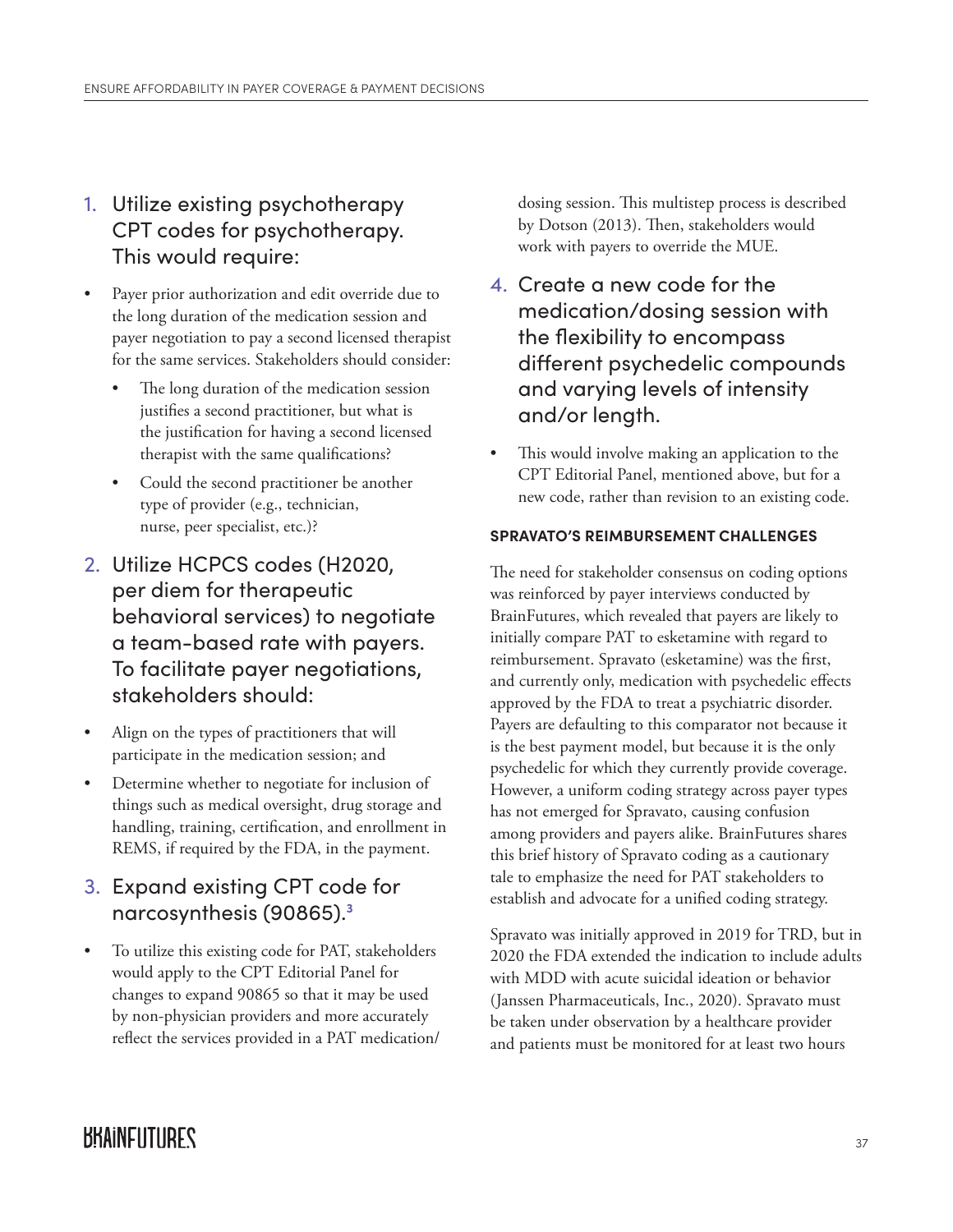following administration. This means that, similar to PAT protocols mentioned earlier in this report, there is a drug component and a professional services component (though not psychotherapy) to provision of Spravato.

Commercial payers most often cover Spravato as a pharmacy benefit, with providers using the appropriate drug code; the observation is covered as a medical benefit, with providers billing the appropriate Evaluation and Management (E/M) codes for the required observation and monitoring of the patient. The confusion stems from the fact that, in the year following Spravato's initial approval, Medicare developed new HCPCS codes to incorporate both

the drug and observation/monitoring services, with coverage under Part B (Janssen Pharmaceuticals, Inc., 2021). These new G codes (G2082 and G2083) are required when billing Medicare Part B.

These two coding and reimbursement pathways have caused confusion among providers and payers. Medical coding is intended to provide a universal language for healthcare entities and organizations to clearly communicate about healthcare items and services provided to a patient. When different types of payers require two different code sets for the same services, the system is not operating in an accurate and efficient manner.

#### **RECOMMENDATIONS TO ENSURE AFFORDABILITY IN PAYER COVERAGE AND PAYMENT DECISIONS**

#### **BrainFutures recommends that any payer coverage and payment decisions:**

- Follow a path of wider and more comprehensive insurance coverage than has traditionally marked mental health benefits, across all public and private payers;
- Limit out-of-pocket requirements for patients;
- Comply with both the financial requirement and treatment limitation provisions of the MHPAEA, particularly for NQTLs;
- Ensure the psychedelic compound and psychotherapy are adequately reimbursed and the coverage is coordinated between behavioral health and pharmaceutical benefits; and
- Utilize a uniform coding strategy.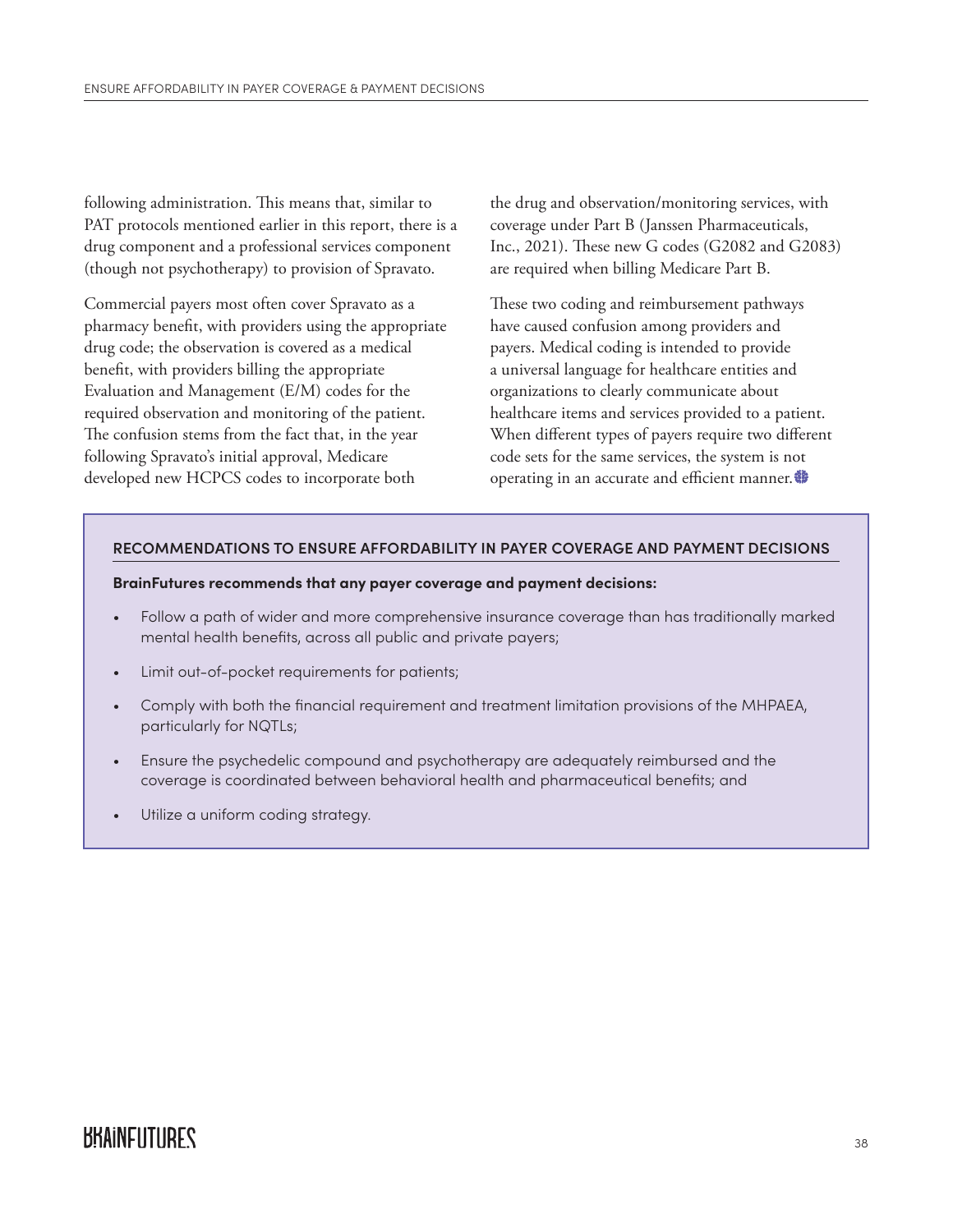<span id="page-38-0"></span>POLICY ISSUE 3:

## **PAT Must Meet High Quality Standards to Ensure Optimal Patient Outcomes**

Principle: PAT must meet high quality standards to ensure optimal patient outcomes.

**PAT** stakeholders agree that the field should<br>establish standards to ensure the highest-qu<br>delivery of PAT. Just as in the rest of physic<br>and behavioral healthcare in which quality standard establish standards to ensure the highest-quality delivery of PAT. Just as in the rest of physical and behavioral healthcare, in which quality standards and oversight criteria are established by stakeholders and independent experts in each field, so, too, must all those involved in PAT come together to establish standards for the delivery of high-quality care.

While quality standards will ultimately be required in a number of different areas, the two most pressing needs at this time surround provider training requirements and measures to assess PAT care quality. BrainFutures recommends the establishment of a certification authority for training programs and providers and identification of key quality measures to inform a measurement-based approach to PAT.

#### **PAT PROVIDER TRAINING**

FrainFutures' conversations with payers revealed<br>that in order to cover PAT, payers need to be<br>assured of the quality of PAT practitioners<br>and the credibility of their training. For payers, this that in order to cover PAT, payers need to be assured of the quality of PAT practitioners and the credibility of their training. For payers, this includes the establishment of a certification authority for training programs and providers, initial provider certification, and ongoing assessment of provider competencies. Organizations to fill all of these roles are currently in development and include, among others, the American Psychedelic Practitioners Association (APPA) and the Board of Psychedelic Medicine and Therapies (BPMT). Collectively, these two organizations aim to establish standards of care, core training requirements, national PAT certification (and related exam(s) for providers), continuing education, and accreditation.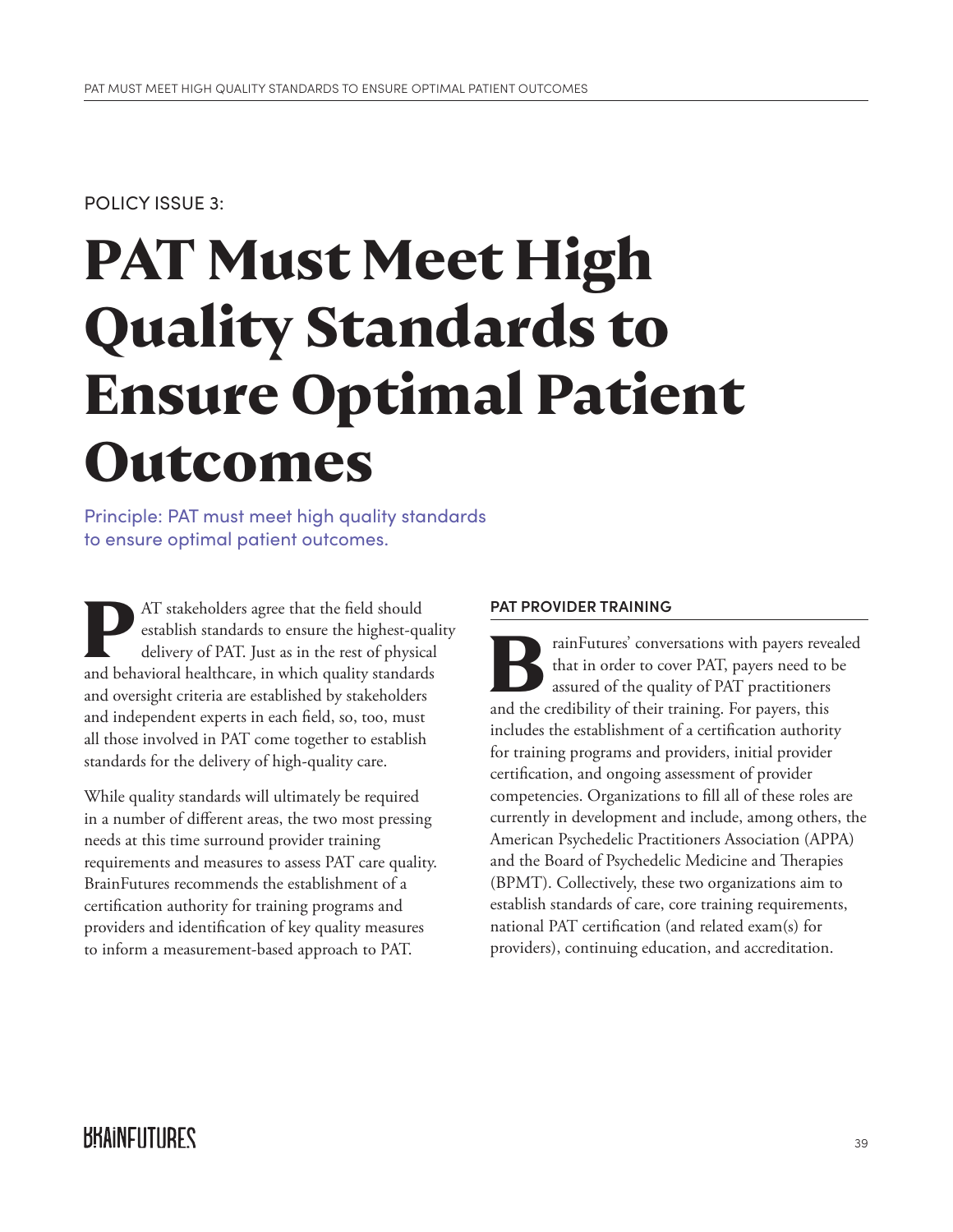## There is a pressing need to tackle the important work of harmonizing and standardizing the many training opportunities that currently exist.

There is a pressing need to tackle the important work of harmonizing and standardizing the many training opportunities that currently exist. Today, each psychedelic drug sponsor requires and conducts its own training of PAT therapists, using curricula containing important information for providers. In addition, some entities not affiliated with manufacturers offer training and certificates, though the degree to which these are or will be accepted as substitutes for manufacturer- or FDA-required training, if any, is not clear. These private training programs typically involve a robust curriculum and a minimum of 85 hours of learning encompassing intellectual or didactic learning, personal or experiential learning, and applied learning via clinical experience.

As the field currently stands, providers participating in clinical trials must participate in separate trainings sponsored by each different manufacturer to be eligible to administer PAT using that particular manufacturer's psychedelic compound. This means separate trainings for each pairing of compound and condition, for example, psilocybin for MDD through Usona Institute and psilocybin for TRD through COMPASS Pathways.

## BrainFutures found that most training tuition ranges from approximately \$6,000 to \$21,500.

BrainFutures conducted an analysis and assessment of publicly available information to determine comparability across training sponsors, cost of training, and any areas of concern around full implementation of standards utilized in each training. BrainFutures found that most training tuition ranges from approximately \$6,000 to \$21,500 (California Institute of Integral Studies (CIIS), n.d.; MAPS PBC, 2021a; MAPS PBC 2021b; Phelps, 2020; Tai et al. 2021; The Synthesis Institute, n.d.). However, tuition represents only a small part of the total cost of training. This is because providers incur an opportunity cost when taking time away from their practices, forfeiting revenue as a result. BrainFutures research found that training requirements range from 85 to 864 hours. Thus, using the 2021 Medicare fee schedule for one hour of psychotherapy, providers stand to lose \$12,000 to \$122,000 of revenue by spending this time in training rather than working with patients. Together, tuition and lost income result in a total cost of \$18,000 to \$143,000 for a provider to be trained using one compound. (Some programs may have higher tuition than stated here and also require more training hours, making this potential total cost even higher.)

Training prepares providers for quality care delivery by ensuring they have an understanding of the theory, skills, and practice of PAT. For example, according to a review of psychedelic therapist competencies compiled from related literature, six skill sets are noted as important for providers to embody toward maximizing dosing sessions, as well as psychotherapeutic preparation and integration. These include: empathetic abiding presence; trust enhancement; spiritual intelligence; knowledge of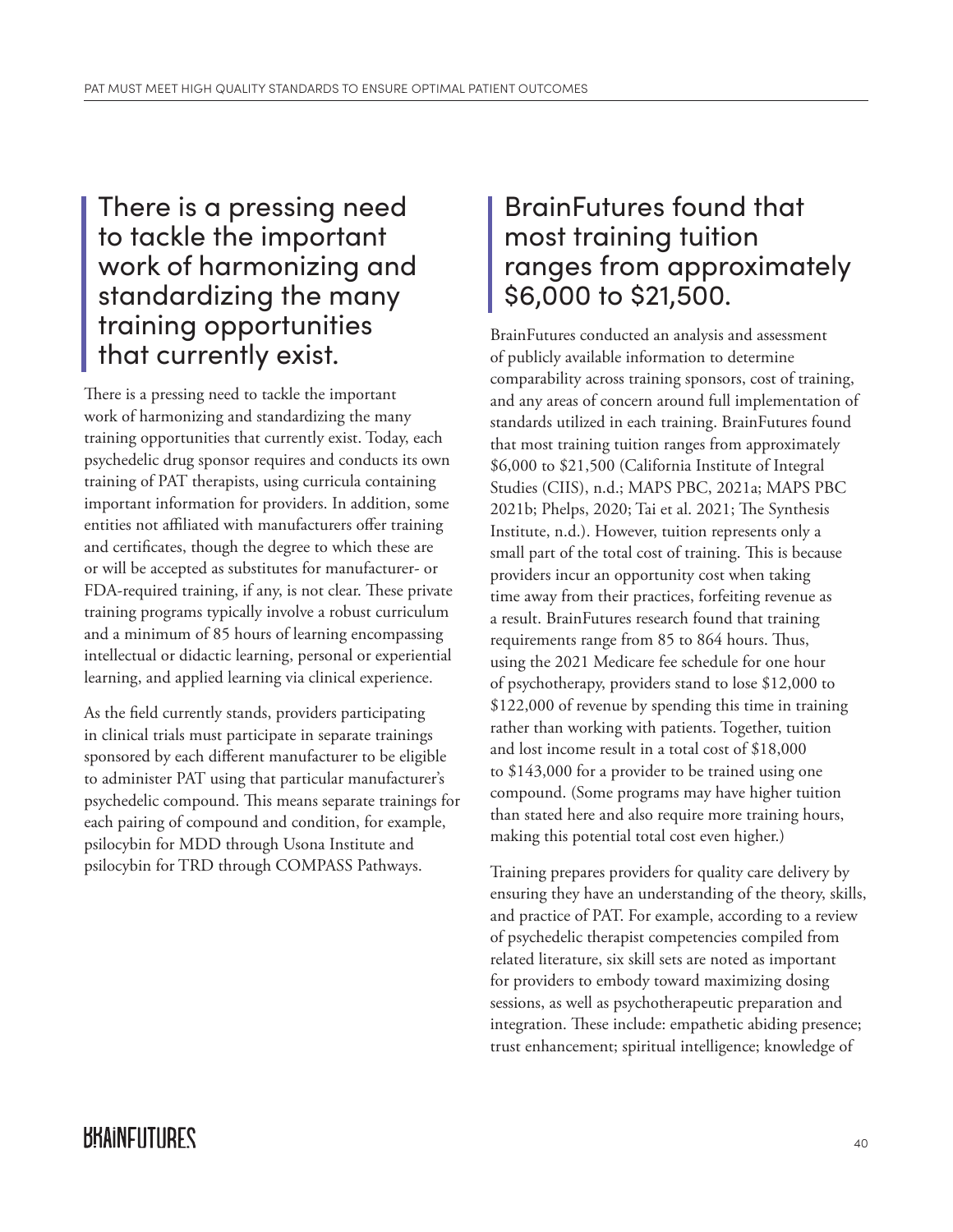the physical and psychological effects of psychedelics; therapist self-awareness and ethical integrity; and proficiency in complementary techniques (Phelps, 2017). These capacities are intended to help providers navigate the experiential differences—including periods of emotional intensity, perceptual changes, and novel insights—that patients report in PAT treatments (especially dosing sessions) versus other forms of therapy.

PAT stakeholders need to decide whether training protocols should be wholly individualized by compound or whether the training on different therapeutic approaches might be coordinated into a more uniform approach. BrainFutures argues that, if unaddressed, the current approach to training will remain disjointed, time-consuming, and expensive for providers, potentially threatening the supply of clinicians willing to administer PAT and thus patient access. In addition, the creation of multiple training/certification pathways will complicate the process of obtaining payer approval and ongoing payment for PAT interventions. A standardized core curriculum, with add-on modules for specific condition/ compound considerations, seems essential to

- **1.** Encourage more providers to become certified,
- **2.** Establish foundational knowledge requirements to inform national certification testing, and
- **3.** Streamline training certification standards for payer coverage considerations.

#### **MEASUREMENT-BASED CARE**

Examples and use of the results to drive clinical decision make of MH/SUD involves "the systematic administration of symptom rating scales and use of the results to drive clinical decision making at the level of the individual patient" (Fortney, et al., 2016). Specific billing codes exist for this type of testing evaluation, examples of which are included in Appendix G. Numerous studies have found that

frequent and timely feedback of standardized and quantified patient-reported data (including patient experience of therapy) to the provider during medication management and psychotherapy encounters improves patient outcomes (Alter et al., 2021). One review of 51 relevant articles found that measurement-based care improved patient outcomes 20 to 60 percent, with some studies documenting nearly a 75 percent difference in remission rates when compared to the usual standard of care (Fortney, et al., 2016). Accrediting bodies are putting these results into practice. In 2018, the Joint Commission—an independent, non-profit healthcare accreditation organization that accredits and certifies hospitals, as well as organizations that provide ambulatory and office-based surgery, behavioral health, home healthcare, laboratory, and nursing care center services—implemented a measurement-based care standard for all freestanding behavioral health accredited programs, requiring that they assess the outcomes of care, services and treatment (The Joint Commission, n.d.).

Key stakeholders in the PAT field are well aware of the need for rigorous guidelines and are highly engaged in identifying measurements to assess and assure the quality and safety of care.

Key stakeholders in the PAT field are well aware of the need for rigorous guidelines and are highly engaged in identifying measurements to assess and assure the quality and safety of care. A key challenge for the field now is to coordinate and define commonly agreed upon measures in areas where specific and standardized measurements can improve care, such as: screening measures as part of the patient enrollment process; patient experience measures through the three phases of treatment (preparatory, medication/dosing session(s),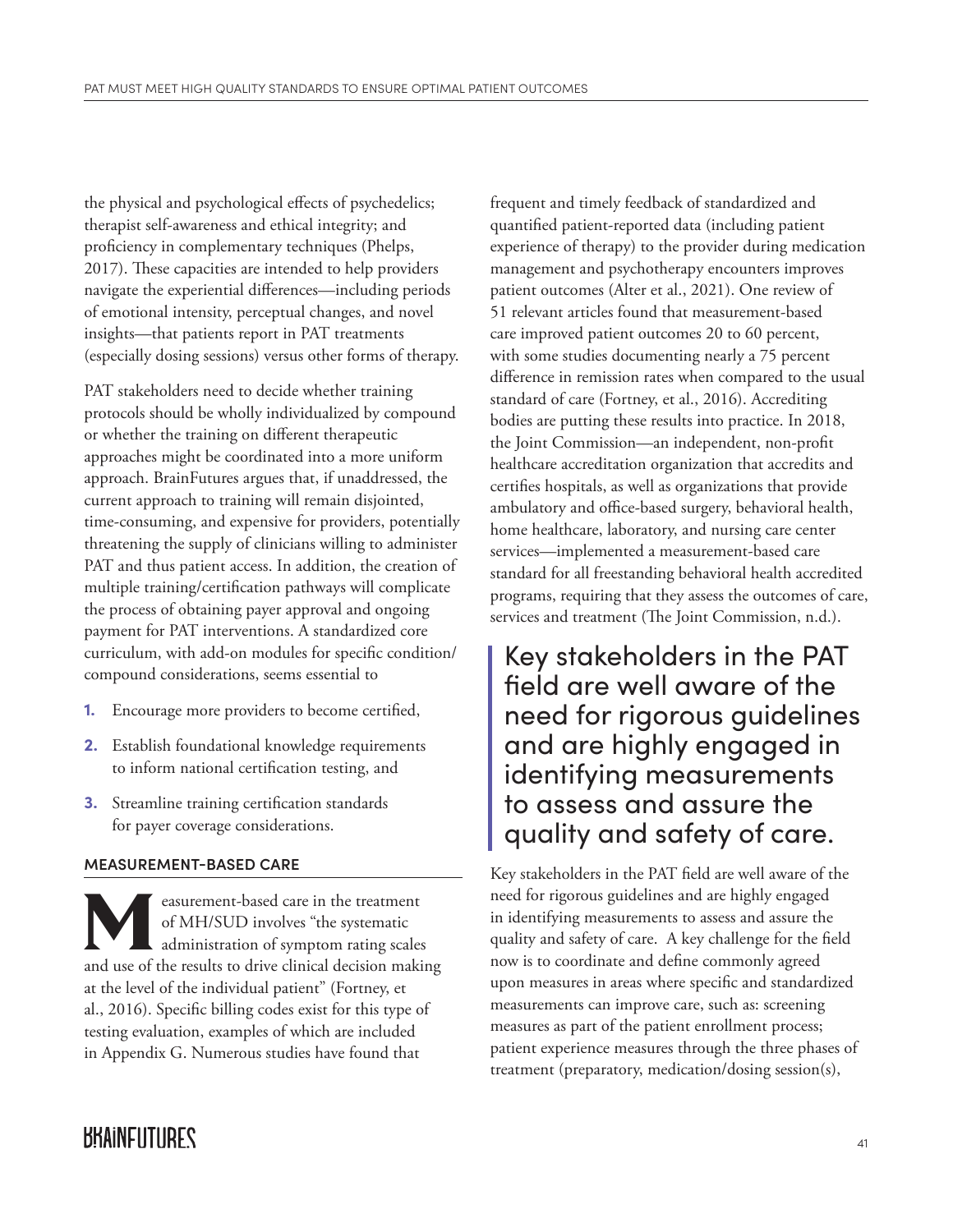and integration); post-treatment measurement periods (eg. three months, six months, one year); side-effect measures; adverse event tracking; and functional outcomes measures (employment status, housing status, objective measures of global functioning).

#### **OTHER STANDARDS OF CARE**

hile standards for provider training and quality measures are the most pressing needs, the field must develop additional standards of care. These include requirements regarding the physical environment in which patients undergo

PAT, requirements regarding the number and credential level of providers in the room, whether or not a prescriber/physician is available on-premises, and more. Such standards will professionalize the field across all settings, provide a guide for establishing new practices, offer assurances to payers of a standardized care delivery model, give patients peace of mind, and allow for clear measurement of processes and outcomes across sites. While some of these requirements may be established by the FDA in its approval of psychedelics, the PAT field is exploring and working to establish these best practices. **●** 

#### **RECOMMENDATIONS TO ENSURE PAT MEETS HIGH QUALITY STANDARDS TO ENSURE OPTIMAL PATIENT OUTCOMES**

**BrainFutures recommends the following steps to ensure optimal patient outcomes:**

- Establishment of a certification authority for training programs and providers, initial provider certification, and ongoing recertification of provider competencies, including ethical standards and codes of conduct required by each provider's professional license;
- Harmonization and standardization of a core training curricula, with psychedelic compound-specific modules, to be endorsed by professional associations and adopted by all training programs;
- Establishment of a collaborative group of stakeholders and independent experts within the PAT field to identify a measurementbased approach to PAT;
- Identification of a set of key quality measures, including both process and outcome measures, to ensure transparency and accountability of providers; and
- Support of research into emerging and innovative psychedelic treatments and therapies.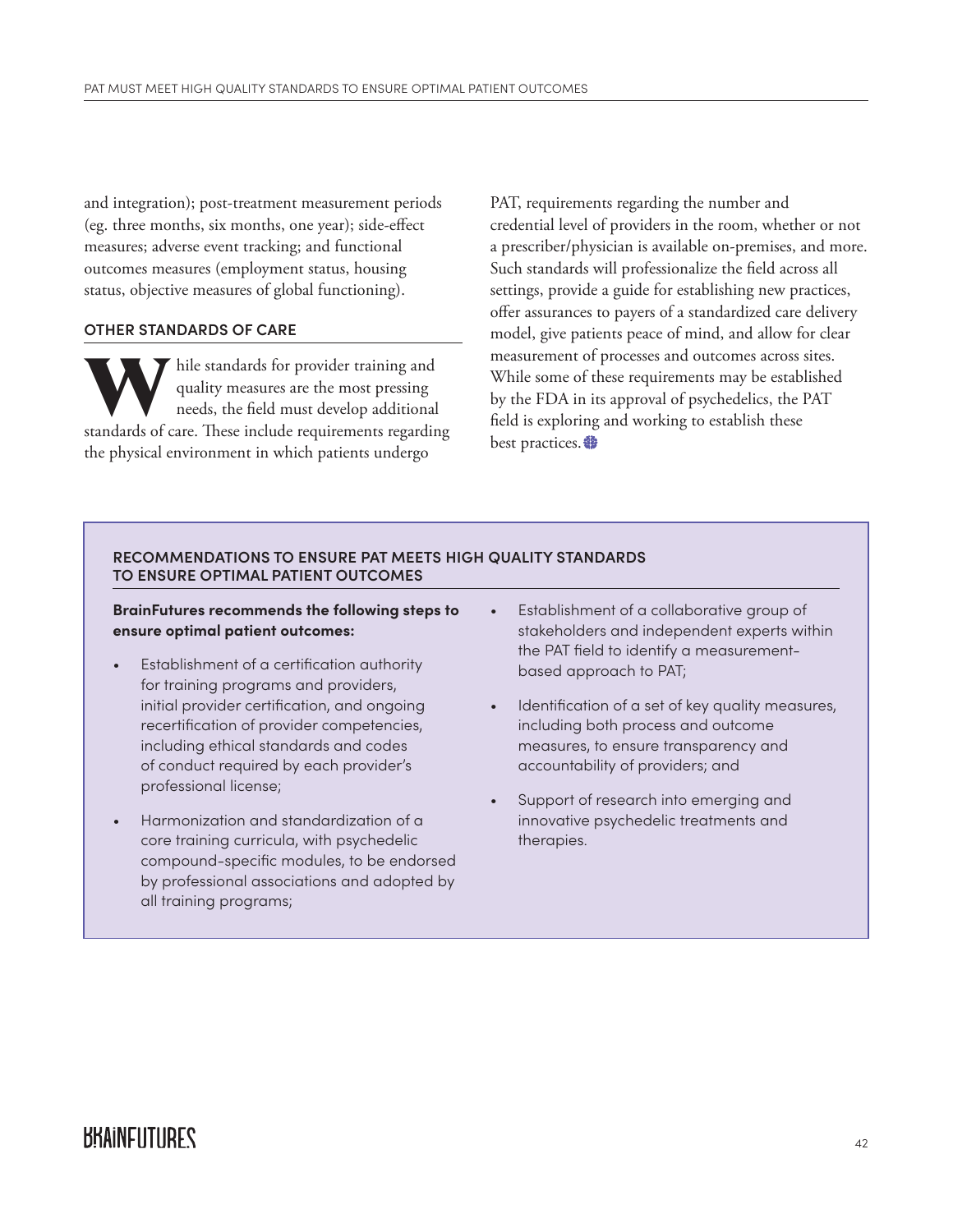## <span id="page-42-0"></span>**Next Steps**

**The PAT field continues to grow in complexity** as it moves rapidly into its next phase. This growth is necessary and exciting, and moves the field ever closer to a shared goal of wide adoption. But this growth must be structured around a common infrastructure and understanding since no single network or organization can advance the field unilaterally. In fact, unaligned approaches could have a chilling effect on the medical adoption of PAT, leading to poor precedent setting in licensing and training requirements, reimbursement strategies, and regulatory oversight. Coordinated action will help to minimize unintentional barriers and potential delays to patient access.

In the near-term, the PAT field must align approaches in four key areas (see right).

Fortunately, the resources to execute on these goals exist within the PAT community. Organizations including BPMT, APPA, Enthea, MAPS PBC, COMPASS Pathways, Usona Institute, and others are independently and collectively building key pillars to support the emerging field.

## Thoughtful and experienced coordination of and collaboration between these four areas is essential.

Thoughtful and experienced coordination of and collaboration between these four areas is essential

#### **FOUR KEY AREAS OF ALIGNMENT**

**Standards of Care:** Designation of a specialty association or associations to set standards of care for PAT providers, including standards of quality, medical or clinical practice guidelines, medical review criteria, and performance measures.

**Program Accreditation:** Designation of a body to offer independent accreditation of PAT education programs, set standards for effective training, and monitor compliance with those standards.

**Provider Certification:** Designation of a certification board to offer independent evaluation and verification of a provider's skills and expertise relative to PAT, to update certification criteria as the specialty evolves, and to provide patients with a trusted credential to help identify qualified providers.

**Reimbursement Strategy:** Alignment of stakeholders around a unified coding strategy and implementation plan to facilitate payer coverage determinations, simplify coding and billing processes, and improve access to care; development of parity education materials and briefing documents as free resources to stakeholders to support collective advocacy efforts.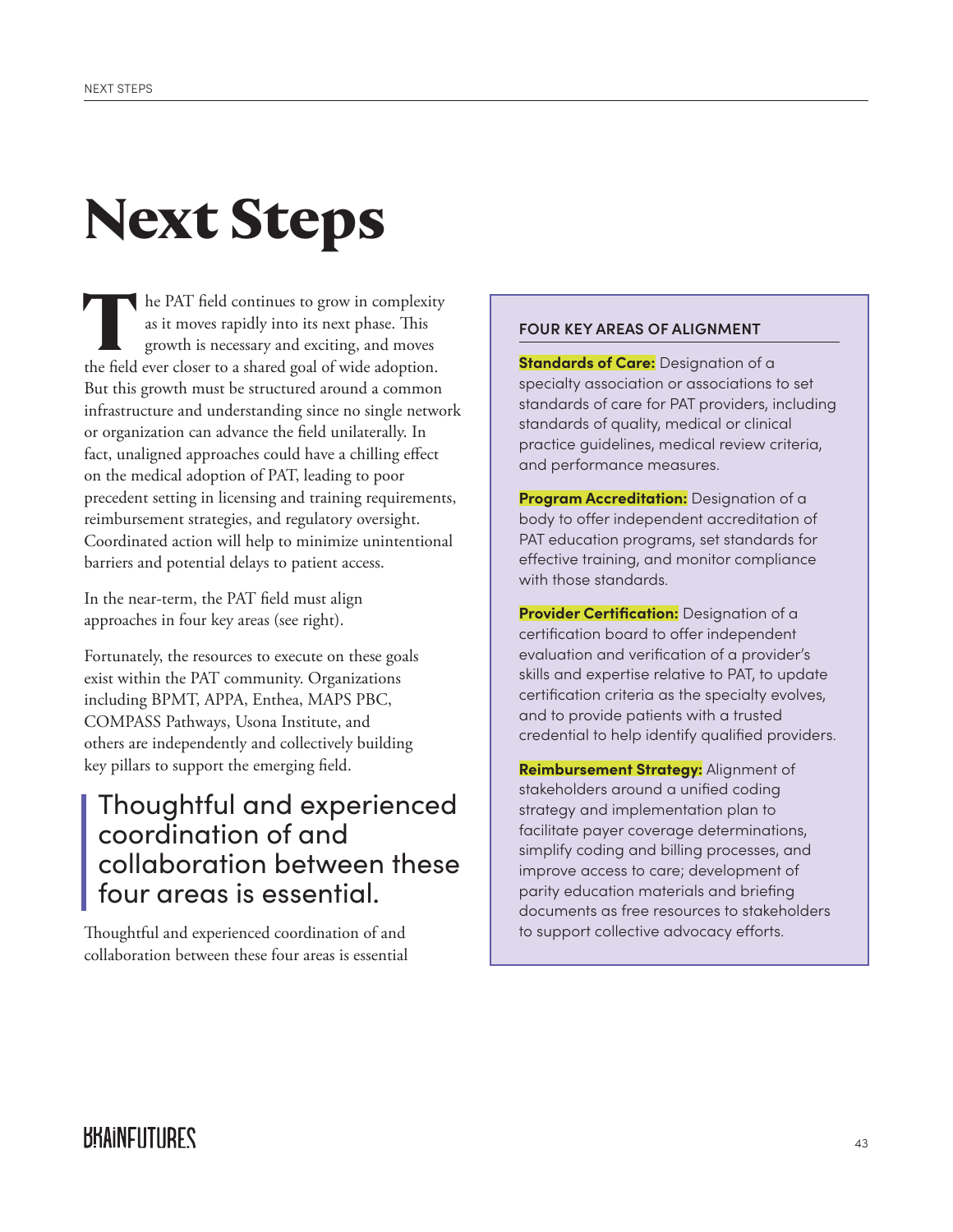in identifying these capacities within the PAT stakeholder community, building consensus and strategy around assignment of key responsibilities to identified organizations, and jointly cultivating effective relationships with the regulatory and reimbursement entities described in this brief. Multi-stakeholder input, consensus, and buy-in will help establish a foundational framework of policy and practice for the PAT field, propelling growth through stable, credible, and efficient structures.

BrainFutures aims to continue to offer its behavioral health policy expertise to leading stakeholders as an independent, third-party, public good national nonprofit. Today's work to advance the field will greatly affect future provider interest, treatment affordability, regulatory control, and patient care possibilities. The time for sophisticated core infrastructure coordination is here, and all constituents, most importantly patients, stand to benefit from this coordinated approach in the months and years ahead.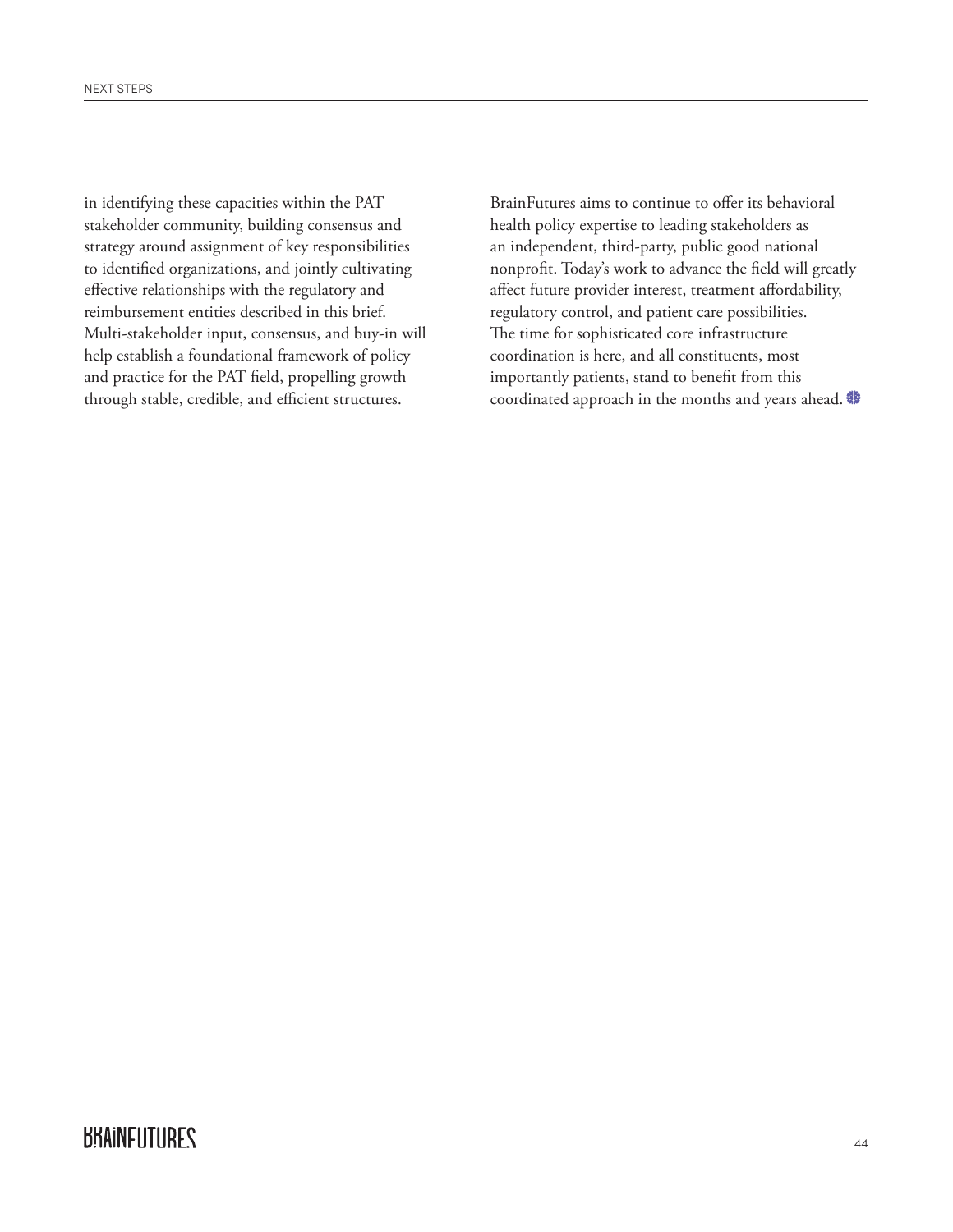## <span id="page-44-0"></span>**Conclusion**

The emerging consensus around the three<br>broad principles of access, affordability, a<br>quality demonstrates that the psychedelic<br>medicine field is moving in a cooperative direction broad principles of access, affordability, and quality demonstrates that the psychedelic medicine field is moving in a cooperative direction. This agreement sets the stage for shared engagement moving forward as PAT stakeholders continue to tackle the policy problems that could significantly slow the adoption of these important clinical interventions. The independent work of companies and researchers has propelled psychedelic science into an exciting new phase of development—with the widespread medical adoption of PAT now a real possibility. However, the industry is at a "phase shift" moment, where company-specific efforts must be blended with consortium-style work on the issues that face all stakeholders. These unified efforts will undoubtedly lead to faster and better results than individually addressing the issues cited above.

The field's next step must therefore be the formation of one or more workgroups to identify very specific solutions to the problems outlined above, as well as detailed implementation plans for reaching those solutions. The work will take time, and is likely to require formal organization, behavioral health content expertise, and coordination across the field, including the many companies, researchers, clinicians, consumers, and other stakeholders that are involved in this important work. This is particularly true as interactions with external players such as government entities, payers, insurers, state and federal judicial systems, professional associations, or even contractors become an increasing part of the effort.

BrainFutures looks forward to being a part of this collective team, as together we accelerate the psychedelic therapy field into accessible, affordable, high quality adoption.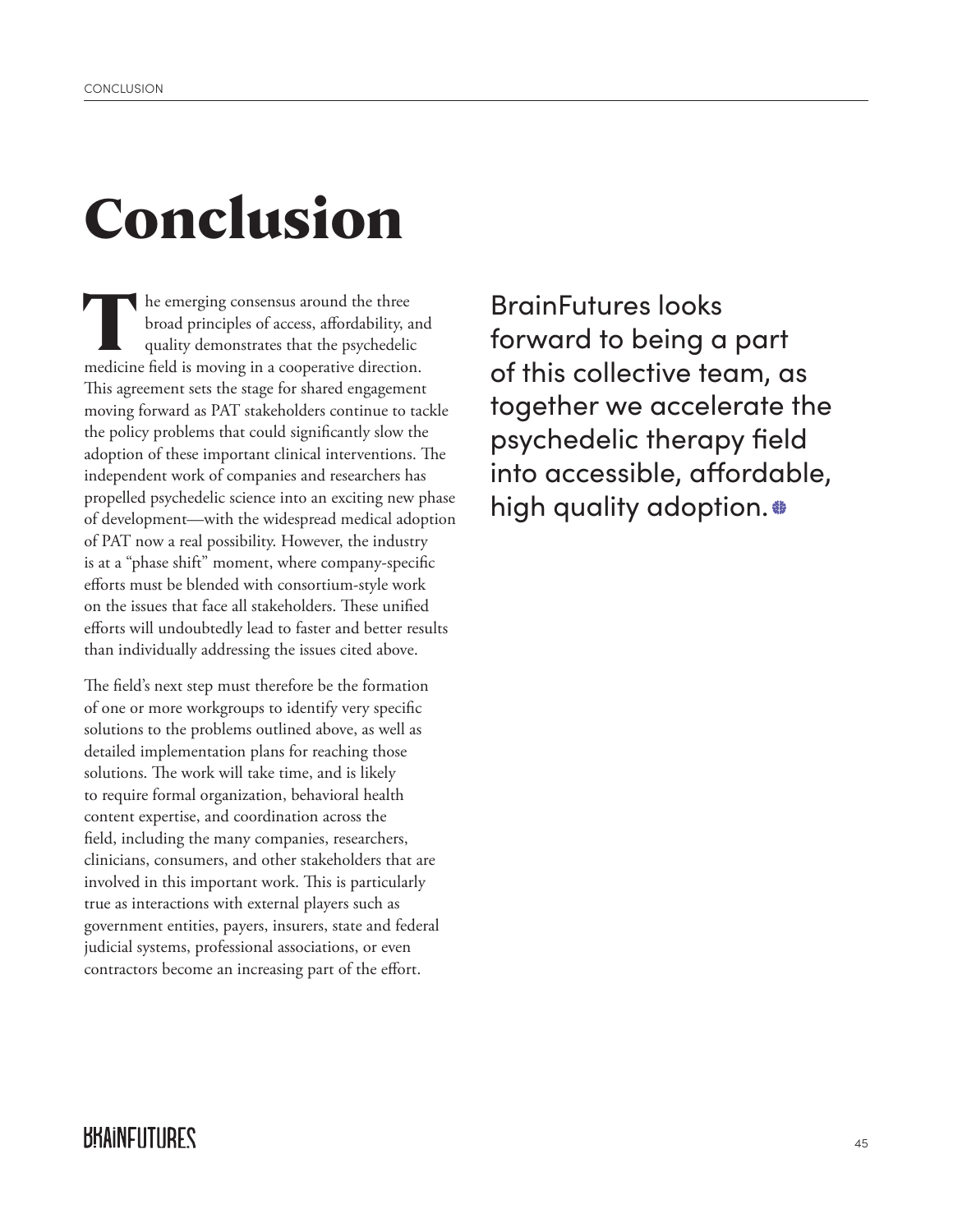## <span id="page-45-0"></span>**Appendices**

#### **Potential Billing Codes for Psychedelic-Assisted Therapy**

(Each provider must decide the factors necessary and present to bill.)

#### **APPENDIX A. POTENTIAL BILLING CODES FOR ALL COMPONENTS OF PAT**

#### **CURRENT PROCEDURAL TERMINOLOGY (CPT) CODES**

| +90785    | Add-on code: interactive complexity; may be added to the diagnostic psychiatric evaluation (90791, 90792), to psychotherapy<br>services (90833-90838), and to group psychotherapy (90853) when communication factors are present during the visit        |
|-----------|----------------------------------------------------------------------------------------------------------------------------------------------------------------------------------------------------------------------------------------------------------|
| 90792     | Psychiatric diagnostic evaluation with medical services                                                                                                                                                                                                  |
| 90837     | Psychotherapy, 60 minutes with patient and/or family member; Services represent insight oriented, behavior modifying,<br>supprotive, and/or interactive psychotherapy                                                                                    |
| 90865     | Narcosynthesis; physician only $(MUE = 1)$                                                                                                                                                                                                               |
| 99204     | Office of other outpatient visit for the evaluation and management of a new patient, moderate level of medical decision<br>making (45-59 minutes)                                                                                                        |
| 99205     | Office or other outpatient visit for the evaluation and management of a new patient, high level of medical decision making (60-<br>74 minutes)                                                                                                           |
| 99211     | Office of other outpatient visit for the evaluation and management of an established patient, may not require the presence of a<br>physician or other qualified healthcare professional                                                                  |
| 99214     | Office or other outpatient visit for the evaluation and management of an established patient, which requires a medically<br>appropriate history and/or examination and moderate level of medical decision making (30-39 minutes)                         |
| 99215     | Office or other outpatient visit for the evaluation and management of an established patient, which requires a medically<br>appropriate history and/or examination and high level of medical decision making (40-54 minutes)                             |
| +99354    | Add-on code: prolonged services in the outpatient setting requiring direct patient contact beyond the time of the usual service;<br>first hour (list in addition to code for psychotherapy service) ( $MUE = 1$ )                                        |
| +99355    | Add-on code: prolonged services in the outpatient setting requiring direct patient contact beyond the time of the usual service;<br>each additional 30 minutes (list in addition to codes for psychotherapy and prolonged services first hour) (MUE = 4) |
| +99415    | Add-on code: Prolonged clinical staff services with physician or other qualified healthcare professional supervision (non-facility<br>only) $(MUE = 1)$                                                                                                  |
| +99416    | Add-on code: Prolonged clinical staff services with physician or other qualified healthcare professional supervision; each<br>additional 30 minutes (non-facility only) (MUE = 3)                                                                        |
| +99417    | Add-on code: Prolonged evaluation and management services in the outpatient setting for services beyond the minimum<br>required time of the primary procedure code; each 15 minutes of total time (55 minutes or more)                                   |
| <b>XP</b> | Modifier code; separate practitioner, a service that is distinct because it was performed by a different practitioner                                                                                                                                    |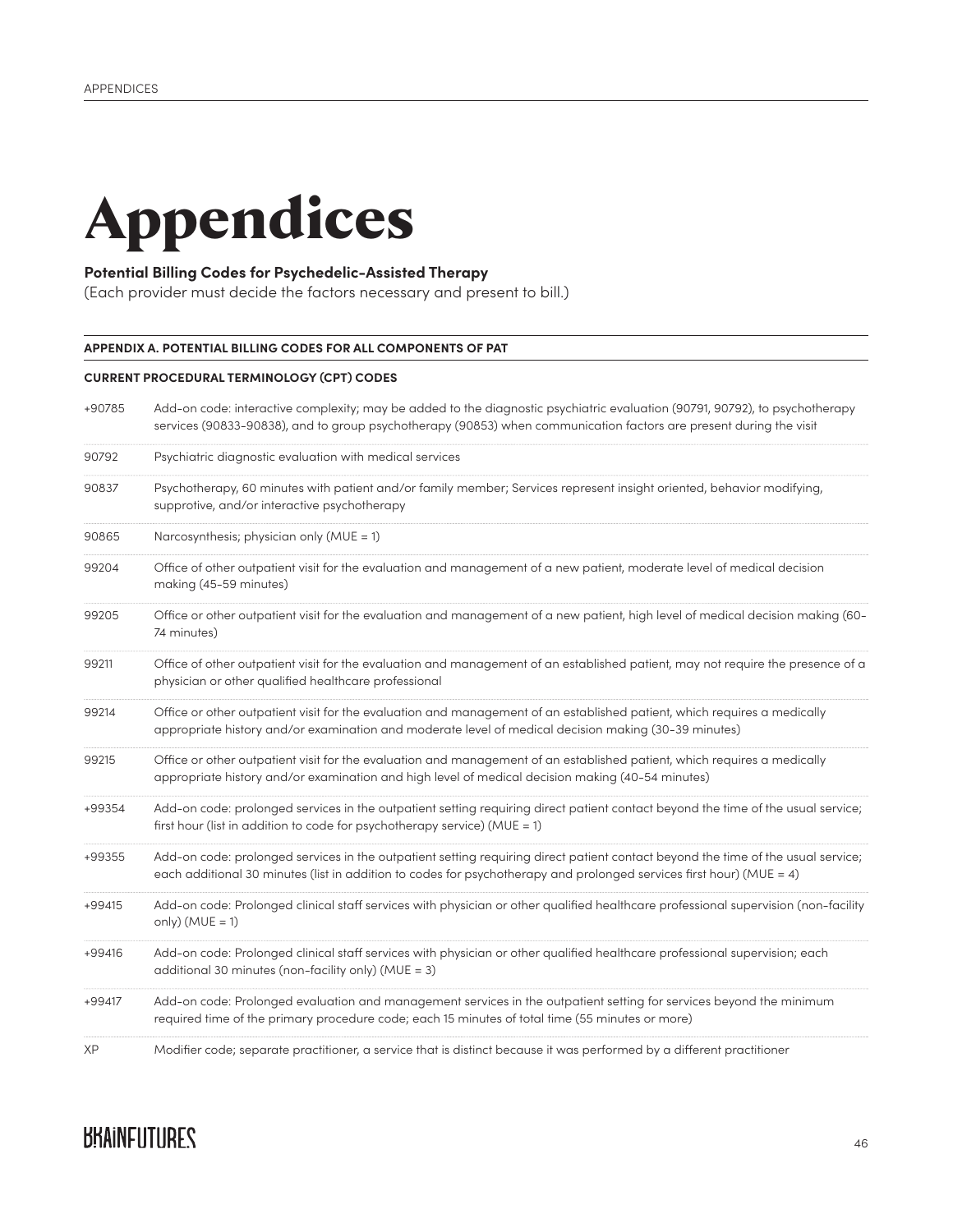#### **HEALTHCARE COMMON PROCEDURE CODING SYSTEM (HCPCS) CODES**

| $+G2212$           | Prolonged office or other outpatient visit; 15 minutes (MUE=4)                            |
|--------------------|-------------------------------------------------------------------------------------------|
| H <sub>2010</sub>  | Comprehensive medication services, per 15 minutes, face-to-face only                      |
| H <sub>2</sub> 020 | Therapeutic behavioral services, per diem                                                 |
| T1002              | Registered nurse (Rn) services, up to 15 minutes                                          |
| T <sub>1003</sub>  | Licensed practical nurse (LPN)/licensed vocational nurse (LVN) services, up to 15 minutes |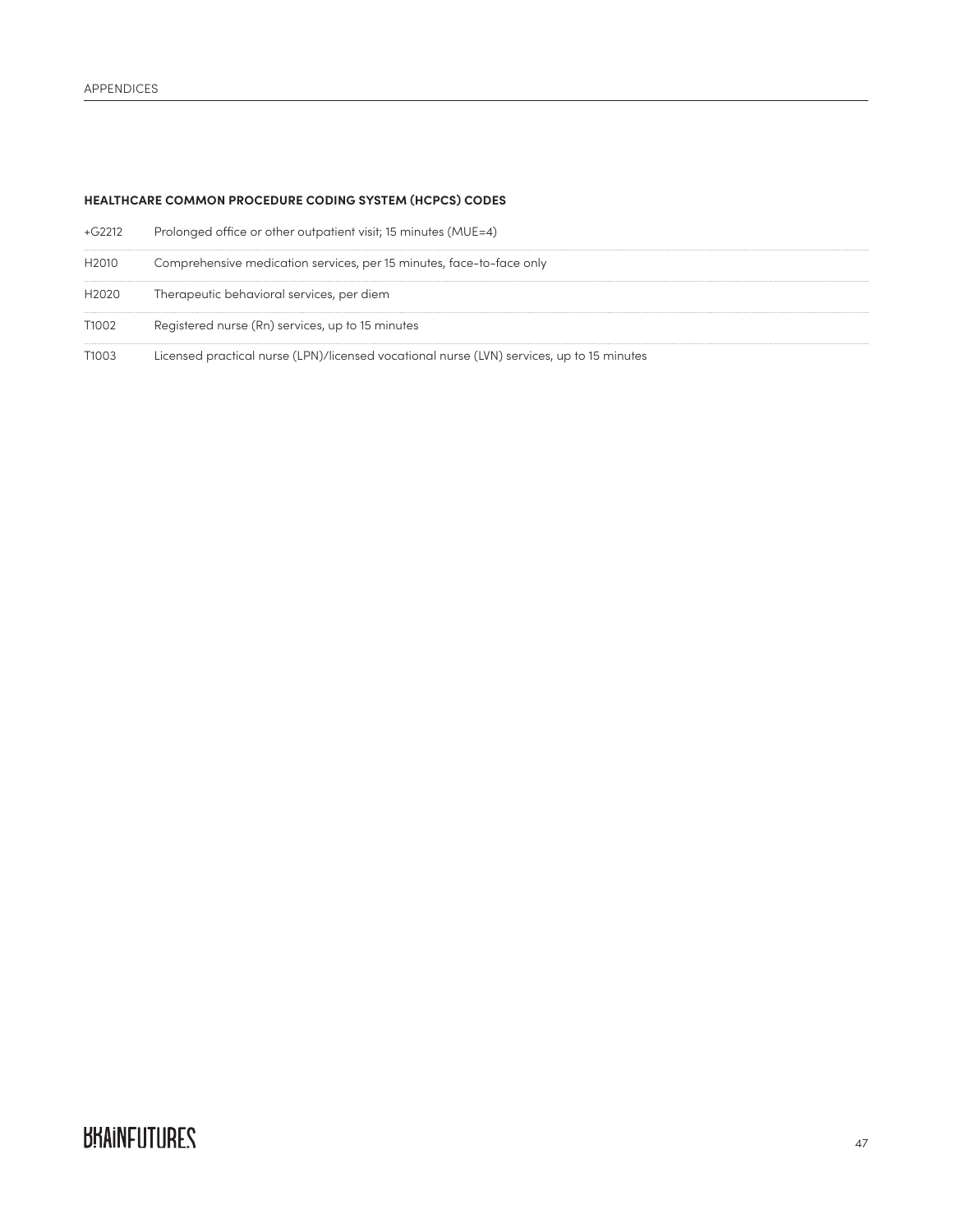#### **APPENDIX B. PATIENT ASSESSMENT/INTAKE CODING OPTIONS**

Assumptions: DEA-licensed, REMS-enrolled prescriber, office or other outpatient setting with telehealth as a viable option

**Stakeholder consensus required:** Each prescriber can make the appropriate billing code choices here; consensus on this billing element is not required.

#### **OPTION 1: PRESCRIBER**

| 99204<br>or 99205 | Office of other outpatient visit for the evaluation and management of a new patient, 99204 = moderate level of medical<br>decision making (45-59 minutes); 99205 = high level of medical decision making (60-74 minutes) |
|-------------------|--------------------------------------------------------------------------------------------------------------------------------------------------------------------------------------------------------------------------|
| +99415            | Prolonged services $(MUE = 1)$                                                                                                                                                                                           |
| +99416            | Prolonged services; each additional 30 minutes (non-facility only) (MUE = 3)                                                                                                                                             |

#### **OPTION 2: PRESCRIBER**

90792 Psychiatric diagnostic evaluation with medical services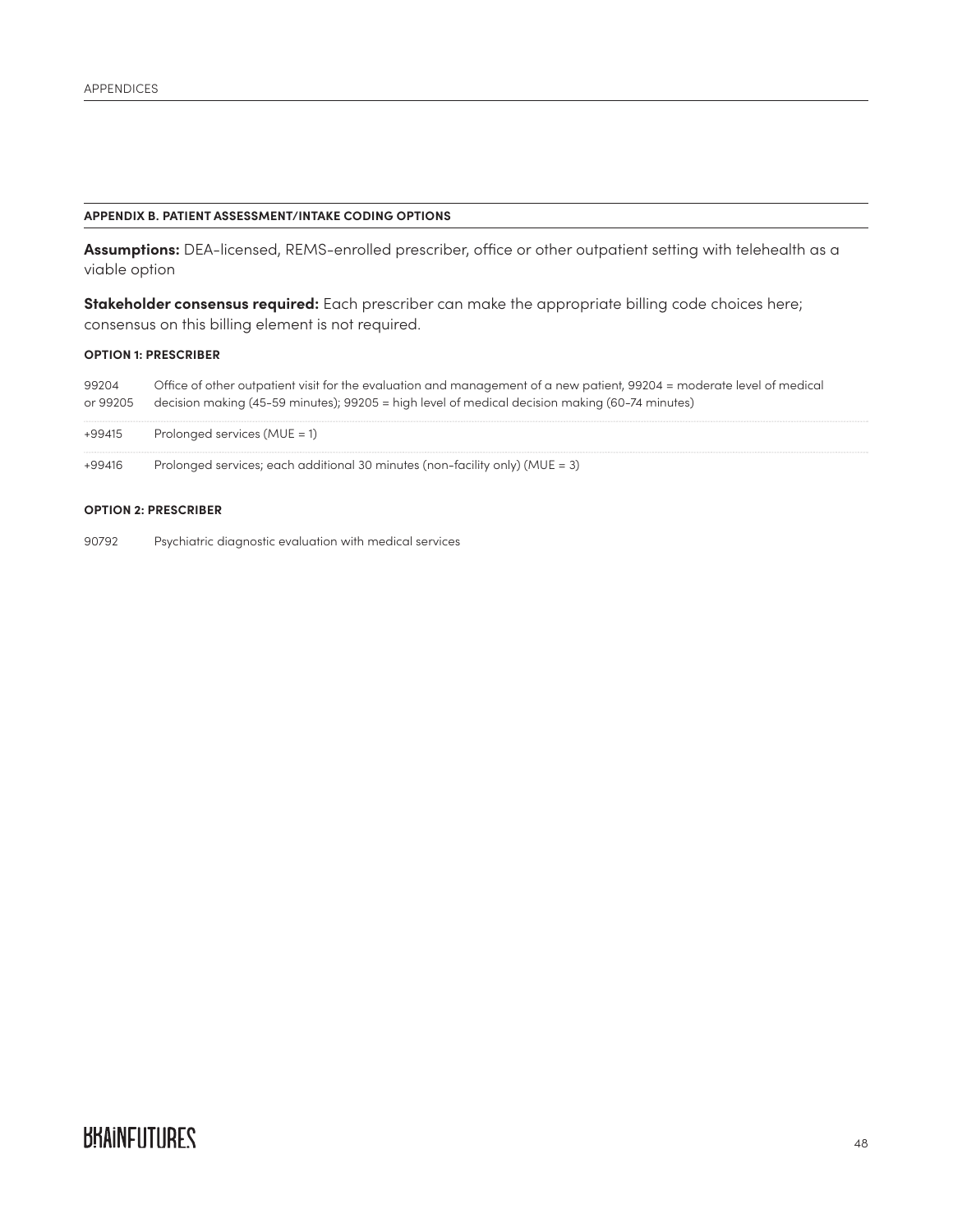#### **APPENDIX C. MEDICATION MANAGEMENT CODING OPTIONS**

**Assumptions:** Follow-up sessions with the prescriber may be necessary for medication management purposes. These sessions could take place in an office or other outpatient setting, or via telehealth.

**Stakeholder consensus required:** Each prescriber can make the appropriate billing code choices here; consensus on this billing element is not required

#### **PRESCRIBER**

| 99214  | Office or other outpatient visit for the evaluation and management of an established patient, moderate level of medical<br>decision making (30-39 minutes) |
|--------|------------------------------------------------------------------------------------------------------------------------------------------------------------|
| 99215  | Office or other outpatient visit for the evaluation and management of an established patient, high level of medical decision<br>making (40-54 minutes)     |
| +99417 | Add-on code: Prolonged evaluation and management services in the outpatient setting; each 15 minutes of total time (55<br>minutes or more)                 |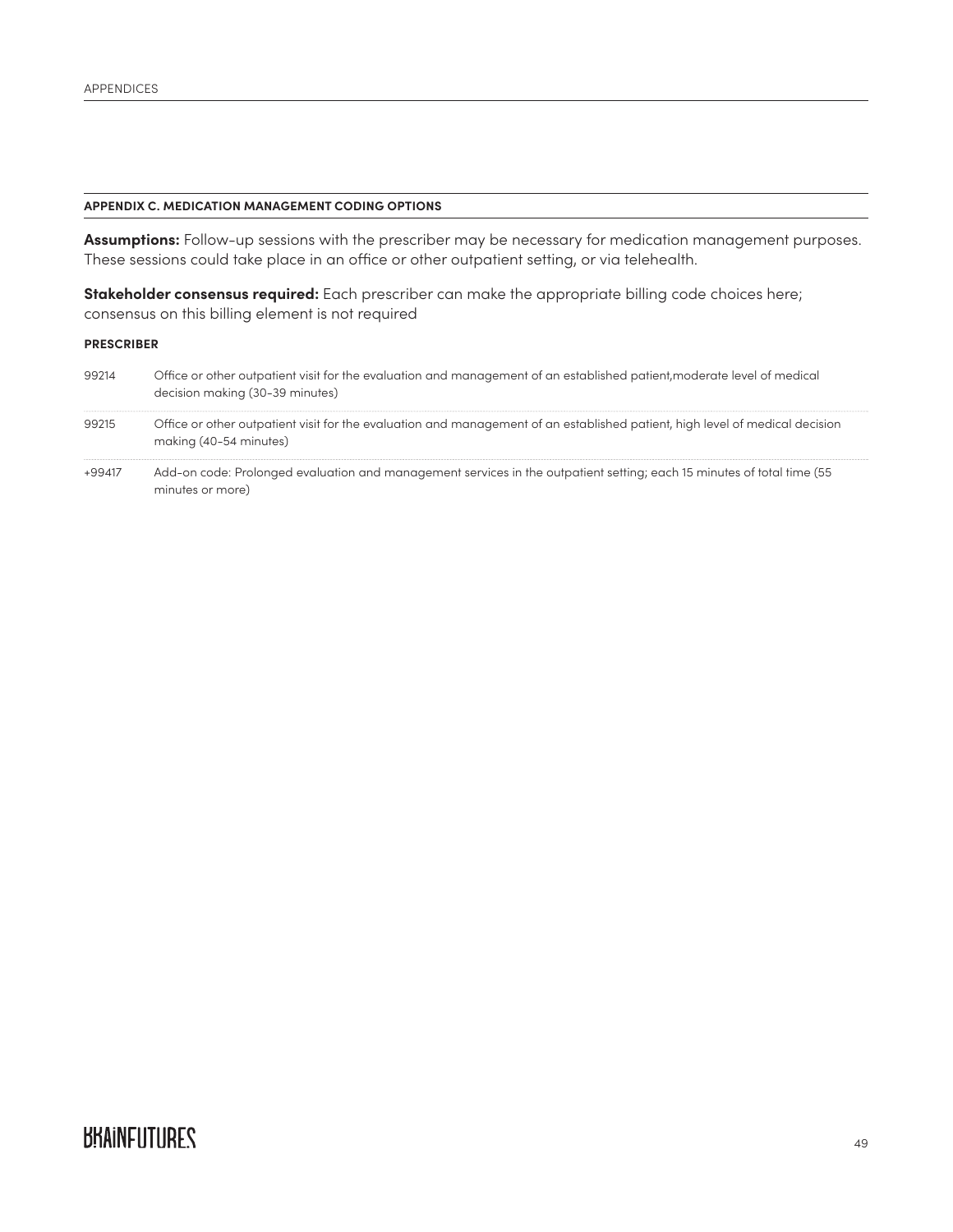#### **APPENDIX D. PREPARATORY PSYCHOTHERAPY CODING OPTIONS**

**Assumptions:** Three 90-minute psychotherapy sessions with a practitioner licensed to practice psychotherapy under state laws and trained according to manufacturer and/or REMS requirements.

**Stakeholder consensus required:** Clinical trials have utilized two licensed therapists in each of the preparatory sessions. If two practitioners bill for the same services for the same patient on the same day, this will trigger a MUE, which payers are unlikely to override.

- What is the justification for having a second therapist with the same qualifications in each preparatory session?
	- If justified, and if payers will not reimburse two therapists, is it practical to have the therapists split the fee?
	- Could another provider type, who will participate in the medication session, also participate in the preparatory sessions (i.e. technician, nurse, peer specialist, etc.)?
- Could the preparatory sessions be conducted by one licensed therapist, with the patient having separate sessions with each therapist who will be present for the medication session?

#### **INDEPENDENTLY LICENSED THERAPIST**

| 90837  | Psychotherapy, 60 minutes                                |
|--------|----------------------------------------------------------|
| +99354 | Prolonged services; first hour $(MUE = 1)$               |
| +99355 | Prolonged services; each additional 30 minutes (MUE = 4) |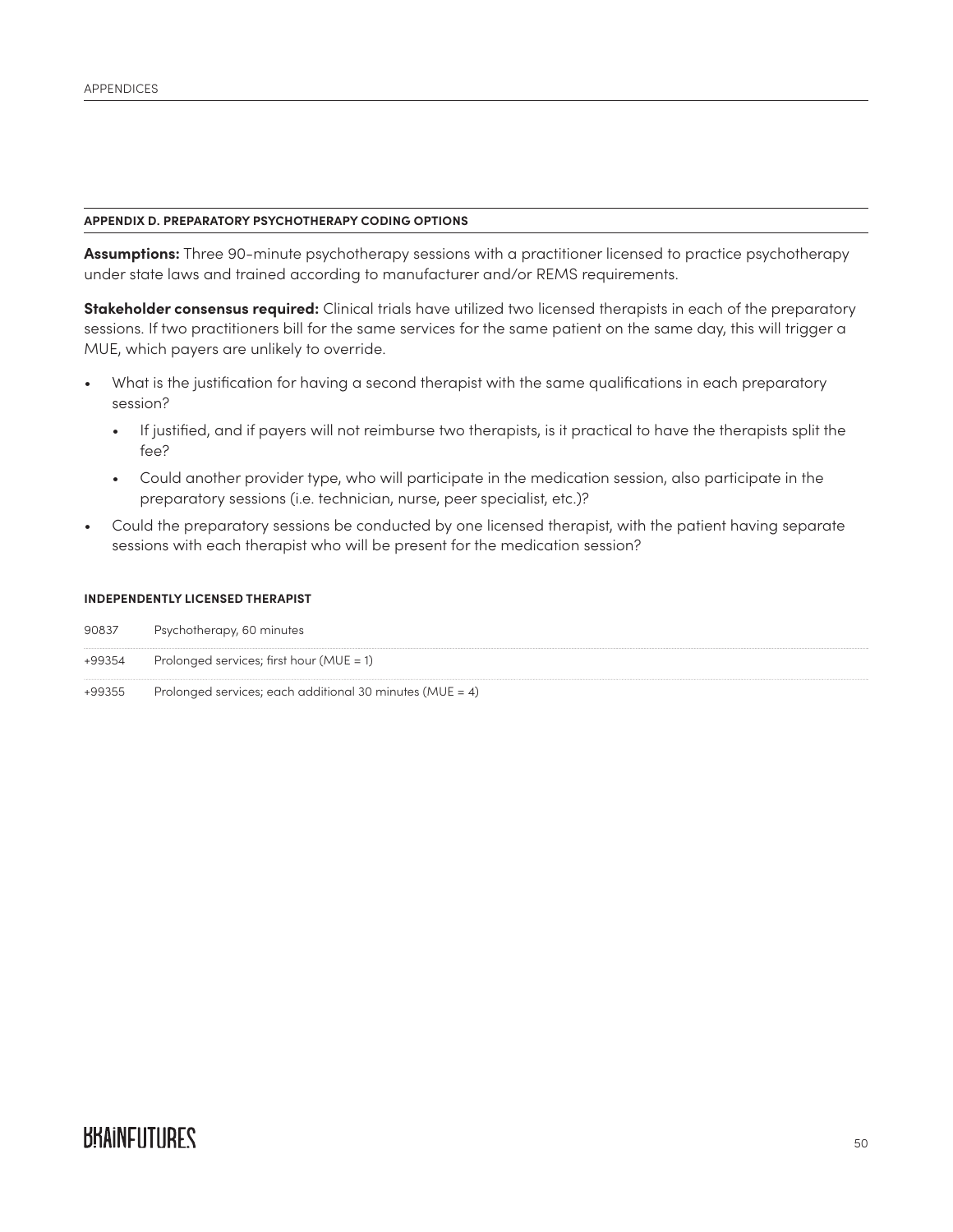#### **APPENDIX E. INTEGRATION PSYCHOTHERAPY CODING OPTIONS**

**Assumptions:** Three 90-minute psychotherapy sessions with a practitioner licensed to practice psychotherapy under state laws and trained according to manufacturer and/or REMS requirements.

**Stakeholder consensus required:** Clinical trials have utilized two licensed therapists in each of the integration sessions. Billing for two practitioners will require payer negotiation.

- What is the justification for having a second therapist with the same qualifications in each integration session?
- If justified, and if payers will not reimburse two therapists, is it practical to have the therapists split the fee?
- Could another provider type, who will participate in the medication session, also participate in the preparatory sessions (i.e. technician, nurse, peer specialist, etc.)?
- Could the integration sessions be conducted by one licensed therapist, with the patient having separate sessions with each therapist who was present for the medication session?

#### **INDEPENDENTLY LICENSED THERAPIST**

| 90837  | Psychotherapy, 60 minutes                                    |
|--------|--------------------------------------------------------------|
| +99354 | Prolonged services; first hour ( $MUE = 1$ )                 |
| +99355 | Prolonged services; each additional 30 minutes ( $MUE = 4$ ) |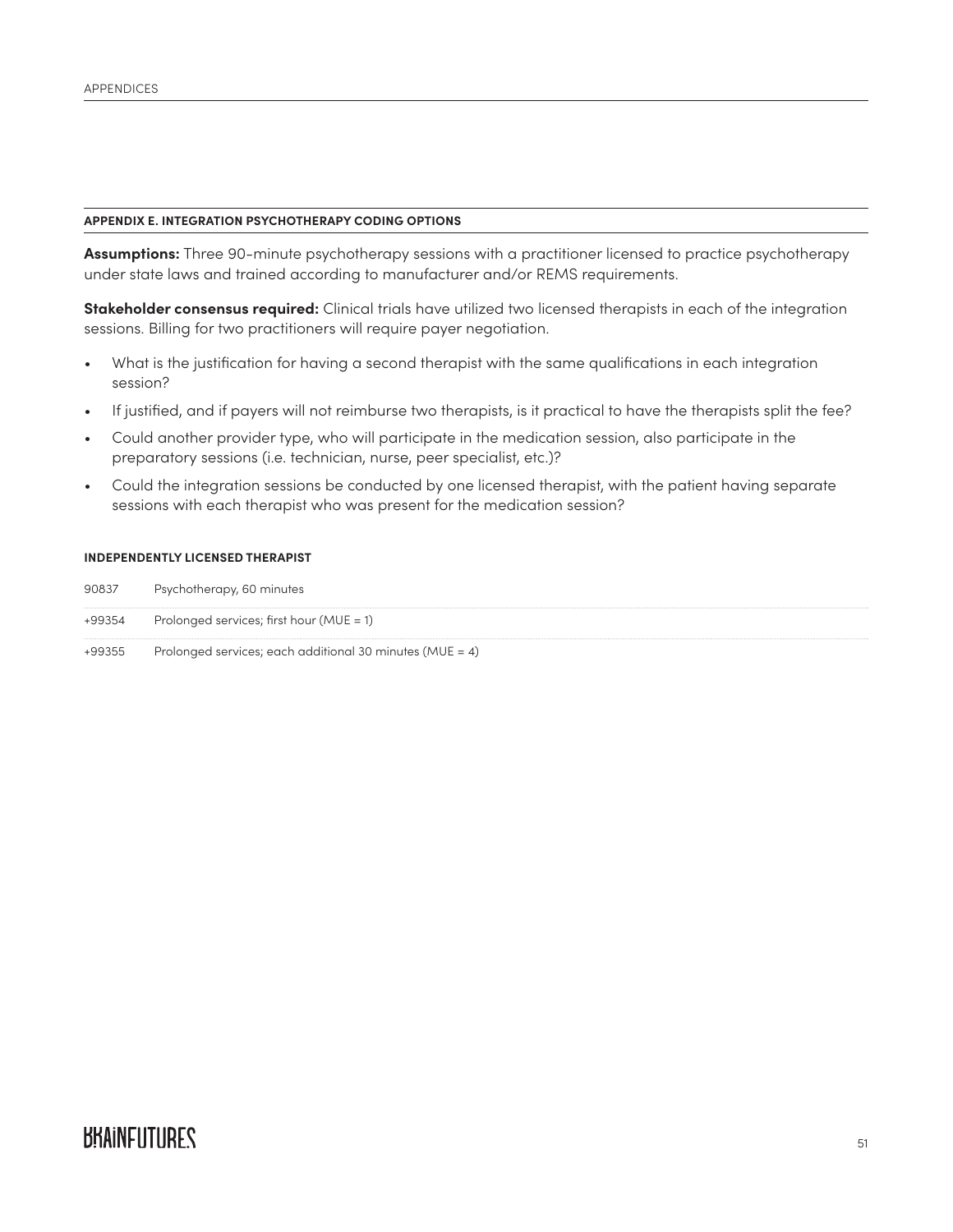#### **APPENDIX F. MEDICATION SESSION CODING OPTIONS**

**Assumptions:** A six- to eight-hour medication session, during which the patient self-administers the psychedelic compound and psychotherapy and other therapeutic interventions (such as skill-building, peer support, and psycho-education) are provided by at least one licensed therapist and another provider. Medical oversight is provided by a physician, mid-level practitioner, registered nurse, or licensed practical nurse.

**Stakeholder consensus required:** Two practitioners are present during the medication session due to the vulnerable state of the patient. Clinical trials have generally utilized two licensed therapists, however, as described above, two therapists billing for the same services on the same day will trigger an MUE, absent negotiations with payers.

Stakeholders may consider three separate coding strategy pathways, each of which raise additional issues for consideration:

- Use existing psychotherapy CPT codes for psychotherapy. This would require:
	- Prior authorization and edit override due to the long duration of the medication session.
	- Payer negotiation to utilize Modifier XP (separate practitioner, a service that is distinct because it was performed by a different practitioner) to pay a second licensed therapist for the same services.
		- The long duration of the medication session justifies a second practitioner, but what is the justification for having a second licensed therapist with the same qualifications?
		- Could the second practitioner be another type of provider (i.e. technician, nurse, peer specialist, etc.)?
			- Some codes could apply to these provider types, but Medicare rates are either low or do not exist; negotiation with private payers would be required.
- Utilize HCPCS code H2020 (and possibly H2010) to negotiate a team-based rate with payers:
	- H2020 describes a per diem payment for therapeutic behavioral services.
	- H2010 describes comprehensive medication services, per 15 minutes, face-to-face only.
	- To facilitate payer negotiations, it would be helpful if the field could align on the types of practitioners that will participate in the medication session.
	- The negotiation could also include things such as medical oversight, drug storage and handling, training, certification, and enrollment in REMS.
- Expand existing CPT code for narcosynthesis (90865)**<sup>3</sup>** .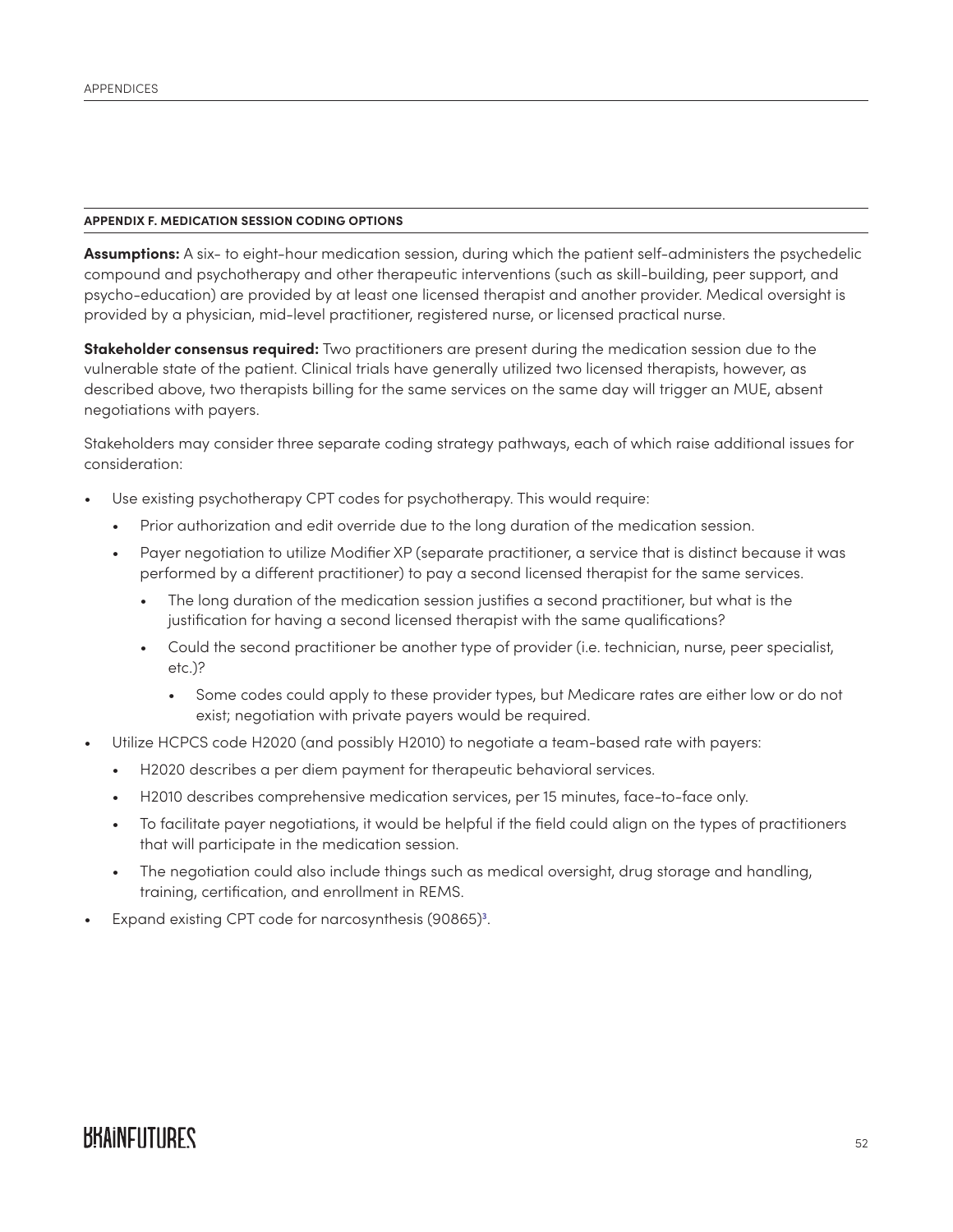- 90865 describes a procedure in which the provider administers a narcotic drug to induce a hypnotic state that facilitates psychiatric diagnosis and treatment.
- Currently, 90865 may only be billed by physicians. It is paid as an hourly rate and carries an MUE of 1 (as the code is currently constructed, billing for more than one unit of narcosynthesis on the same day will trigger claims review/denial).
- To utilize this existing code for PAT, stakeholders would apply to the CPT Editorial Panel for changes to expand 90865 so that it may be used by non-physician providers and more accurately reflect the services provided in a PAT medication/dosing session. This multistep process is described by Dotson (2013). Then, stakeholders would work with payers to override the MUE.
- Create a new code for the medication/dosing session.
	- This would involve making an application to the CPT Editorial Panel, mentioned above, but for a new code, rather than revision to an existing code.

#### **OPTION 1: UTILIZE EXISTING CPT CODES FOR PSYCHOTHERAPY**

| 90837                                                                    | Psychotherapy, 60 minutes                                                                                                               |
|--------------------------------------------------------------------------|-----------------------------------------------------------------------------------------------------------------------------------------|
| +99354                                                                   | Prolonged services; first hour $(MUE = 1)$                                                                                              |
| +99355                                                                   | Prolonged services; each additional 30 minutes ( $MUE = 4$ ) would require edit override                                                |
| +90785                                                                   | Interactive complexity; may be added to psychotherapy services when communication factors are present during the visit                  |
|                                                                          | All codes would require payer negotiation to bill for a second practitioner (Modifier XP) or sharing the rate between the two providers |
| <b>OPTION 2: USE EXISTING HCPCS CODE AND NEGOTIATE A TEAM-BASED RATE</b> |                                                                                                                                         |
| H2020                                                                    | Therapeutic behavioral services, per diem. Would require negotiation with payer regarding services included and rate                    |

H2010 Comprehensive medication services, per 15 minutes, face-to-face only

#### **OPTION 3: WORK TO EXPAND EXISTING CPT CODE FOR NARCOSYNTHESIS**

90865 Narcosynthesis; provider administers a narcotic drug to induce a hypnotic state that facilitates psychiatric diagnosis and treatment. Would require expansion to include non-physicians and edit override to permit billing of 6-8 units per dosing session

#### **OPTION 4: WORK TO CREATE A NEW CODE FOR THE MEDICATION/DOSING SESSION**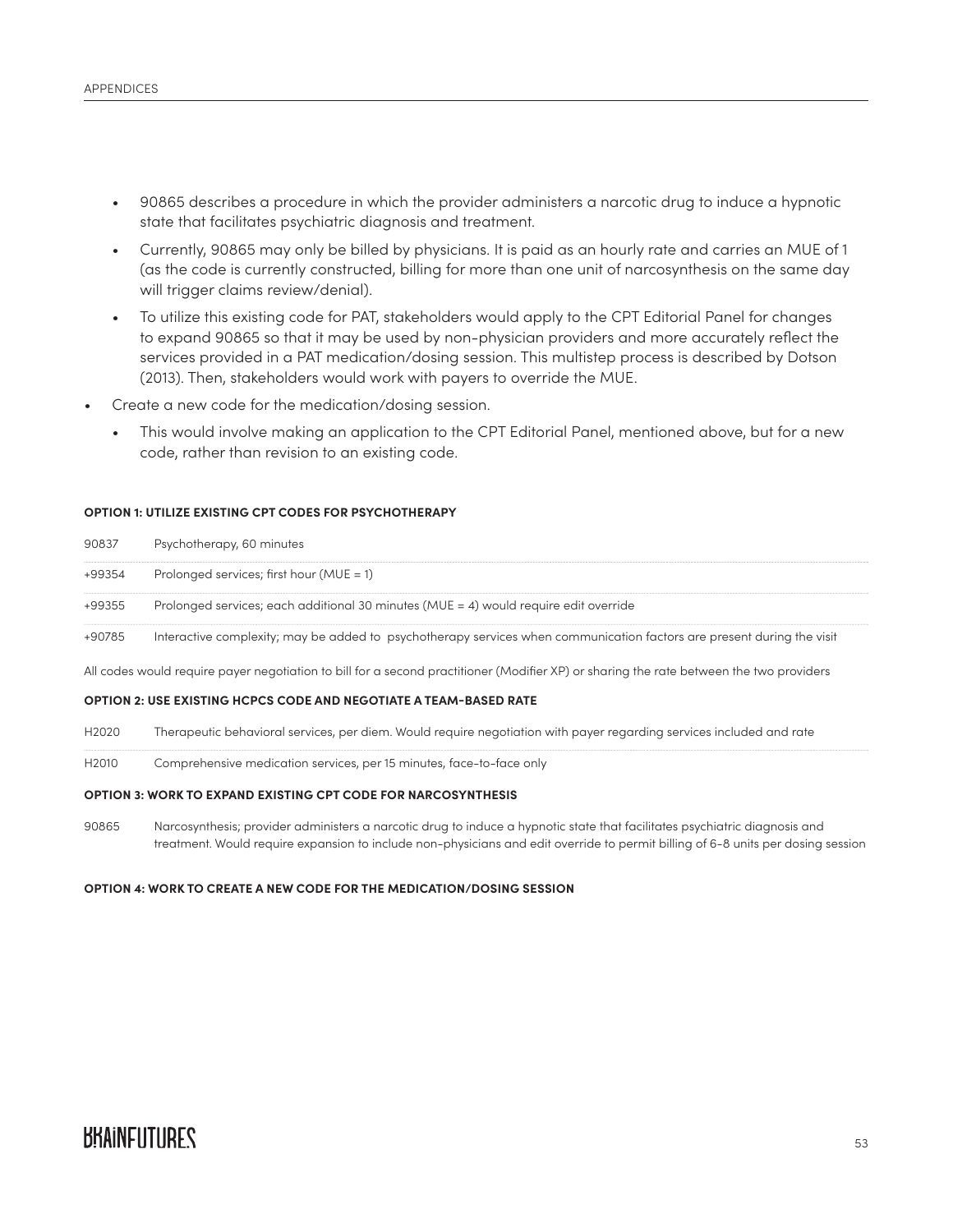| APPENDIX G. EXAMPLES OF MEASUREMENT-BASED CARE CPT CODES |                                                                                                                                                                                                                                                                                                                                                                              |
|----------------------------------------------------------|------------------------------------------------------------------------------------------------------------------------------------------------------------------------------------------------------------------------------------------------------------------------------------------------------------------------------------------------------------------------------|
| 96130                                                    | Psychological testing evaluation services by physician or other qualified healthcare professional, including integration of patient<br>data, interpretation of standardized test results and clinical data, clinical decision making, treatment planning and report and<br>interactive feedback to the patient, family member(s) or caregiver(s), when performed; first hour |
| 96131                                                    | Each additional hour (List separately in addition to code for primary procedure). At least an additional 31 minutes of work must<br>be performed to bill the first unit of the add-on code 96131                                                                                                                                                                             |
| 96136                                                    | Psychological or neuropsychological test administration and scoring by physician or other qualified healthcare professional,<br>two or more tests, any method, first 30 minutes                                                                                                                                                                                              |
| 96137                                                    | Each additional 30-minute increment needed to complete the service is billed with code 96137                                                                                                                                                                                                                                                                                 |
| 96146                                                    | The patient is administered a single, standardized psychological or neuropsychological test using an electronic platform such<br>as a computer, which scores the test on completion                                                                                                                                                                                          |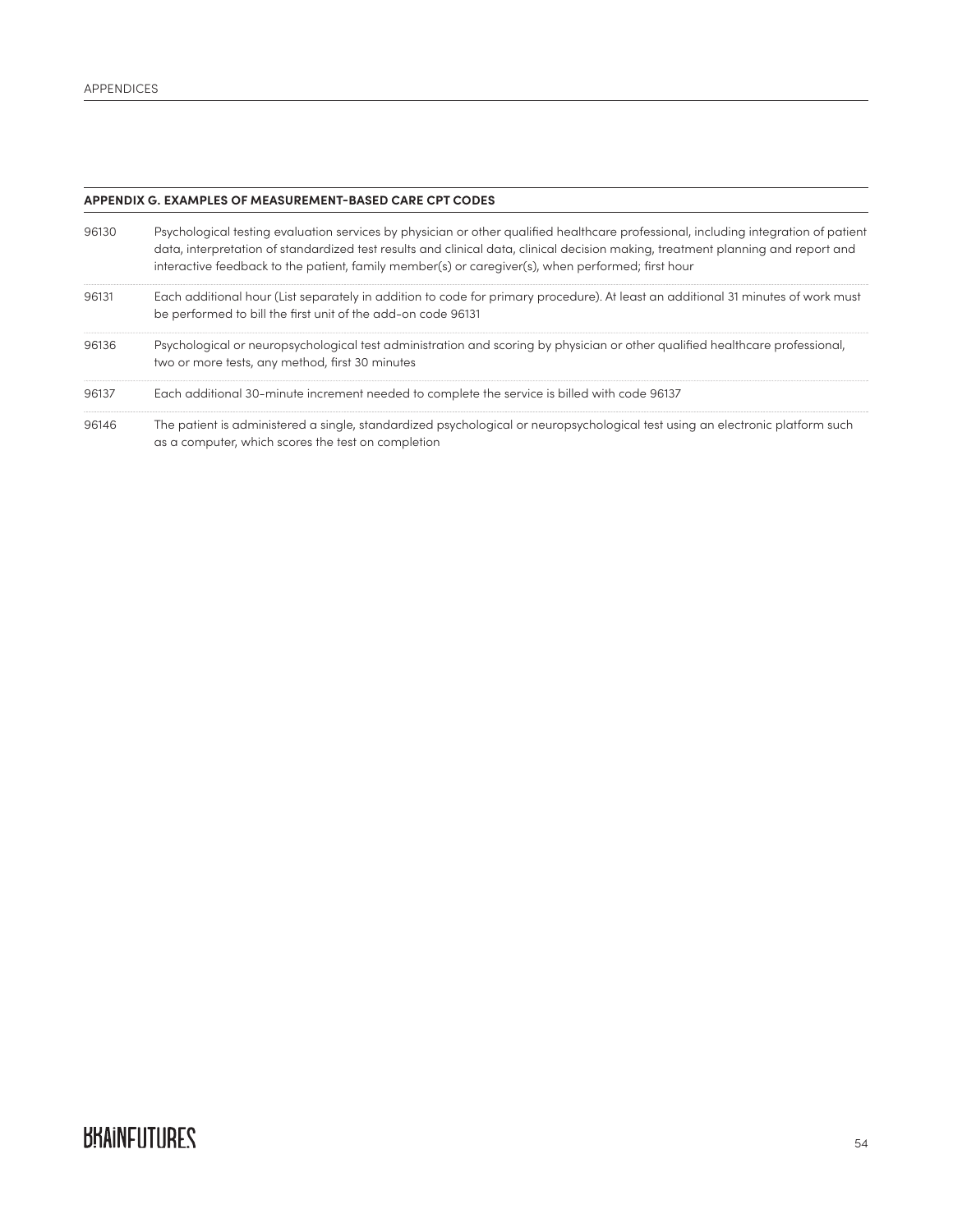## <span id="page-54-0"></span>**References**

Alter, C., Mathias, A., Zahniser, J., Shah, S., Schoenbaum, M., Harbin, H., McLaughlin, R., & Sieger-Walls, J. (2021, March). *Measurementbased care in the treatment of mental health and substance use disorders*. Meadows Mental Health Policy Institute. [https://mmhpi.org/wp-content/](https://mmhpi.org/wp-content/uploads/2021/03/MBC_Report_Final.pdf) [uploads/2021/03/MBC\\_Report\\_Final.pdf](https://mmhpi.org/wp-content/uploads/2021/03/MBC_Report_Final.pdf)

American Academy of Actuaries. (2008, September). *Health insurance coverage and reimbursement decisions implications for increased comparative effectiveness research*. [https://www.actuary.](https://www.actuary.org/sites/default/files/files/comparative.4.pdf/comparative.4.pdf) [org/sites/default/files/files/comparative.4.pdf/](https://www.actuary.org/sites/default/files/files/comparative.4.pdf/comparative.4.pdf) [comparative.4.pdf](https://www.actuary.org/sites/default/files/files/comparative.4.pdf/comparative.4.pdf)

American Medical Association (AMA). (2019, June 25). *CPT® overview and code approval*. Retrieved February 4, 2022, from [https://www.ama-assn.org/](https://www.ama-assn.org/practice-management/cpt/cpt-overview-and-code-approval#:%7E:text=The%20Curr) [practice-management/cpt/cpt-overview-and-code](https://www.ama-assn.org/practice-management/cpt/cpt-overview-and-code-approval#:%7E:text=The%20Curr)[approval#:%7E:text=The%20Current%20Procedural%20](https://www.ama-assn.org/practice-management/cpt/cpt-overview-and-code-approval#:%7E:text=The%20Curr) [Terminology%20\(CPT,reporting%2C%20increase%20](https://www.ama-assn.org/practice-management/cpt/cpt-overview-and-code-approval#:%7E:text=The%20Curr) [accuracy%20and%20efficiency](https://www.ama-assn.org/practice-management/cpt/cpt-overview-and-code-approval#:%7E:text=The%20Curr)

American Psychiatric Association. (2020, August). *What is PTSD?* Retrieved January 19, 2022, from [https://www.psychiatry.org/patients-families/ptsd/](https://www.psychiatry.org/patients-families/ptsd/what-is-ptsd) [what-is-ptsd](https://www.psychiatry.org/patients-families/ptsd/what-is-ptsd)

Barkil-Oteo, A. (2013). Collaborative care for depression in primary care: How psychiatry could "troubleshoot" current treatments and practices. *The Yale Journal of Biology and Medicine*, *86*(2), 139–146. [https://www.ncbi.nlm.nih.gov/pmc/articles/](https://www.ncbi.nlm.nih.gov/pmc/articles/PMC3670434/) [PMC3670434/](https://www.ncbi.nlm.nih.gov/pmc/articles/PMC3670434/)

Blossom. (October 2021). The Psychedelics as Medicine Report, Third Edition. *Psych*. [https://psych.](https://psych.global/report/) [global/report/](https://psych.global/report/)

Braund, T. A., Tillman, G., Palmer, D. M., Gordon, E., Rush, A. J., & Harris, A. W. F. (2021). Antidepressant side effects and their impact on treatment outcome in people with major depressive disorder: an iSPOT-D report. *Translational Psychiatry*, *11*(1). [https://doi.](https://doi.org/10.1038/s41398-021-01533-1) [org/10.1038/s41398-021-01533-1](https://doi.org/10.1038/s41398-021-01533-1)

California Institute of Integral Studies. (n.d.). *Apply psychedelic therapy certification*. Retrieved February 4, 2022, from [https://www.ciis.edu/research-centers/](https://www.ciis.edu/research-centers/center-for-psychedelic-therapies-and-research/about-the-certificate-in-psychedelic-assisted-therapies-and-research/apply-for-the-certificate-in-psychedelic-assisted-therapies-and-research) [center-for-psychedelic-therapies-and-research/](https://www.ciis.edu/research-centers/center-for-psychedelic-therapies-and-research/about-the-certificate-in-psychedelic-assisted-therapies-and-research/apply-for-the-certificate-in-psychedelic-assisted-therapies-and-research) [about-the-certificate-in-psychedelic-assisted](https://www.ciis.edu/research-centers/center-for-psychedelic-therapies-and-research/about-the-certificate-in-psychedelic-assisted-therapies-and-research/apply-for-the-certificate-in-psychedelic-assisted-therapies-and-research)[therapies-and-research/apply-for-the-certificate-in](https://www.ciis.edu/research-centers/center-for-psychedelic-therapies-and-research/about-the-certificate-in-psychedelic-assisted-therapies-and-research/apply-for-the-certificate-in-psychedelic-assisted-therapies-and-research)[psychedelic-assisted-therapies-and-research](https://www.ciis.edu/research-centers/center-for-psychedelic-therapies-and-research/about-the-certificate-in-psychedelic-assisted-therapies-and-research/apply-for-the-certificate-in-psychedelic-assisted-therapies-and-research)

Center for Drug Evaluation and Research & Center for Biologics Evaluation and Research [CDER & CBER]. (2019, April). *REMS: FDA's application of statutory factors in determining when a REMS is necessary: Guidance for industry*. U.S. Food and Drug Administration. [https://www.fda.gov/media/100307/](https://www.fda.gov/media/100307/download) [download](https://www.fda.gov/media/100307/download)

Center for Drug Evaluation and Research Office of Surveillance and Epidemiology [CDER OSE]. (2020, June). *Manual of policies and procedures: Determination of the need for and review of a new REMS*. U.S. Food and Drug Administration. [https://](https://www.fda.gov/media/139249/download) [www.fda.gov/media/139249/download](https://www.fda.gov/media/139249/download)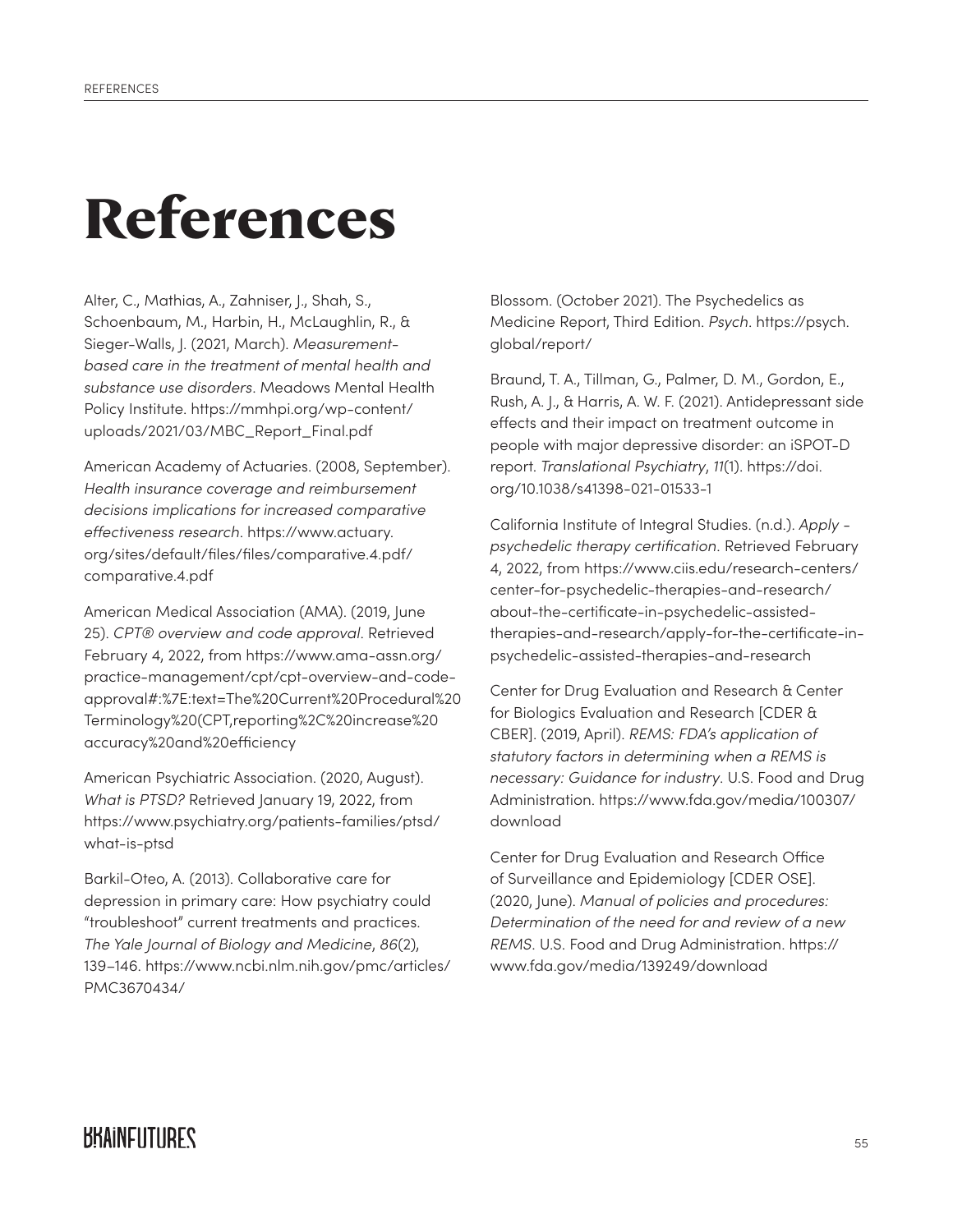Chambers, J. D., Chenoweth, M., Thorat, T., & Neumann, P. J. (2015). Private payers disagree with Medicare over medical device coverage about half the time. *Health Affairs*, *34*(8), 1376–1382. [https://doi.](https://doi.org/10.1377/hlthaff.2015.0133) [org/10.1377/hlthaff.2015.0133](https://doi.org/10.1377/hlthaff.2015.0133)

Claxton, G., Rae, M., Young, G., Kurani, N., Whitmore, H., Kerns, J., Cifuentes, J., Shmavonian, G., & Damico, A. (2021, November). *2021 employer health benefits survey*. Kaiser Family Foundation. [https://www.kff.org/health-costs/](https://www.kff.org/health-costs/report/2021-employer-health-benefits-survey/) [report/2021-employer-health-benefits-survey/](https://www.kff.org/health-costs/report/2021-employer-health-benefits-survey/)

COMPASS Pathways plc. (2018, October 23). *COMPASS Pathways receives FDA Breakthrough Therapy designation for psilocybin therapy for treatment-resistant depression* [Press release]. [https://compasspathways.com/compass-pathways](https://compasspathways.com/compass-pathways-receives-fda-breakthrough-therapy-designation-for-psilo)[receives-fda-breakthrough-therapy-designation](https://compasspathways.com/compass-pathways-receives-fda-breakthrough-therapy-designation-for-psilo)[for-psilocybin-therapy-for-treatment-resistant](https://compasspathways.com/compass-pathways-receives-fda-breakthrough-therapy-designation-for-psilo)[depression/](https://compasspathways.com/compass-pathways-receives-fda-breakthrough-therapy-designation-for-psilo)

COMPASS Pathways plc. (2020a, March 2). *About psilocybin therapy*. Compass Pathways. Retrieved January 18, 2022, from [https://compasspathways.](https://compasspathways.com/our-research/psilocybin-therapy/about-psilocybin-therapy/) [com/our-research/psilocybin-therapy/](https://compasspathways.com/our-research/psilocybin-therapy/about-psilocybin-therapy/) [about-psilocybin-therapy/](https://compasspathways.com/our-research/psilocybin-therapy/about-psilocybin-therapy/)

COMPASS Pathways plc. (2020b, November 13). *Transforming mental health care* [Slides]. COMPASS Pathways. [https://ir.compasspathways.com/](https://ir.compasspathways.com/static-files/7d26f621-cb99-4a1f-a47e-12db53895c61) [static-files/7d26f621-cb99-4a1f-a47e-12db53895c61](https://ir.compasspathways.com/static-files/7d26f621-cb99-4a1f-a47e-12db53895c61)

COMPASS Pathways plc. (2021a, November 9). *COMPASS Pathways announces positive topline results from groundbreaking phase IIb trial of investigational COMP360 psilocybin therapy for treatment-resistant depression* [Press release]. [https://](https://compasspathways.com/positive-topline-results/) [compasspathways.com/positive-topline-results/](https://compasspathways.com/positive-topline-results/)

COMPASS Pathways plc. (2021b). *COMP360 psilocybin therapy for treatmentresistant depression: Phase IIb topline data.* [https://ir.compasspathways.com/](https://ir.compasspathways.com/static-files/0f9fbce8-2619-438b-a6ba-5bbe2ba08cf6) [static-files/0f9fbce8-2619-438b-a6ba-5bbe2ba08cf6](https://ir.compasspathways.com/static-files/0f9fbce8-2619-438b-a6ba-5bbe2ba08cf6)

COMPASS Pathways plc. (2021, December 13). *COMPASS Pathways announces positive outcome of 25mg COMP360 psilocybin therapy as adjunct to SSRI antidepressants in open-label treatmentresistant depression study* [Press release]. [https://](https://compasspathways.com/positive-outcome-25mg-comp360-psilocybin-therapy-adjunct-ssri-antidepres) [compasspathways.com/positive-outcome-25mg](https://compasspathways.com/positive-outcome-25mg-comp360-psilocybin-therapy-adjunct-ssri-antidepres)[comp360-psilocybin-therapy-adjunct-ssri](https://compasspathways.com/positive-outcome-25mg-comp360-psilocybin-therapy-adjunct-ssri-antidepres)[antidepressants-open-label-treatment-resistant](https://compasspathways.com/positive-outcome-25mg-comp360-psilocybin-therapy-adjunct-ssri-antidepres)[depression-study/](https://compasspathways.com/positive-outcome-25mg-comp360-psilocybin-therapy-adjunct-ssri-antidepres)

Dabrowska, A., & Thaul, S. (2018, May). *How FDA approves drugs and regulates their safety and effectiveness*. Congressional Research Service. <https://sgp.fas.org/crs/misc/R41983.pdf>

Davenport, S., Gray, T. J., & Melek, S. (2020, August). *How do individuals with behavioral health conditions contribute to physical and total healthcare spending?* Milliman. [https://www.milliman.com/en/insight/How](https://www.milliman.com/en/insight/How-do-individuals-with-behavioral-health-conditions-contribute-to-physical)[do-individuals-with-behavioral-health-conditions](https://www.milliman.com/en/insight/How-do-individuals-with-behavioral-health-conditions-contribute-to-physical)[contribute-to-physical](https://www.milliman.com/en/insight/How-do-individuals-with-behavioral-health-conditions-contribute-to-physical)

Davenport, S., Gray, T. J., & Melek, S. P. (2019, November). *Addiction and mental health vs. physical health: Widening disparities in network use and provider reimbursement*. Milliman. [https://www.](https://www.milliman.com/en/insight/addiction-and-mental-health-vs-physical-health-widening-disparities-in-network-use-and-p) [milliman.com/en/insight/addiction-and-mental](https://www.milliman.com/en/insight/addiction-and-mental-health-vs-physical-health-widening-disparities-in-network-use-and-p)[health-vs-physical-health-widening-disparities-in](https://www.milliman.com/en/insight/addiction-and-mental-health-vs-physical-health-widening-disparities-in-network-use-and-p)[network-use-and-p](https://www.milliman.com/en/insight/addiction-and-mental-health-vs-physical-health-widening-disparities-in-network-use-and-p)

Davis, A. K., Barrett, F. S., May, D. G., Cosimano, M. P., Sepeda, N. D., Johnson, M. W., Finan, P. H., & Griffiths, R. R. (2021). Effects of psilocybin-assisted therapy on major depressive disorder. *JAMA Psychiatry*, *78*(5), 481-489. [https://doi.org/10.1001/](https://doi.org/10.1001/jamapsychiatry.2020.3285) [jamapsychiatry.2020.3285](https://doi.org/10.1001/jamapsychiatry.2020.3285)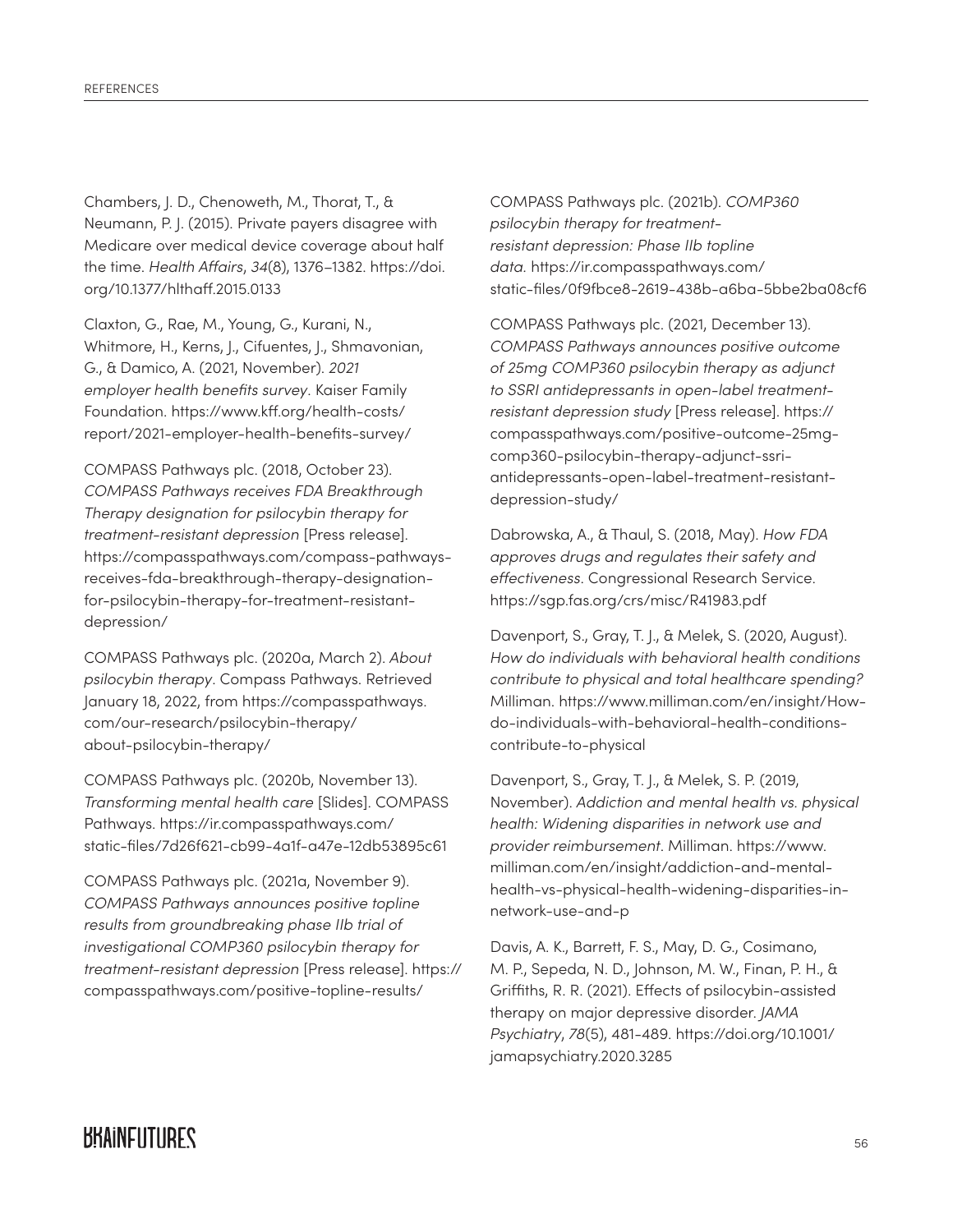Dedert, E. A., Calhoun, P. S., Watkins, L. L., Sherwood, A., & Beckham, J. C. (2010). Posttraumatic stress disorder, cardiovascular, and metabolic disease: A review of the evidence. *Annals of Behavioral Medicine*, *39*(1), 61–78. [https://doi.org/10.1007/](https://doi.org/10.1007/s12160-010-9165-9) [s12160-010-9165-9](https://doi.org/10.1007/s12160-010-9165-9)

Dicken, J. E. (2010, August). *VA drug formulary: Drug review process is standardized at the national level, but actions are needed to ensure timely adjudication of nonformulary drug requests* (GAO-10-776). Government Accountability Office. [https://www.gao.](https://www.gao.gov/assets/gao-10-776.pdf) [gov/assets/gao-10-776.pdf](https://www.gao.gov/assets/gao-10-776.pdf)

Dotson, P. (2013). CPT® codes: What are they, why are they necessary, and how are they developed? *Advances in Wound Care*, *2*(10), 583–587. [https://doi.](https://doi.org/10.1089/wound.2013.0483) [org/10.1089/wound.2013.0483](https://doi.org/10.1089/wound.2013.0483)

Federal Food, Drug, and Cosmetic Act, 21 U.S.C. § 355 (2022a). [http://uscode.house.gov/](http://uscode.house.gov/view.xhtml?req=granuleid:USC-prelim-title21-section355&num=0&edition=prelim) [view.xhtml?req=granuleid:USC-prelim-title21](http://uscode.house.gov/view.xhtml?req=granuleid:USC-prelim-title21-section355&num=0&edition=prelim) [section355&num=0&edition=prelim](http://uscode.house.gov/view.xhtml?req=granuleid:USC-prelim-title21-section355&num=0&edition=prelim)

Federal Food, Drug, and Cosmetic Act, 21 U.S.C. § 396 (2022b). [https://uscode.house.](https://uscode.house.gov/view.xhtml?req=(title:21%20section:396%20edition:prelim)%20OR%20(granuleid:USC-prelim-title21-section396)&f=treesort&edition=prelim&num=
0&jumpTo=true) [gov/view.xhtml?req=\(title:21%20section:396%20](https://uscode.house.gov/view.xhtml?req=(title:21%20section:396%20edition:prelim)%20OR%20(granuleid:USC-prelim-title21-section396)&f=treesort&edition=prelim&num=
0&jumpTo=true) [edition:prelim\)%20OR%20\(granuleid:USC-prelim](https://uscode.house.gov/view.xhtml?req=(title:21%20section:396%20edition:prelim)%20OR%20(granuleid:USC-prelim-title21-section396)&f=treesort&edition=prelim&num=
0&jumpTo=true)[title21-section396\)&f=treesort&edition=prelim&num=](https://uscode.house.gov/view.xhtml?req=(title:21%20section:396%20edition:prelim)%20OR%20(granuleid:USC-prelim-title21-section396)&f=treesort&edition=prelim&num=
0&jumpTo=true) [0&jumpTo=true](https://uscode.house.gov/view.xhtml?req=(title:21%20section:396%20edition:prelim)%20OR%20(granuleid:USC-prelim-title21-section396)&f=treesort&edition=prelim&num=
0&jumpTo=true)

Feduccia, A. (2021, March 15). *FDA and NIH perspectives on psychedelic drug development*. Psychedelic.Support. Retrieved January 20, 2022, from [https://psychedelic.support/resources/fda-nih](https://psychedelic.support/resources/fda-nih-perspectives-psychedelic-drug-development/)[perspectives-psychedelic-drug-development/](https://psychedelic.support/resources/fda-nih-perspectives-psychedelic-drug-development/)

Fortney, J. C., Unützer, J., Wrenn, G., Pyne, J. M., Smith, G. R., Schoenbaum, M., & Harbin, H. T. (2016). A tipping point for measurement-based care. *Psychiatric Services*, *68*(2), 179–188. [https://doi.](https://doi.org/10.1176/appi.ps.201500439) [org/10.1176/appi.ps.201500439](https://doi.org/10.1176/appi.ps.201500439)

Freed, M., Fuglesten Biniek, J., Damico, A., & Neuman, T. (2021, June). *Medicare Advantage in 2021: Enrollment update and key trends*. Kaiser Family Foundation. [https://www.kff.org/medicare/issue](https://www.kff.org/medicare/issue-brief/medicare-advantage-in-2021-enrollment-update-and-key-trends/)[brief/medicare-advantage-in-2021-enrollment](https://www.kff.org/medicare/issue-brief/medicare-advantage-in-2021-enrollment-update-and-key-trends/)[update-and-key-trends/](https://www.kff.org/medicare/issue-brief/medicare-advantage-in-2021-enrollment-update-and-key-trends/)

Greenblatt, H. K., & Greenblatt, D. J. (2016). Use of antipsychotics for the treatment of behavioral symptoms of dementia. *The Journal of Clinical Pharmacology*, *56*(9), 1048–1057. [https://doi.](https://doi.org/10.1002/jcph.731) [org/10.1002/jcph.731](https://doi.org/10.1002/jcph.731)

Greenberg, P. E., Fournier, A. A., Sisitsky, T., Simes, M., Berman, R., Koenigsberg, S. H., & Kessler, R. C. (2021). The economic burden of adults with major depressive disorder in the United States (2010 and 2018). *PharmacoEconomics*, *39*, 653–665. [https://doi.](https://doi.org/10.1007/s40273-021-01019-4) [org/10.1007/s40273-021-01019-4](https://doi.org/10.1007/s40273-021-01019-4)

Haichin, M. (n.d.). *Psychedelics Drug Development Tracker*. Psilocybin Alpha. Retrieved January 14, 2022, from [https://psilocybinalpha.com/data/](https://psilocybinalpha.com/data/psychedelic-drug-development-tracker) [psychedelic-drug-development-tracker](https://psilocybinalpha.com/data/psychedelic-drug-development-tracker)

Hartogsohn, I. (2017). Constructing drug effects: A history of set and setting. *Drug Science, Policy and Law*, *3*. <https://doi.org/10.1177/2050324516683325>

Harvard Medical School. (2007a). *National comorbidity survey*. [https://www.hcp.med.harvard.](https://www.hcp.med.harvard.edu/ncs/index.php) [edu/ncs/index.php](https://www.hcp.med.harvard.edu/ncs/index.php) Data Table 1: Lifetime prevalence DSM-IV/WMH-CIDI disorders by sex and cohort

Harvard Medical School. (2007b). *National comorbidity survey*. [https://www.hcp.med.harvard.](https://www.hcp.med.harvard.edu/ncs/index.php) [edu/ncs/index.php](https://www.hcp.med.harvard.edu/ncs/index.php) Data Table 2: 12-month prevalence DSM-IV/WMH-CIDI disorders by sex and cohort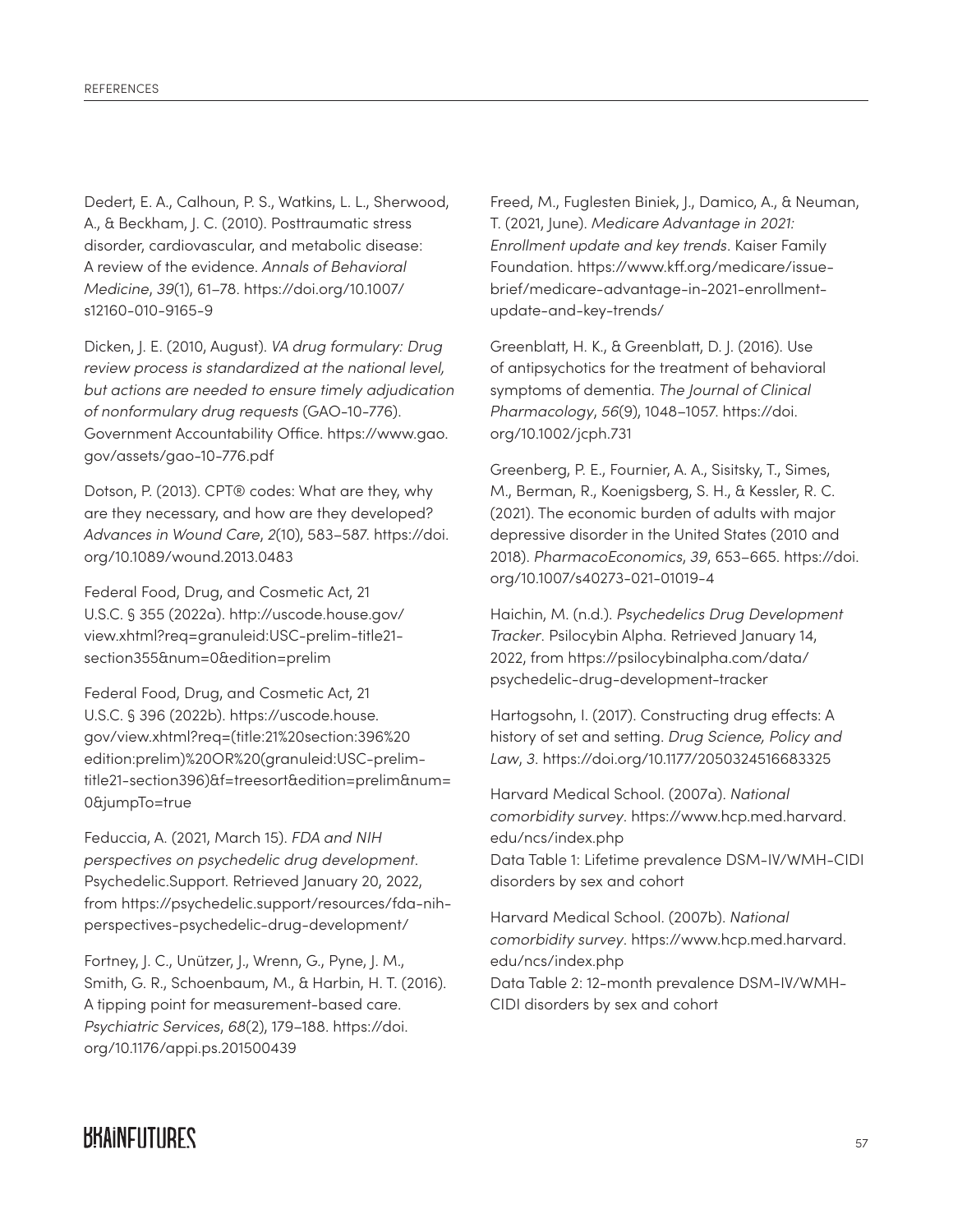Insel, T. (2022). *Healing: Our Path from Mental Illness to Mental Health.* Penguin Random House.

Ivanova, J., Birnbaum, H., Chen, L., Duhig, A., Dayoub, E., Kantor, E., Schiller, M., & Phillips, G. (2011). Cost of post-traumatic stress disorder vs major depressive disorder among patients covered by Medicaid or private insurance. *The American Journal of Managed Care*, *17*(8), e314–e323. [https://pubmed.ncbi.nlm.nih.](https://pubmed.ncbi.nlm.nih.gov/21851139/) [gov/21851139/](https://pubmed.ncbi.nlm.nih.gov/21851139/)

Janssen Pharmaceuticals, Inc. (2019). *Haldol® brand of haloperidol injection: Labeling-package insert.* [https://www.accessdata.fda.gov/drugsatfda\\_docs/](https://www.accessdata.fda.gov/drugsatfda_docs/label/2019/015923s095lbl.pdf) [label/2019/015923s095lbl.pdf](https://www.accessdata.fda.gov/drugsatfda_docs/label/2019/015923s095lbl.pdf)

Janssen Pharmaceuticals, Inc. (2020, August 3). *Johnson & Johnson* [Press release]. [https://www.jnj.](https://www.jnj.com/janssen-announces-u-s-fda-approval-of-spravato-esketamine-ciii-nasal-spray-to-treat-depressive-symptoms-in-adults-with-major-depressive-disorder-with-acute-suicidal-ideation-or-behavior) [com/janssen-announces-u-s-fda-approval-of](https://www.jnj.com/janssen-announces-u-s-fda-approval-of-spravato-esketamine-ciii-nasal-spray-to-treat-depressive-symptoms-in-adults-with-major-depressive-disorder-with-acute-suicidal-ideation-or-behavior)[spravato-esketamine-ciii-nasal-spray-to-treat](https://www.jnj.com/janssen-announces-u-s-fda-approval-of-spravato-esketamine-ciii-nasal-spray-to-treat-depressive-symptoms-in-adults-with-major-depressive-disorder-with-acute-suicidal-ideation-or-behavior)[depressive-symptoms-in-adults-with-major](https://www.jnj.com/janssen-announces-u-s-fda-approval-of-spravato-esketamine-ciii-nasal-spray-to-treat-depressive-symptoms-in-adults-with-major-depressive-disorder-with-acute-suicidal-ideation-or-behavior)[depressive-disorder-with-acute-suicidal-ideation-or](https://www.jnj.com/janssen-announces-u-s-fda-approval-of-spravato-esketamine-ciii-nasal-spray-to-treat-depressive-symptoms-in-adults-with-major-depressive-disorder-with-acute-suicidal-ideation-or-behavior)[behavior](https://www.jnj.com/janssen-announces-u-s-fda-approval-of-spravato-esketamine-ciii-nasal-spray-to-treat-depressive-symptoms-in-adults-with-major-depressive-disorder-with-acute-suicidal-ideation-or-behavior)

Janssen Pharmaceuticals, Inc. (2021). *Access & reimbursement guide information to support the access & reimbursement process for SPRAVATO®*. [https://www.janssencarepath.com/hcp/sites/www.](https://www.janssencarepath.com/hcp/sites/www.janssencarepath-v1.com.hcp/files/spravato-access-and-reimbursement-guide.pdf?v=826) [janssencarepath-v1.com.hcp/files/spravato-access](https://www.janssencarepath.com/hcp/sites/www.janssencarepath-v1.com.hcp/files/spravato-access-and-reimbursement-guide.pdf?v=826)[and-reimbursement-guide.pdf?v=826](https://www.janssencarepath.com/hcp/sites/www.janssencarepath-v1.com.hcp/files/spravato-access-and-reimbursement-guide.pdf?v=826)

Jin, H., Shih, P. A. B., Golshan, S., Mudaliar, S., Henry, R., Glorioso, D. K., Arndt, S., Kraemer, H. C., & Jeste, D. V. (2012). Comparison of longer-term safety and effectiveness of 4 atypical antipsychotics in patients over age 40. *The Journal of Clinical Psychiatry*, *74*(01), 10–18. <https://doi.org/10.4088/jcp.12m08001>

Johnson, M. W., Richards, W., & Griffiths, R. R. (2008). Human hallucinogen research: guidelines for safety. Journal of Psychopharmacology, 603-20. doi: <https://doi.org/10.1177/0269881108093587>

Kaiser Family Foundation. (2021, November 19). *Total Medicaid MCO enrollment*. KFF. Retrieved February 8, 2022, from [https://www.kff.org/other/state-indicator/](https://www.kff.org/other/state-indicator/total-medicaid-mco-enrollment/?currentTimeframe=0&sortModel=%7B%22colId%22%3A%22Location%22%2C%22sort%22%3A%22asc%22%7D) [total-medicaid-mco-enrollment/?currentTimeframe=](https://www.kff.org/other/state-indicator/total-medicaid-mco-enrollment/?currentTimeframe=0&sortModel=%7B%22colId%22%3A%22Location%22%2C%22sort%22%3A%22asc%22%7D) [0&sortModel=%7B%22colId%22%3A%22Location%22%2C](https://www.kff.org/other/state-indicator/total-medicaid-mco-enrollment/?currentTimeframe=0&sortModel=%7B%22colId%22%3A%22Location%22%2C%22sort%22%3A%22asc%22%7D) [%22sort%22%3A%22asc%22%7D](https://www.kff.org/other/state-indicator/total-medicaid-mco-enrollment/?currentTimeframe=0&sortModel=%7B%22colId%22%3A%22Location%22%2C%22sort%22%3A%22asc%22%7D)

Krull, H., Farmer, C., Rennane, S., Goldstein, E., Armour, P., & Ruder, T. (2021). *Trends in Department of Defense disability evaluation system ratings and awards for posttraumatic stress disorder and traumatic brain injury, 2002–2017* (RR-3174-OSD ed.) [E-book]. RAND Corporation. <https://doi.org/10.7249/RR3174>

Lukaschek, K., Baumert, J., Kruse, J., Emeny, R. T., Lacruz, M. E., Huth, C., Thorand, B., Holle, R., Rathmann, W., Meisinger, C., & Ladwig, K. H. (2013). Relationship between posttraumatic stress disorder and Type 2 diabetes in a population-based crosssectional study with 2970 participants. *Journal of Psychosomatic Research*, *74*(4), 340–345. [https://doi.](https://doi.org/10.1016/j.jpsychores.2012.12.011) [org/10.1016/j.jpsychores.2012.12.011](https://doi.org/10.1016/j.jpsychores.2012.12.011)

Marseille, E., Kahn, J., Yazar-Klosinski, B., & Doblin, R. (2020). The cost-effectiveness of MDMA-assisted psychotherapy for the treatment of chronic, treatment-resistant PTSD. PLoS One, e0239997. <https://doi.org/10.1371/journal.pone.0239997>

Maryland Oncology Hematology. (2021). *Aquilino Cancer Center Study on Psilocybin Therapy for Depression in Cancer Patients Demonstrates Safety and Feasibility* [Press Release]. [https://www.](https://www.prnewswire.com/news-releases/aquilino-cancer-center-study-on-psilocybin-therapy-for-depression-in-cancer-patients-demonstrates-safety-and-feasibility-301404581.html) [prnewswire.com/news-releases/aquilino-cancer](https://www.prnewswire.com/news-releases/aquilino-cancer-center-study-on-psilocybin-therapy-for-depression-in-cancer-patients-demonstrates-safety-and-feasibility-301404581.html)[center-study-on-psilocybin-therapy-for-depression](https://www.prnewswire.com/news-releases/aquilino-cancer-center-study-on-psilocybin-therapy-for-depression-in-cancer-patients-demonstrates-safety-and-feasibility-301404581.html)[in-cancer-patients-demonstrates-safety-and](https://www.prnewswire.com/news-releases/aquilino-cancer-center-study-on-psilocybin-therapy-for-depression-in-cancer-patients-demonstrates-safety-and-feasibility-301404581.html)[feasibility-301404581.html](https://www.prnewswire.com/news-releases/aquilino-cancer-center-study-on-psilocybin-therapy-for-depression-in-cancer-patients-demonstrates-safety-and-feasibility-301404581.html)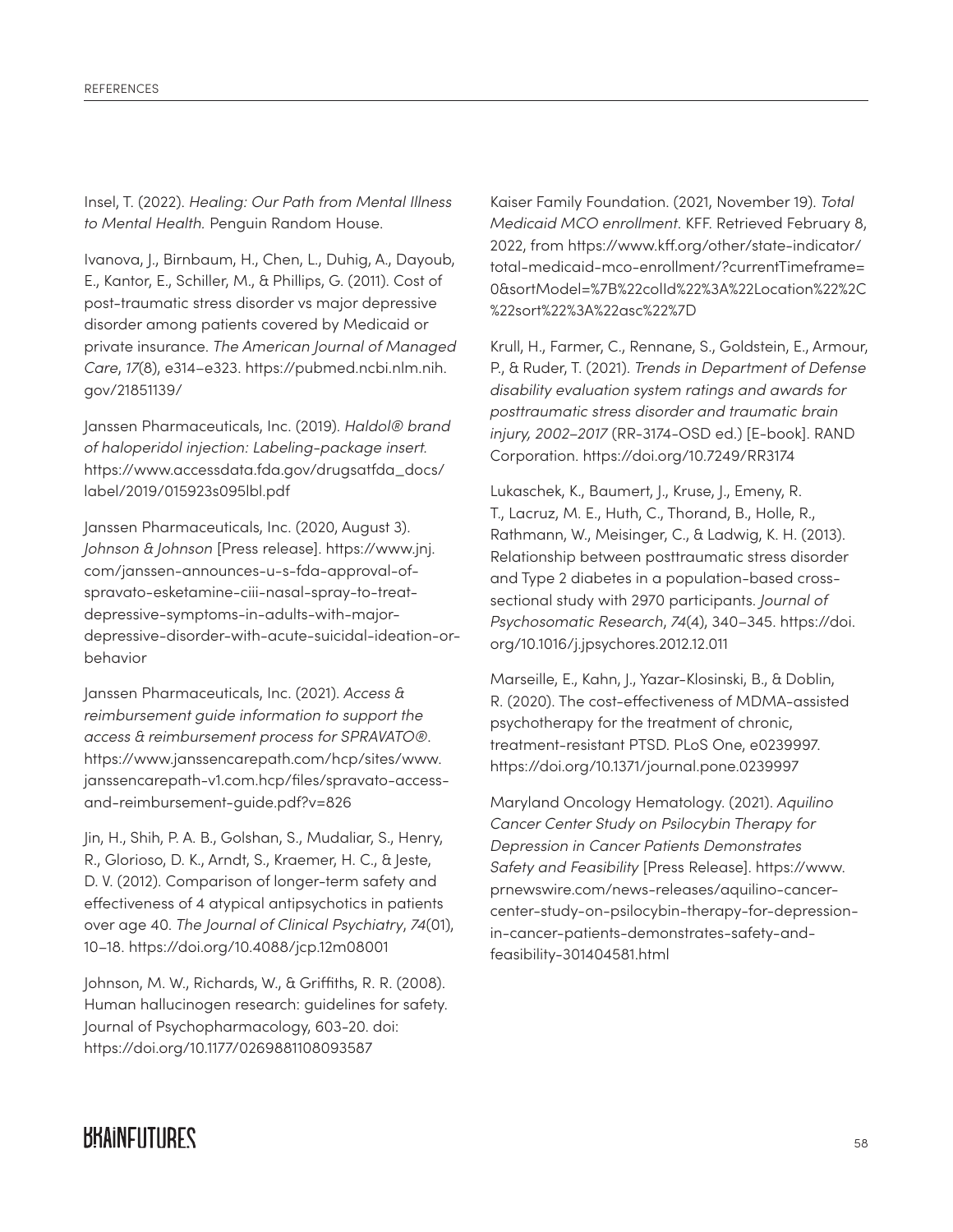McQueen, R., Whittington, M., Kalo, A., Longman, R., & Campbell, J. (2019, May). *Complementing coverage and reimbursement decisions with Multi-Criteria decision analysis*. American Journal of Managed Care. [https://www.ajmc.com/view/complimenting](https://www.ajmc.com/view/complimenting-coverage-and-reimbursement-decisions-with-multicriteria-decision-analysis)[coverage-and-reimbursement-decisions-with](https://www.ajmc.com/view/complimenting-coverage-and-reimbursement-decisions-with-multicriteria-decision-analysis)[multicriteria-decision-analysis](https://www.ajmc.com/view/complimenting-coverage-and-reimbursement-decisions-with-multicriteria-decision-analysis)

Medicaid and CHIP Payment and Access Commission. (2021, March 15). *Mandatory and optional benefits :* MACPAC. Retrieved February 8, 2022, from [https://www.macpac.gov/subtopic/](https://www.macpac.gov/subtopic/mandatory-and-optional-benefits/) [mandatory-and-optional-benefits/](https://www.macpac.gov/subtopic/mandatory-and-optional-benefits/)

Medicare Program; Medicare Coverage of Innovative Technology (MCIT) and Definition of "Reasonable and Necessary," 86 Fed. Reg. 2987 (January 14, 2021) (to be codified at 42 C.F.R. 405).

Mitchell, J. M., Bogenschutz, M., Lilienstein, A., Harrison, C., Kleiman, S., Parker-Guilbert, K., Ot'alora G., M., Garas, W., Paleos, C., Gorman, I., Nicholas, C., Mithoefer, M., Carlin, S., Poulter, B., Mithoefer, A., Quevedo, S., Wells, G., Klaire, S. S., van der Kolk, B., … Doblin, R. (2021). MDMA-assisted therapy for severe PTSD: a randomized, double-blind, placebocontrolled phase 3 study. *Nature Medicine*, *27*(6), 1025–1033.<https://doi.org/10.1038/s41591-021-01336-3>

Mithoefer, M. (2017, May). *A manual for MDMAassisted psychotherapy in the treatment of posttraumatic stress disorder* (8.1). Multidisciplinary Association for Psychedelic Studies. [https://s3-us](https://s3-us-west-1.amazonaws.com/mapscontent/research-archive/mdma/TreatmentManual_MDMAAssistedPsychotherapyVersion+8.1_22+Aug2017.pdf

)[west-1.amazonaws.com/mapscontent/research](https://s3-us-west-1.amazonaws.com/mapscontent/research-archive/mdma/TreatmentManual_MDMAAssistedPsychotherapyVersion+8.1_22+Aug2017.pdf

)[archive/mdma/TreatmentManual\\_MDMAAssisted](https://s3-us-west-1.amazonaws.com/mapscontent/research-archive/mdma/TreatmentManual_MDMAAssistedPsychotherapyVersion+8.1_22+Aug2017.pdf

) [PsychotherapyVersion+8.1\\_22+Aug2017.pdf](https://s3-us-west-1.amazonaws.com/mapscontent/research-archive/mdma/TreatmentManual_MDMAAssistedPsychotherapyVersion+8.1_22+Aug2017.pdf

)

Mojtabai, R., & Olfson, M. (2011). Proportion of antidepressants prescribed without a psychiatric diagnosis is growing. *Health Affairs*, *30*(8), 1434–1442. <https://doi.org/10.1377/hlthaff.2010.1024>

Mrazek, D. A., Hornberger, J. C., Altar, C. A., & Degtiar, I. (2014). A review of the clinical, economic, and societal burden of treatment-resistant depression: 1996–2013. *Psychiatric Services*, *65*(8), 977–987. <https://doi.org/10.1176/appi.ps.201300059>

Multidisciplinary Association for Psychedelic Studies (MAPS). (2017, August 26). *FDA grants Breakthrough Therapy designation for MDMA-assisted therapy for PTSD, agrees on special protocol assessment for phase 3 trials* [Press release]. [https://maps.org/news/](https://maps.org/news/media/press-release-fda-grants-breakthrough-therapy-designation-for-mdma-assisted-psychotherapy-for-ptsd-agrees-on-special-protocol-assessment-for-phase-3-trials/) [media/press-release-fda-grants-breakthrough](https://maps.org/news/media/press-release-fda-grants-breakthrough-therapy-designation-for-mdma-assisted-psychotherapy-for-ptsd-agrees-on-special-protocol-assessment-for-phase-3-trials/)[therapy-designation-for-mdma-assisted](https://maps.org/news/media/press-release-fda-grants-breakthrough-therapy-designation-for-mdma-assisted-psychotherapy-for-ptsd-agrees-on-special-protocol-assessment-for-phase-3-trials/)[psychotherapy-for-ptsd-agrees-on-special-protocol](https://maps.org/news/media/press-release-fda-grants-breakthrough-therapy-designation-for-mdma-assisted-psychotherapy-for-ptsd-agrees-on-special-protocol-assessment-for-phase-3-trials/)[assessment-for-phase-3-trials/](https://maps.org/news/media/press-release-fda-grants-breakthrough-therapy-designation-for-mdma-assisted-psychotherapy-for-ptsd-agrees-on-special-protocol-assessment-for-phase-3-trials/)

Multidisciplinary Association for Psychedelic Studies (MAPS). (2020, August 27). *A multi-site phase 3 study of MDMA-Assisted psychotherapy for PTSD*. ClinicalTrials.Gov. Retrieved January 19, 2022, from <https://clinicaltrials.gov/ct2/show/NCT04077437>

Multidisciplinary Association for Psychedelic Studies Public Benefit Corporation (MAPS PBM). (2020, May). *Protocol MAPP1 IND #063384* (4.0). [https://mapscontent.s3-us-west-1.amazonaws.](https://mapscontent.s3-us-west-1.amazonaws.com/research-archive/mdma/mapp1/FINAL+MAPP1+Public+Protocol+A4V1_+22MAY2020.pdf
) [com/research-archive/mdma/mapp1/](https://mapscontent.s3-us-west-1.amazonaws.com/research-archive/mdma/mapp1/FINAL+MAPP1+Public+Protocol+A4V1_+22MAY2020.pdf
) [FINAL+MAPP1+Public+Protocol+A4V1\\_+22MAY2020.pdf](https://mapscontent.s3-us-west-1.amazonaws.com/research-archive/mdma/mapp1/FINAL+MAPP1+Public+Protocol+A4V1_+22MAY2020.pdf
)

Multidisciplinary Association for Psychedelic Studies Public Benefit Corporation (MAPS PBM). (2021a, December 18). *Training Schedule*. MAPS Public Benefit Corporation. Retrieved February 4, 2022, from [https://mapspublicbenefit.com/training/](https://mapspublicbenefit.com/training/training-schedule) [training-schedule](https://mapspublicbenefit.com/training/training-schedule)

Multidisciplinary Association for Psychedelic Studies Public Benefit Corporation (MAPS PBM). (2021b, December 18). *About the program*. MAPS Public Benefit Corporation. Retrieved February 4, 2022, from [https://mapspublicbenefit.com/training/](https://mapspublicbenefit.com/training/about-the-program/) [about-the-program/](https://mapspublicbenefit.com/training/about-the-program/)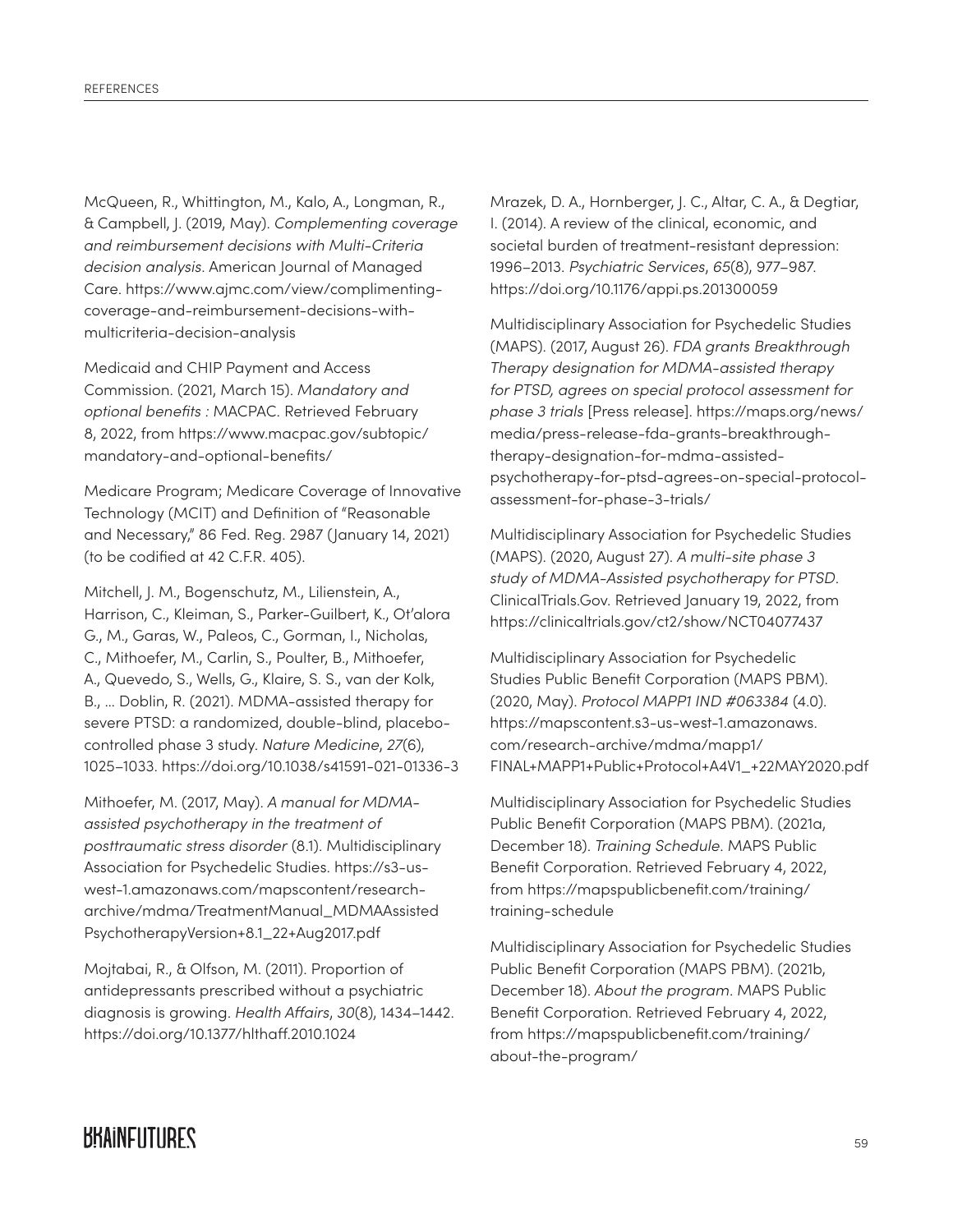Muniz, J. (2019, May 28–31). *Psychedelic drug development: Perspectives from the Division of Psychiatry Products, U.S. Food and Drug Administration* [Oral Abstract]. American Society of Clinical Psychopharmacology 2019 Annual Meeting, Scottsdale, Arizona. [https://pmg.joynadmin.org/](https://pmg.joynadmin.org/documents/1005/5ce6b5d068ed3f515b95e300.pdf) [documents/1005/5ce6b5d068ed3f515b95e300.pdf](https://pmg.joynadmin.org/documents/1005/5ce6b5d068ed3f515b95e300.pdf) pg. 98

Muniz, J. (2021, April 7). *Regulatory perspective on psychotherapy in psychedelic drug development* [Slides]. The International Society for CNS Clinical Trials and Methodology. [https://isctm.org/public\\_](https://isctm.org/public_access/17th_Annual/Presentation/Muniz-FDA-Session3.pdf) [access/17th\\_Annual/Presentation/Muniz-FDA-](https://isctm.org/public_access/17th_Annual/Presentation/Muniz-FDA-Session3.pdf)[Session3.pdf](https://isctm.org/public_access/17th_Annual/Presentation/Muniz-FDA-Session3.pdf)

National Alliance on Mental Illness (NAMI). (2016, November). *Out-of-network, out-of-pocket, outof-options: the unfulfilled promise of parity*. [https://](https://www.nami.org/Support-Education/Publications-Reports/Public-Policy-Reports/Out-of-Network-Out-of-Pocket-Out-of-Options-The/Mental_Health_Parity2016.pdf) [www.nami.org/Support-Education/Publications-](https://www.nami.org/Support-Education/Publications-Reports/Public-Policy-Reports/Out-of-Network-Out-of-Pocket-Out-of-Options-The/Mental_Health_Parity2016.pdf)[Reports/Public-Policy-Reports/Out-of-Network-](https://www.nami.org/Support-Education/Publications-Reports/Public-Policy-Reports/Out-of-Network-Out-of-Pocket-Out-of-Options-The/Mental_Health_Parity2016.pdf)[Out-of-Pocket-Out-of-Options-The/Mental\\_Health\\_](https://www.nami.org/Support-Education/Publications-Reports/Public-Policy-Reports/Out-of-Network-Out-of-Pocket-Out-of-Options-The/Mental_Health_Parity2016.pdf) [Parity2016.pdf](https://www.nami.org/Support-Education/Publications-Reports/Public-Policy-Reports/Out-of-Network-Out-of-Pocket-Out-of-Options-The/Mental_Health_Parity2016.pdf)

National Alliance on Mental Illness (NAMI). (n.d.). *Understanding health insurance | NAMI: National Alliance on Mental Illness*. Retrieved February 3, 2022, from [https://www.nami.](https://www.nami.org/Your-Journey/Individuals-with-Mental-Illness/Understanding-Health-Insurance/What-is-Mental-Health-Parity) [org/Your-Journey/Individuals-with-Mental-](https://www.nami.org/Your-Journey/Individuals-with-Mental-Illness/Understanding-Health-Insurance/What-is-Mental-Health-Parity)[Illness/Understanding-Health-Insurance/](https://www.nami.org/Your-Journey/Individuals-with-Mental-Illness/Understanding-Health-Insurance/What-is-Mental-Health-Parity) [What-is-Mental-Health-Parity](https://www.nami.org/Your-Journey/Individuals-with-Mental-Illness/Understanding-Health-Insurance/What-is-Mental-Health-Parity)

National Conference of State Legislatures. (2015, December 30). *Mental health benefits: State laws mandating or regulating*. Retrieved February 4, 2022, from [https://www.ncsl.org/research/health/mental](https://www.ncsl.org/research/health/mental-health-benefits-state-mandates.aspx)[health-benefits-state-mandates.aspx](https://www.ncsl.org/research/health/mental-health-benefits-state-mandates.aspx)

National Conference of State Legislatures. (2018, April). *State insurance mandates and the ACA essential benefits provisions*. [https://www.ncsl.org/](https://www.ncsl.org/research/health/state-ins-mandates-and-aca-essential-benefits.aspx) [research/health/state-ins-mandates-and-aca](https://www.ncsl.org/research/health/state-ins-mandates-and-aca-essential-benefits.aspx)[essential-benefits.aspx](https://www.ncsl.org/research/health/state-ins-mandates-and-aca-essential-benefits.aspx)

National Institute of Mental Health. (2006). Questions and Answers about the NIMH Sequenced Treatment Alternatives to Relieve Depression (STAR\*D) Study — All Medication Levels. National Institute of Mental Health. [https://www.nimh.nih.gov/funding/](https://www.nimh.nih.gov/funding/clinical-research/practical/stard/allmedicationlevels)  [clinical-research/practical/stard/allmedicationlevels](https://www.nimh.nih.gov/funding/clinical-research/practical/stard/allmedicationlevels)

National Library of Medicine. (n.d.-a). *ClinicalTrials. gov*. ClinicalTrials.Gov. Retrieved April 7, 2022, from <https://clinicaltrials.gov>

National Library of Medicine. (n.d.-b). *UMLS Metathesaurus - HCPCS (HCPCS - Healthcare Common Procedure Coding System) - Synopsis*. Retrieved February 4, 2022, from [https://www.nlm.](https://www.nlm.nih.gov/research/umls/sourcereleasedocs/current/HCPCS/index.html) [nih.gov/research/umls/sourcereleasedocs/current/](https://www.nlm.nih.gov/research/umls/sourcereleasedocs/current/HCPCS/index.html) [HCPCS/index.html](https://www.nlm.nih.gov/research/umls/sourcereleasedocs/current/HCPCS/index.html)

Nichols, D. (2016). Psychedelics. *Pharmacological Reviews*, 68(2), 264-355. [https://dx.doi.](https://dx.doi.org/10.1124%2Fpr.115.011478) [org/10.1124%2Fpr.115.011478](https://dx.doi.org/10.1124%2Fpr.115.011478)

Olchanski, N., McInnis Myers, M., Halseth, M., Cyr, P. L., Bockstedt, L., Goss, T. F., & Howland, R. H. (2013). The economic burden of treatment-resistant depression. *Clinical Therapeutics*, *35*(4), 512–522. <https://doi.org/10.1016/j.clinthera.2012.09.001>

Pacella, M. L., Hruska, B., & Delahanty, D. L. (2013). The physical health consequences of PTSD and PTSD symptoms: A meta-analytic review. *Journal of Anxiety Disorders*, *27*(1), 33–46. [https://doi.org/10.1016/j.](https://doi.org/10.1016/j.janxdis.2012.08.004) [janxdis.2012.08.004](https://doi.org/10.1016/j.janxdis.2012.08.004)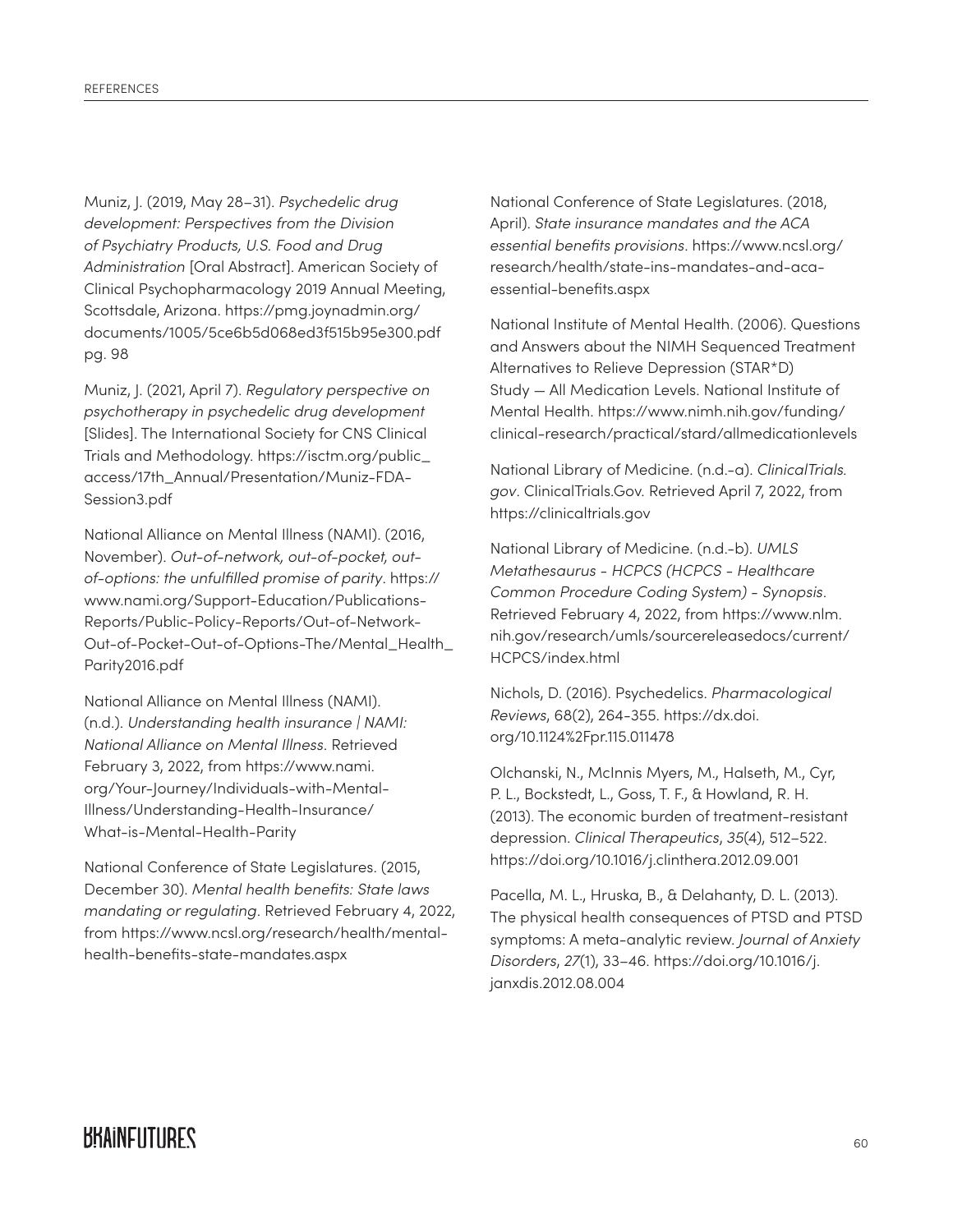Panchal, N., Kamal, R., Cox, C., & Garfield, R. (2021, February). *The implications of COVID-19 for mental health and substance use*. Kaiser Family Foundation. [https://www.kff.org/coronavirus-COVID-19/issue](https://www.kff.org/coronavirus-COVID-19/issue-brief/the-implications-of-COVID-19-for-mental-health-and-substance-use/)[brief/the-implications-of-COVID-19-for-mental](https://www.kff.org/coronavirus-COVID-19/issue-brief/the-implications-of-COVID-19-for-mental-health-and-substance-use/)[health-and-substance-use/](https://www.kff.org/coronavirus-COVID-19/issue-brief/the-implications-of-COVID-19-for-mental-health-and-substance-use/)

Phelps, J. (2020). *The 2021 certificate program in psychedelic-assisted therapies and research*. California Institute for Integral Studies. [https://](https://www.ciis.edu/CPTR/CPTR%20Documents/CPTR%20PDFs/2021%20Certificate%20Information%20Packet.pdf) [www.ciis.edu/CPTR/CPTR%20Documents/CPTR%20](https://www.ciis.edu/CPTR/CPTR%20Documents/CPTR%20PDFs/2021%20Certificate%20Information%20Packet.pdf) [PDFs/2021%20Certificate%20Information%20Packet.](https://www.ciis.edu/CPTR/CPTR%20Documents/CPTR%20PDFs/2021%20Certificate%20Information%20Packet.pdf) [pdf](https://www.ciis.edu/CPTR/CPTR%20Documents/CPTR%20PDFs/2021%20Certificate%20Information%20Packet.pdf)

Phelps, J. (2017). Developing guidelines and competencies for the training of psychedelic therapists. *Journal of Humanistic Psychology*, *57*(5), 450–487.<https://doi.org/10.1177/0022167817711304>

Requirements on content and format of labeling for human prescription drug and biological products, 21 C.F.R. § 201.56 (2014). [https://www.ecfr.gov/current/](https://www.ecfr.gov/current/title-21/chapter-I/subchapter-C/part-201/subpart-B/section-201.56) [title-21/chapter-I/subchapter-C/part-201/subpart-B/](https://www.ecfr.gov/current/title-21/chapter-I/subchapter-C/part-201/subpart-B/section-201.56) [section-201.56](https://www.ecfr.gov/current/title-21/chapter-I/subchapter-C/part-201/subpart-B/section-201.56)

Richardson, L., Freud, B.C., Acierno, R. (2010). Prevalence Estimates of Combat-Related PTSD: A Critical Review. *Australian and New Zealand Journal of Psychiatry*, 44(1): 4-19. [https://doi.](https://doi.org/10.3109/00048670903393597)  [org/10.3109/00048670903393597](https://doi.org/10.3109/00048670903393597)

Rucker, J. J., Marwood, L., Ajantaival, R. L. J., Bird, C., Eriksson, H., Harrison, J., Lennard-Jones, M., Mistry, S., Saldarini, F., Stansfield, S., Tai, S. J., Williams, S., Weston, N., Malievskaia, E., & Young, A. H. (2022). The effects of psilocybin on cognitive and emotional functions in healthy participants: Results from a phase 1, randomised, placebo-controlled trial involving simultaneous psilocybin administration and preparation. *Journal of Psychopharmacology*, 36(1), 114–125. <https://doi.org/10.1177/02698811211064720>

Shrestha, A., Roach, M., Joshi, K., Sheehan, J. J., Goutam, P., Everson, K., Heerlein, K., & Jena, A. B. (2020). Incremental health care burden of treatmentresistant depression among commercial, Medicaid, and Medicare payers. *Psychiatric Services*, *71*(6), 593–601.<https://doi.org/10.1176/appi.ps.201900398>

Sky, J. (2022, February). *Psychedelic Medicine: A Review of Clinical Research for a Class of Rapidly Emerging Behavioral Health Interventions.* (H. McCormack, L. Raines, H. Harbin, J. Glastra, F. Wolswijk & I. Burgess, Eds.). BrainFutures. Retrieved March 8, 2022 from [https://www.brainfutures.org/](https://www.brainfutures.org/mental-health-treatment/patevidence/) [mental-health-treatment/patevidence/](https://www.brainfutures.org/mental-health-treatment/patevidence/)

Substance Abuse and Mental Health Services Administration. (2021, October). *Key substance use and mental health indicators in the United States: Results from the 2020 national survey on drug use and health* (HHS Publication No. PEP21-07-01- 003, NSDUH Series H-56). [https://www.samhsa.](https://www.samhsa.gov/data/sites/default/files/reports/rpt35325/NSDUHFFRPDFWHTMLFiles2020/2020NSDUHFFR1PDFW102121.pdf) [gov/data/sites/default/files/reports/rpt35325/](https://www.samhsa.gov/data/sites/default/files/reports/rpt35325/NSDUHFFRPDFWHTMLFiles2020/2020NSDUHFFR1PDFW102121.pdf) [NSDUHFFRPDFWHTMLFiles2020/](https://www.samhsa.gov/data/sites/default/files/reports/rpt35325/NSDUHFFRPDFWHTMLFiles2020/2020NSDUHFFR1PDFW102121.pdf) [2020NSDUHFFR1PDFW102121.pdf](https://www.samhsa.gov/data/sites/default/files/reports/rpt35325/NSDUHFFRPDFWHTMLFiles2020/2020NSDUHFFR1PDFW102121.pdf)

Tai, S. J., Nielson, E. M., Lennard-Jones, M., Johanna Ajantaival, R. L., Winzer, R., Richards, W. A., Reinholdt, F., Richards, B. D., Gasser, P., & Malievskaia, E. (2021). Development and evaluation of a therapist training program for psilocybin therapy for Treatment-Resistant depression in clinical research. *Frontiers in Psychiatry*, *12*. [https://doi.org/10.3389/](https://doi.org/10.3389/fpsyt.2021.586682) [fpsyt.2021.586682](https://doi.org/10.3389/fpsyt.2021.586682)

The Joint Commission. (n.d.). *Joint commission FAQs*. Retrieved February 15, 2022, from [https://www.jointcommission.org/about](https://www.jointcommission.org/about-us/facts-about-the-joint-commission/joint-commission-faqs/)[us/facts-about-the-joint-commission/](https://www.jointcommission.org/about-us/facts-about-the-joint-commission/joint-commission-faqs/) [joint-commission-faqs/](https://www.jointcommission.org/about-us/facts-about-the-joint-commission/joint-commission-faqs/)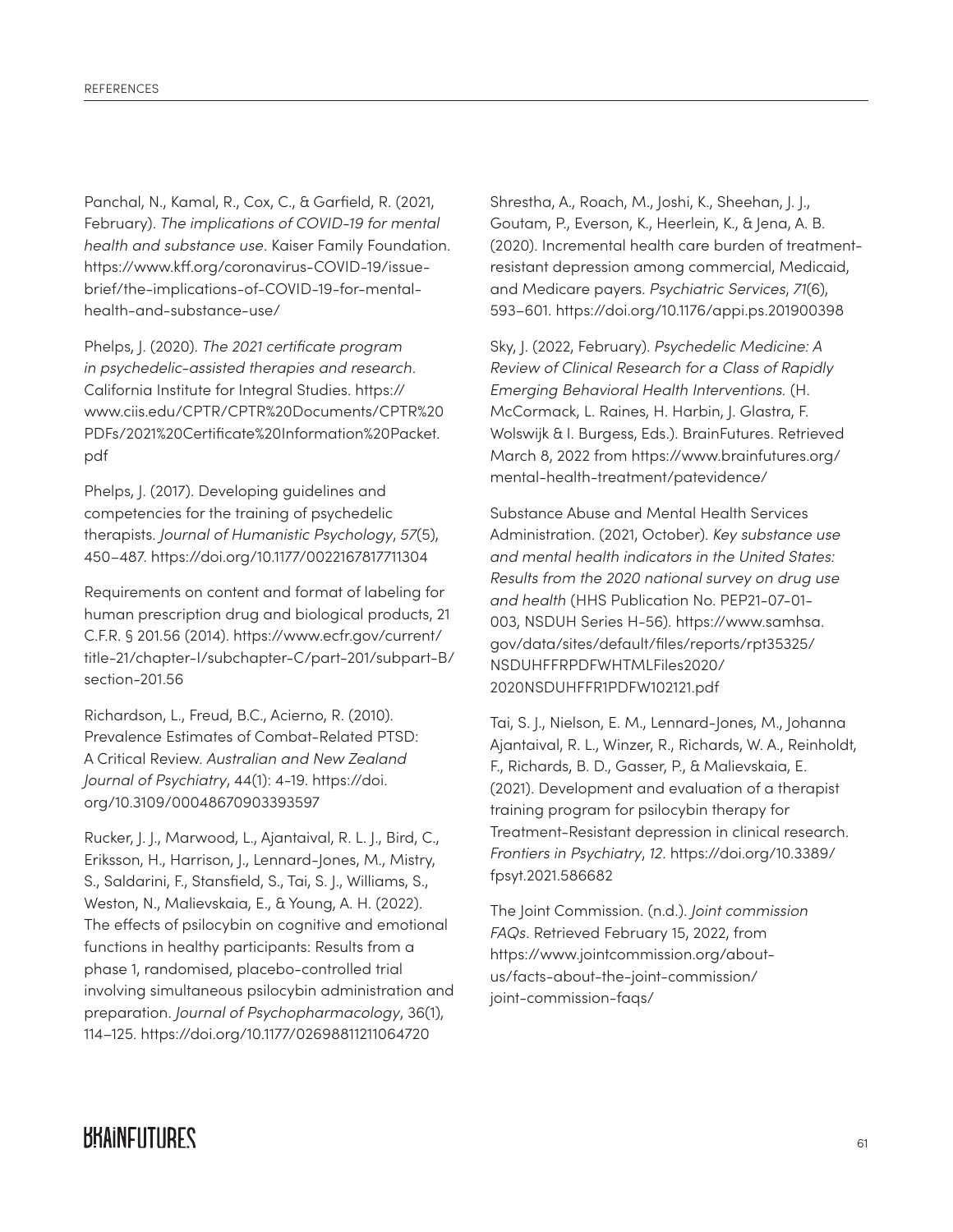The Kennedy Forum. (2021, August 24). *A breakdown of UnitedHealthcare's recent parity settlements*. Retrieved January 20, 2022, from [https://www.](https://www.thekennedyforum.org/blog/a-breakdown-of-unitedhealthcares-recent-parity-settlements/) [thekennedyforum.org/blog/a-breakdown-of](https://www.thekennedyforum.org/blog/a-breakdown-of-unitedhealthcares-recent-parity-settlements/)[unitedhealthcares-recent-parity-settlements/](https://www.thekennedyforum.org/blog/a-breakdown-of-unitedhealthcares-recent-parity-settlements/)

The Synthesis Institute. (n.d.). *Psychedelic practitioner training*. Retrieved February 4, 2022, from [https://](https://www.synthesisinstitute.com/psychedelic-practitioner-training?utm_campaign=Psychedelics%20Practitioner%20Training%202022&utm_medium=email&_hsmi=201541227&_hsenc=p2ANqtz-8a9A6oj3BBomyuoHWANxqh-fEMFgEOMZXyjDSbpA17kmHPDEZ6cTZdqRSjgy6cRJjTFifOZD7cXgE4nViBdmd_R602oQ&utm_content=201541227&utm_source=hs_email#admissions) [www.synthesisinstitute.com/psychedelic-practitioner](https://www.synthesisinstitute.com/psychedelic-practitioner-training?utm_campaign=Psychedelics%20Practitioner%20Training%202022&utm_medium=email&_hsmi=201541227&_hsenc=p2ANqtz-8a9A6oj3BBomyuoHWANxqh-fEMFgEOMZXyjDSbpA17kmHPDEZ6cTZdqRSjgy6cRJjTFifOZD7cXgE4nViBdmd_R602oQ&utm_content=201541227&utm_source=hs_email#admissions)[training?utm\\_campaign=Psychedelics%20](https://www.synthesisinstitute.com/psychedelic-practitioner-training?utm_campaign=Psychedelics%20Practitioner%20Training%202022&utm_medium=email&_hsmi=201541227&_hsenc=p2ANqtz-8a9A6oj3BBomyuoHWANxqh-fEMFgEOMZXyjDSbpA17kmHPDEZ6cTZdqRSjgy6cRJjTFifOZD7cXgE4nViBdmd_R602oQ&utm_content=201541227&utm_source=hs_email#admissions) [Practitioner%20Training%202022&utm\\_](https://www.synthesisinstitute.com/psychedelic-practitioner-training?utm_campaign=Psychedelics%20Practitioner%20Training%202022&utm_medium=email&_hsmi=201541227&_hsenc=p2ANqtz-8a9A6oj3BBomyuoHWANxqh-fEMFgEOMZXyjDSbpA17kmHPDEZ6cTZdqRSjgy6cRJjTFifOZD7cXgE4nViBdmd_R602oQ&utm_content=201541227&utm_source=hs_email#admissions) [medium=email&\\_hsmi=201541227&\\_hsenc=p2ANqtz-](https://www.synthesisinstitute.com/psychedelic-practitioner-training?utm_campaign=Psychedelics%20Practitioner%20Training%202022&utm_medium=email&_hsmi=201541227&_hsenc=p2ANqtz-8a9A6oj3BBomyuoHWANxqh-fEMFgEOMZXyjDSbpA17kmHPDEZ6cTZdqRSjgy6cRJjTFifOZD7cXgE4nViBdmd_R602oQ&utm_content=201541227&utm_source=hs_email#admissions)[8a9A6oj3BBomyuoHWANxqh-fEMFgEOMZXyjDSb](https://www.synthesisinstitute.com/psychedelic-practitioner-training?utm_campaign=Psychedelics%20Practitioner%20Training%202022&utm_medium=email&_hsmi=201541227&_hsenc=p2ANqtz-8a9A6oj3BBomyuoHWANxqh-fEMFgEOMZXyjDSbpA17kmHPDEZ6cTZdqRSjgy6cRJjTFifOZD7cXgE4nViBdmd_R602oQ&utm_content=201541227&utm_source=hs_email#admissions) [pA17kmHPDEZ6cTZdqRSjgy6cRJjTFifOZD7cXgE4n](https://www.synthesisinstitute.com/psychedelic-practitioner-training?utm_campaign=Psychedelics%20Practitioner%20Training%202022&utm_medium=email&_hsmi=201541227&_hsenc=p2ANqtz-8a9A6oj3BBomyuoHWANxqh-fEMFgEOMZXyjDSbpA17kmHPDEZ6cTZdqRSjgy6cRJjTFifOZD7cXgE4nViBdmd_R602oQ&utm_content=201541227&utm_source=hs_email#admissions) [ViBdmd\\_R602oQ&utm\\_content=201541227&utm\\_](https://www.synthesisinstitute.com/psychedelic-practitioner-training?utm_campaign=Psychedelics%20Practitioner%20Training%202022&utm_medium=email&_hsmi=201541227&_hsenc=p2ANqtz-8a9A6oj3BBomyuoHWANxqh-fEMFgEOMZXyjDSbpA17kmHPDEZ6cTZdqRSjgy6cRJjTFifOZD7cXgE4nViBdmd_R602oQ&utm_content=201541227&utm_source=hs_email#admissions) [source=hs\\_email#admissions](https://www.synthesisinstitute.com/psychedelic-practitioner-training?utm_campaign=Psychedelics%20Practitioner%20Training%202022&utm_medium=email&_hsmi=201541227&_hsenc=p2ANqtz-8a9A6oj3BBomyuoHWANxqh-fEMFgEOMZXyjDSbpA17kmHPDEZ6cTZdqRSjgy6cRJjTFifOZD7cXgE4nViBdmd_R602oQ&utm_content=201541227&utm_source=hs_email#admissions)

Thomas, K., Gebeloff, R., & Silver-Greenberg, J. (2021, October 15). Phony diagnoses hide high rates of drugging at nursing homes. *The New York Times*. [https://www.nytimes.com/2021/09/11/health/](https://www.nytimes.com/2021/09/11/health/nursing-homes-schizophrenia-antipsychotics.html?referringSource=articleShare) [nursing-homes-schizophrenia-antipsychotics.](https://www.nytimes.com/2021/09/11/health/nursing-homes-schizophrenia-antipsychotics.html?referringSource=articleShare) [html?referringSource=articleShare](https://www.nytimes.com/2021/09/11/health/nursing-homes-schizophrenia-antipsychotics.html?referringSource=articleShare)

U.S. Centers for Medicare & Medicaid Services. (n.d.a). *Rights & protections*. HealthCare.Gov. Retrieved January 20, 2022, from [https://www.](https://www.healthcare.gov/health-care-law-protections/rights-and-protections/) [healthcare.gov/health-care-law-protections/](https://www.healthcare.gov/health-care-law-protections/rights-and-protections/) [rights-and-protections/](https://www.healthcare.gov/health-care-law-protections/rights-and-protections/)

U.S. Centers for Medicare & Medicaid Services. (n.d.b). *What Marketplace health insurance plans cover*. HealthCare.Gov. Retrieved January 20, 2022, from [https://www.healthcare.gov/coverage/](https://www.healthcare.gov/coverage/what-marketplace-plans-cover/) [what-marketplace-plans-cover/](https://www.healthcare.gov/coverage/what-marketplace-plans-cover/)

U.S. Centers for Medicare & Medicaid Services. (n.d.c). *Mandatory & optional Medicaid benefits | Medicaid*. Medicaid.Gov. Retrieved January 20, 2022, from [https://www.medicaid.gov/medicaid/benefits/](https://www.medicaid.gov/medicaid/benefits/mandatory-optional-medicaid-benefits/index.html) [mandatory-optional-medicaid-benefits/index.html](https://www.medicaid.gov/medicaid/benefits/mandatory-optional-medicaid-benefits/index.html)

U.S. Centers for Medicare & Medicaid Services. (n.d.d). *The Mental Health Parity and Addiction Equity Act (MHPAEA) | CMS*. Retrieved January 20, 2022, from [https://www.cms.gov/CCIIO/Programs](https://www.cms.gov/CCIIO/Programs-and-Initiatives/Other-Insurance-Protections/mhpaea_factsheet)[and-Initiatives/Other-Insurance-Protections/](https://www.cms.gov/CCIIO/Programs-and-Initiatives/Other-Insurance-Protections/mhpaea_factsheet) [mhpaea\\_factsheet](https://www.cms.gov/CCIIO/Programs-and-Initiatives/Other-Insurance-Protections/mhpaea_factsheet)

U.S. Centers for Medicare & Medicaid Services. (n.d.e). *Mandatory & optional Medicaid benefits | Medicaid*. Medicaid.Gov. Retrieved February 8, 2022, from [https://www.medicaid.gov/medicaid/benefits/](https://www.medicaid.gov/medicaid/benefits/mandatory-optional-medicaid-benefits/index.html
) [mandatory-optional-medicaid-benefits/index.html](https://www.medicaid.gov/medicaid/benefits/mandatory-optional-medicaid-benefits/index.html
)

U.S. Centers for Medicare & Medicaid Services. (n.d.f). *Managed care | Medicaid*. Medicaid.Gov. Retrieved February 8, 2022, from [https://www.medicaid.gov/](https://www.medicaid.gov/medicaid/managed-care/index.html) [medicaid/managed-care/index.html](https://www.medicaid.gov/medicaid/managed-care/index.html)

U.S. Centers for Medicare & Medicaid Services. (2021, December 1). *Medicare coverage determination process | CMS*. Retrieved January 20, 2022, from [https://www.cms.gov/Medicare/Coverage/](https://www.cms.gov/Medicare/Coverage/DeterminationProcess) [DeterminationProcess](https://www.cms.gov/Medicare/Coverage/DeterminationProcess)

U.S. Centers for Medicare & Medicaid Services. (2022, January 11). *HCPCS - general information | CMS*. Retrieved February 4, 2022, from [https://www.cms.](https://www.cms.gov/Medicare/Coding/MedHCPCSGenInfo) [gov/Medicare/Coding/MedHCPCSGenInfo](https://www.cms.gov/Medicare/Coding/MedHCPCSGenInfo)

U.S. Department of Veterans Affairs. (2019, March). *Understanding the changes in community care for veterans*. [https://www.va.gov/COMMUNITYCARE/](https://www.va.gov/COMMUNITYCARE/docs/pubfiles/factsheets/MISSION_Act_Information_Sheet.pdf) [docs/pubfiles/factsheets/MISSION\\_Act\\_Information\\_](https://www.va.gov/COMMUNITYCARE/docs/pubfiles/factsheets/MISSION_Act_Information_Sheet.pdf) [Sheet.pdf](https://www.va.gov/COMMUNITYCARE/docs/pubfiles/factsheets/MISSION_Act_Information_Sheet.pdf)

U.S. Department of Veterans Affairs. (2021, April 26). *VA national formulary*. Data.Gov. Retrieved February 8, 2022, from [https://catalog.data.gov/dataset/](https://catalog.data.gov/dataset/va-national-formulary) [va-national-formulary](https://catalog.data.gov/dataset/va-national-formulary)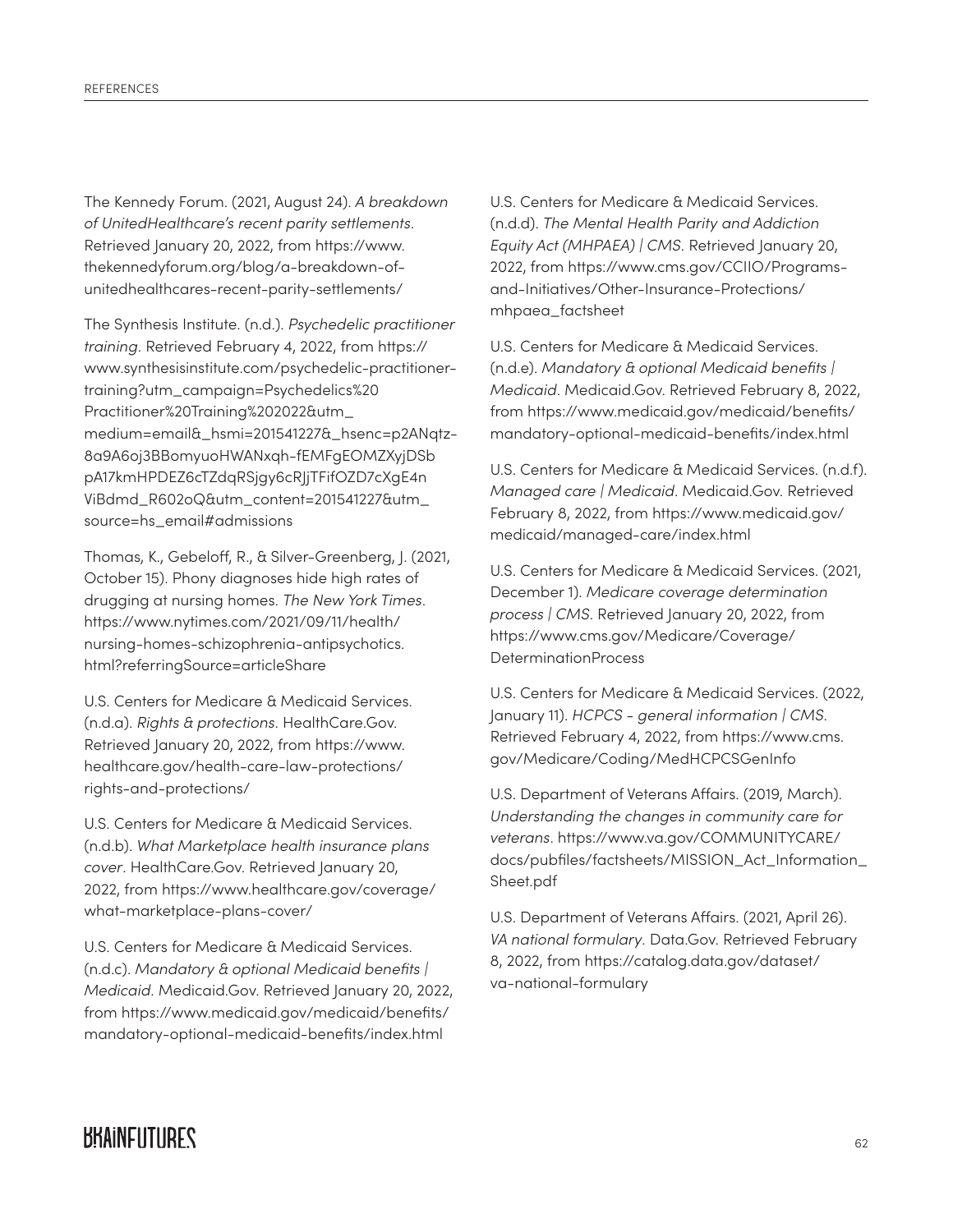U.S. Department of Veterans Affairs, Veterans Health Administration. (2018, April 2). *VA.gov | Veterans Affairs health benefits*. VA.Gov. Retrieved February 8, 2022, from [https://www.va.gov/healthbenefits/resources/](https://www.va.gov/healthbenefits/resources/publications/hbco/hbco_medical_benefits_package.asp) [publications/hbco/hbco\\_medical\\_benefits\\_package.](https://www.va.gov/healthbenefits/resources/publications/hbco/hbco_medical_benefits_package.asp) [asp](https://www.va.gov/healthbenefits/resources/publications/hbco/hbco_medical_benefits_package.asp)

U.S. Department of Veterans Affairs, Veterans Health Administration. (2021a, August 11). *VA priority groups*. VA.Gov. Retrieved February 8, 2022, from [https://www.](https://www.va.gov/health-care/eligibility/priority-groups/) [va.gov/health-care/eligibility/priority-groups/](https://www.va.gov/health-care/eligibility/priority-groups/)

U.S. Department of Veterans Affairs, Veterans Health Administration. (2021b, October 12). *About VA health benefits*. Va.Gov. Retrieved February 8, 2022, from [https://www.va.gov/health-care/](https://www.va.gov/health-care/about-va-health-benefits/) [about-va-health-benefits/](https://www.va.gov/health-care/about-va-health-benefits/)

U.S. Departments of Labor, Health and Human Services, and the Treasury. (2019, September). *FAQs about mental health and substance use disorder parity implementation and the 21st Century Cures Act part 39*. Centers for Medicare & Medicaid Services. [https://www.cms.gov/CCIIO/Resources/Fact-Sheets](https://www.cms.gov/CCIIO/Resources/Fact-Sheets-and-FAQs/Downloads/FAQs-Part-39.pdf)[and-FAQs/Downloads/FAQs-Part-39.pdf](https://www.cms.gov/CCIIO/Resources/Fact-Sheets-and-FAQs/Downloads/FAQs-Part-39.pdf)

U.S. Food and Drug Administration. (n.d.). *Approved risk evaluation and mitigation strategies (REMS)*. Retrieved January 19, 2022, from [https://www.](https://www.accessdata.fda.gov/scripts/cder/rems/index.cfm?event=RemsData.page) [accessdata.fda.gov/scripts/cder/rems/index.](https://www.accessdata.fda.gov/scripts/cder/rems/index.cfm?event=RemsData.page) [cfm?event=RemsData.page](https://www.accessdata.fda.gov/scripts/cder/rems/index.cfm?event=RemsData.page)

U.S. Food and Drug Administration. (2017, November 24). *The FDA's drug review process: Ensuring drugs are safe and effective*. Retrieved January 19, 2022, from [https://www.fda.gov/drugs/information](https://www.fda.gov/drugs/information-consumers-and-patients-drugs/fdas-drug-review-process-ensuring-drugs-are-safe-and-effective)[consumers-and-patients-drugs/fdas-drug-review](https://www.fda.gov/drugs/information-consumers-and-patients-drugs/fdas-drug-review-process-ensuring-drugs-are-safe-and-effective)[process-ensuring-drugs-are-safe-and-effective](https://www.fda.gov/drugs/information-consumers-and-patients-drugs/fdas-drug-review-process-ensuring-drugs-are-safe-and-effective)

U.S. Food and Drug Administration. (2018, March 28). *What We Do*. Retrieved January 19, 2022, from [https://](https://www.fda.gov/about-fda/what-we-do) [www.fda.gov/about-fda/what-we-do](https://www.fda.gov/about-fda/what-we-do)

U.S. Food and Drug Administration. (2019, October 28). *Development & Approval Process | Drugs*. Retrieved January 19, 2022, from [https://www.fda.gov/](https://www.fda.gov/drugs/development-approval-process-drugs) [drugs/development-approval-process-drugs](https://www.fda.gov/drugs/development-approval-process-drugs)

U.S. Food and Drug Administration. (2021, October 7). *Prescription drug labeling resources*. Retrieved January 19, 2022, from [https://](https://www.fda.gov/drugs/laws-acts-and-rules/prescription-drug-labeling-resources) [www.fda.gov/drugs/laws-acts-and-rules/](https://www.fda.gov/drugs/laws-acts-and-rules/prescription-drug-labeling-resources) [prescription-drug-labeling-resources](https://www.fda.gov/drugs/laws-acts-and-rules/prescription-drug-labeling-resources)

U.S. Food and Drug Administration. (2022, January 27). *Approved Risk Evaluation and Mitigation Strategies (REMS)*. FDA. Retrieved February 3, 2022, from [https://](https://www.accessdata.fda.gov/scripts/cder/rems/index.cfm?event=IndvRemsDetails.page&REMS=2) [www.accessdata.fda.gov/scripts/cder/rems/index.](https://www.accessdata.fda.gov/scripts/cder/rems/index.cfm?event=IndvRemsDetails.page&REMS=2) [cfm?event=IndvRemsDetails.page&REMS=2](https://www.accessdata.fda.gov/scripts/cder/rems/index.cfm?event=IndvRemsDetails.page&REMS=2)

U.S. Government Accountability Office. (2022, March). *Mental health care: Access challenges for covered consumers and relevant federal efforts*. [https://www.](https://www.gao.gov/products/gao-22-104597) [gao.gov/products/gao-22-104597](https://www.gao.gov/products/gao-22-104597)

Usona Institute. (2019, November 22). *FDA grants breakthrough therapy designation to Usona Institute's psilocybin program for major depressive disorder* [Press release]. [https://www.businesswire.com/news/](https://www.businesswire.com/news/home/20191122005452/en/FDA-grants-Breakthrough-Therapy-Designation-to-Usona-Institutes-psilocybin-program-for-major-depressive-disorder) [home/20191122005452/en/FDA-grants-Breakthrough-](https://www.businesswire.com/news/home/20191122005452/en/FDA-grants-Breakthrough-Therapy-Designation-to-Usona-Institutes-psilocybin-program-for-major-depressive-disorder)[Therapy-Designation-to-Usona-Institutes-psilocybin](https://www.businesswire.com/news/home/20191122005452/en/FDA-grants-Breakthrough-Therapy-Designation-to-Usona-Institutes-psilocybin-program-for-major-depressive-disorder)[program-for-major-depressive-disorder](https://www.businesswire.com/news/home/20191122005452/en/FDA-grants-Breakthrough-Therapy-Designation-to-Usona-Institutes-psilocybin-program-for-major-depressive-disorder)

Usona Institute. (2021, March). *Investigator's brochure* (4.0). [https://www.usonainstitute.org/wp-content/](https://www.usonainstitute.org/wp-content/uploads/2018/12/psilocybin-ib-v4.pdf) [uploads/2018/12/psilocybin-ib-v4.pdf](https://www.usonainstitute.org/wp-content/uploads/2018/12/psilocybin-ib-v4.pdf)

van Norman, G. (2016). Drugs, devices, and the FDA: Part 1: An overview of approval processes for drugs. *Journal of the American College of Cardiology Basic to Translational Science*, *1*(3), 170–179. [https://www.](https://www.jacc.org/doi/full/10.1016/j.jacbts.2016.03.002) [jacc.org/doi/full/10.1016/j.jacbts.2016.03.002](https://www.jacc.org/doi/full/10.1016/j.jacbts.2016.03.002)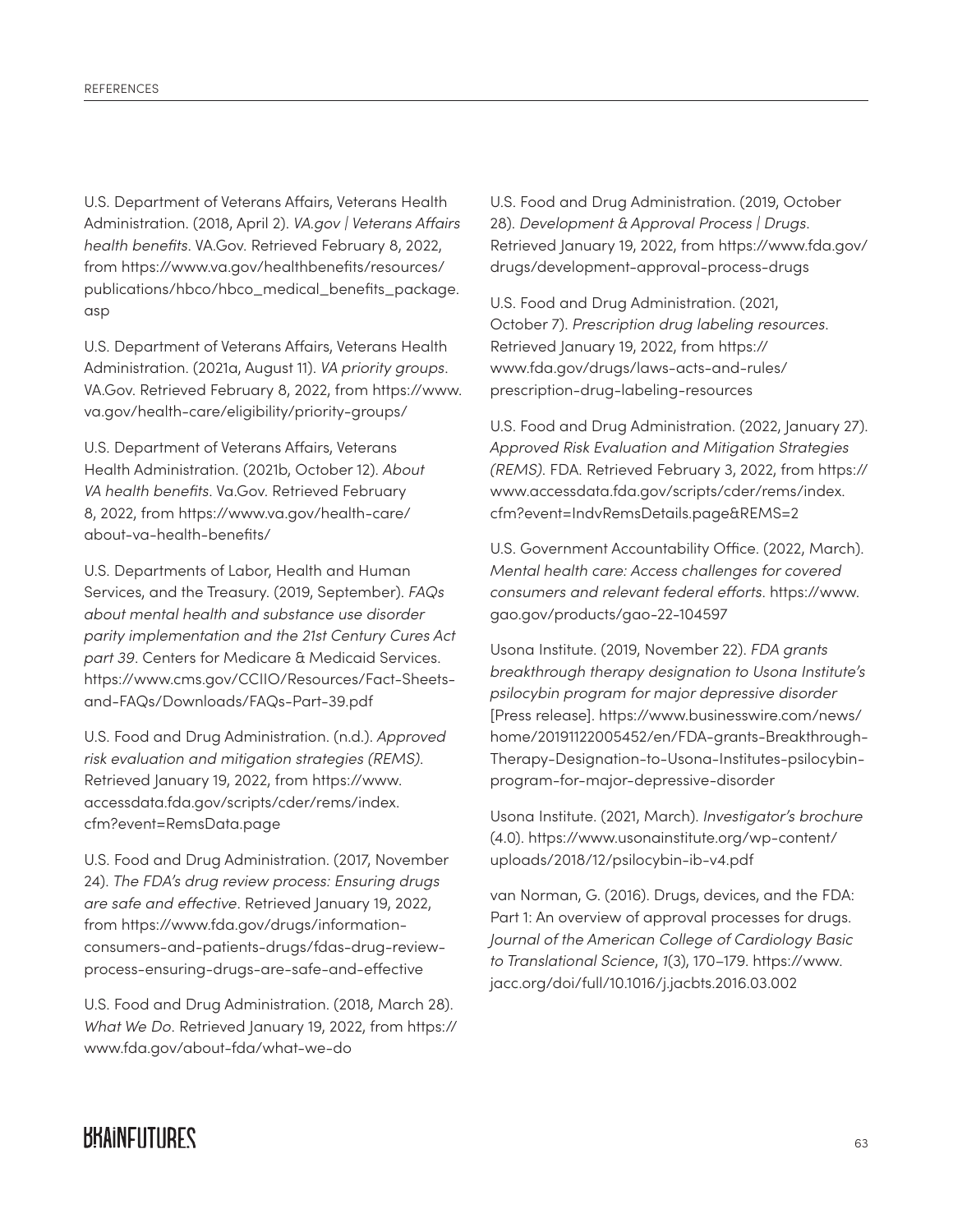Walker, E. A., Katon, W., Russo, J., Ciechanowski, P., Newman, E., & Wagner, A. W. (2003). Health care costs associated with posttraumatic stress disorder symptoms in women. *Archives of General Psychiatry*, *60*(4), 369–374. [https://doi.org/10.1001/](https://doi.org/10.1001/archpsyc.60.4.369) [archpsyc.60.4.369](https://doi.org/10.1001/archpsyc.60.4.369)

Walsh, M., Becerra, X., & Yellen, J. (2022, January). *2002 MHPAEA report to Congress: Realizing parity, reducing stigma, and raising awareness: Increasing access to mental health and substance use disorder coverage*. U.S. Department of Labor. [https://www.dol.](https://www.dol.gov/sites/dolgov/files/EBSA/laws-and-regulations/laws/mental-health-parity/report-to-congress-2022-realizing-parity-reducing-stigma-and-raising-awareness.pdf) [gov/sites/dolgov/files/EBSA/laws-and-regulations/](https://www.dol.gov/sites/dolgov/files/EBSA/laws-and-regulations/laws/mental-health-parity/report-to-congress-2022-realizing-parity-reducing-stigma-and-raising-awareness.pdf) [laws/mental-health-parity/report-to-congress-](https://www.dol.gov/sites/dolgov/files/EBSA/laws-and-regulations/laws/mental-health-parity/report-to-congress-2022-realizing-parity-reducing-stigma-and-raising-awareness.pdf)[2022-realizing-parity-reducing-stigma-and-raising](https://www.dol.gov/sites/dolgov/files/EBSA/laws-and-regulations/laws/mental-health-parity/report-to-congress-2022-realizing-parity-reducing-stigma-and-raising-awareness.pdf)[awareness.pdf](https://www.dol.gov/sites/dolgov/files/EBSA/laws-and-regulations/laws/mental-health-parity/report-to-congress-2022-realizing-parity-reducing-stigma-and-raising-awareness.pdf)

Walsh v. United Behavioral Health and UnitedHealthcare Insurance Company, James v. UnitedHealth Group Incorporated, et al, (United States District Court Eastern District of New York, August 1, 2021). [https://ag.ny.gov/sites/default/files/](https://ag.ny.gov/sites/default/files/nyag_united_settlements.pdf) [nyag\\_united\\_settlements.pdf](https://ag.ny.gov/sites/default/files/nyag_united_settlements.pdf)

Wang, P. S., Berglund, P. A., Olfson, M., & Kessler, R. C. (2004). Delays in initial treatment contact after first onset of a mental disorder. *Health Services Research*, *39*(2), 393–416. [https://doi.](https://doi.org/10.1111/j.1475-6773.2004.00234.x) [org/10.1111/j.1475-6773.2004.00234.x](https://doi.org/10.1111/j.1475-6773.2004.00234.x)

Whitney, D. G., & Peterson, M. D. (2019). US national and state-Level prevalence of mental health disorders and disparities of mental health care use in children. *JAMA Pediatrics*, *173*(4), 389. [https://doi.](https://doi.org/10.1001/jamapediatrics.2018.5399) [org/10.1001/jamapediatrics.2018.5399](https://doi.org/10.1001/jamapediatrics.2018.5399)

Yard, E., Radhakrishnan, L., & Ballesteros, M. F. (2021, June). *Emergency department visits for suspected suicide attempts among persons aged 12–25 years before and during the COVID-19 pandemic — United States, January 2019–May 2021*. Centers for Disease Contol and Prevention Morbidity and Mortality Weekly Report. [https://doi.org/10.15585/mmwr.](https://doi.org/10.15585/mmwr.mm7024e1
) [mm7024e1](https://doi.org/10.15585/mmwr.mm7024e1
)

Zhdanava, M., Pilon, D., Ghelerter, I., Chow, W., Joshi, K., Lefebvre, P., & Sheehan, J. J. (2021). The prevalence and national burden of treatment-resistant depression and major depressive disorder in the United States. *The Journal of Clinical Psychiatry*, *82*(2). <https://doi.org/10.4088/jcp.20m13699>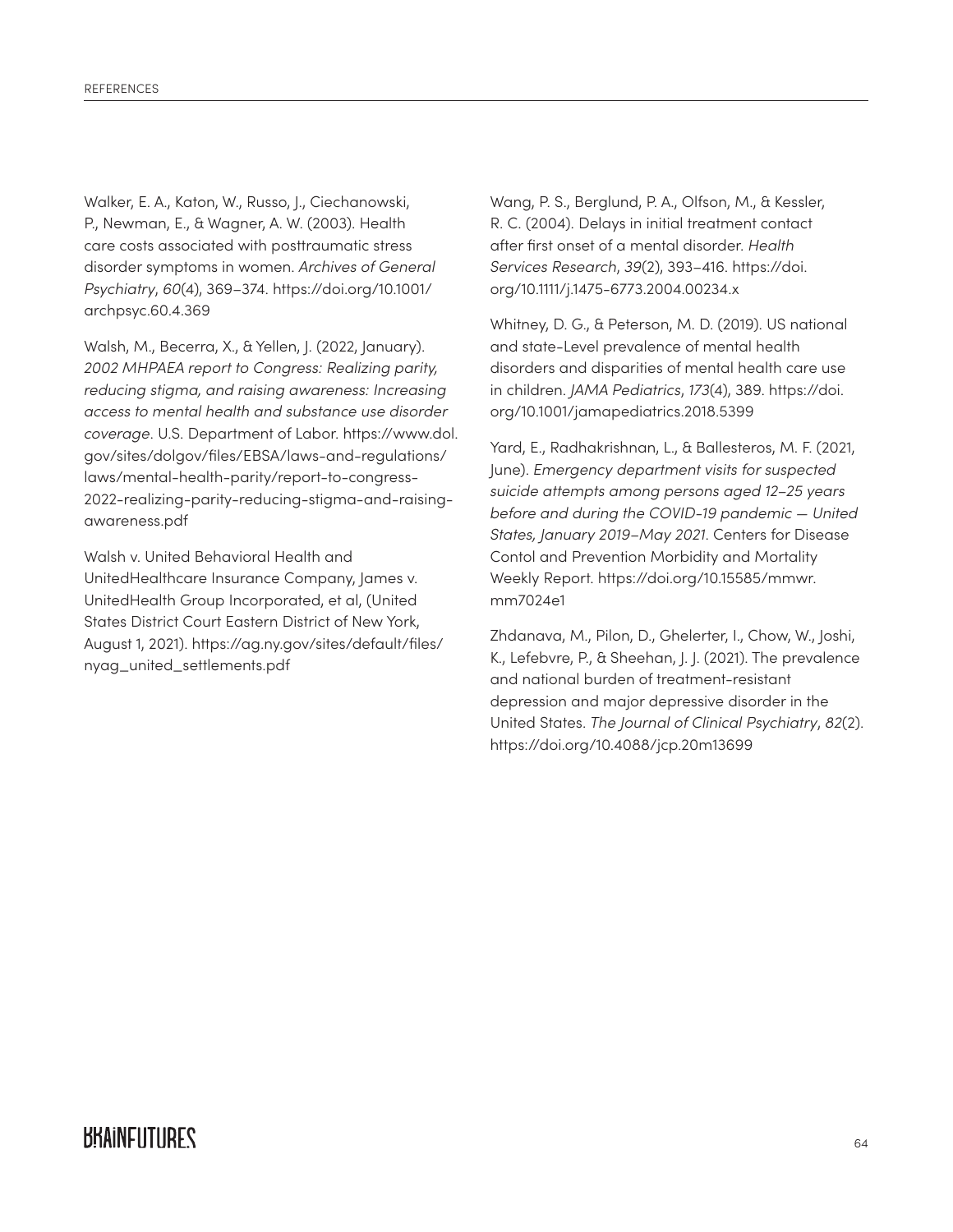## <span id="page-64-0"></span>**Endnotes**

- 1. For a more complete review of the clinical research please see Sky (2022).
- 2. The ACA imposes these requirements on nongrandfathered plans in the individual and small group markets.
- 3. 90865 describes the administration of a narcotic drug to induce a hypnotic state that facilitates psychiatric diagnosis and treatment. Currently, 90865 may only be billed by physicians, is paid as an hourly rate, and carries an MUE of 1. As the code is currently constructed, billing for more than one unit of 90865 on the same day will trigger claims review/denial.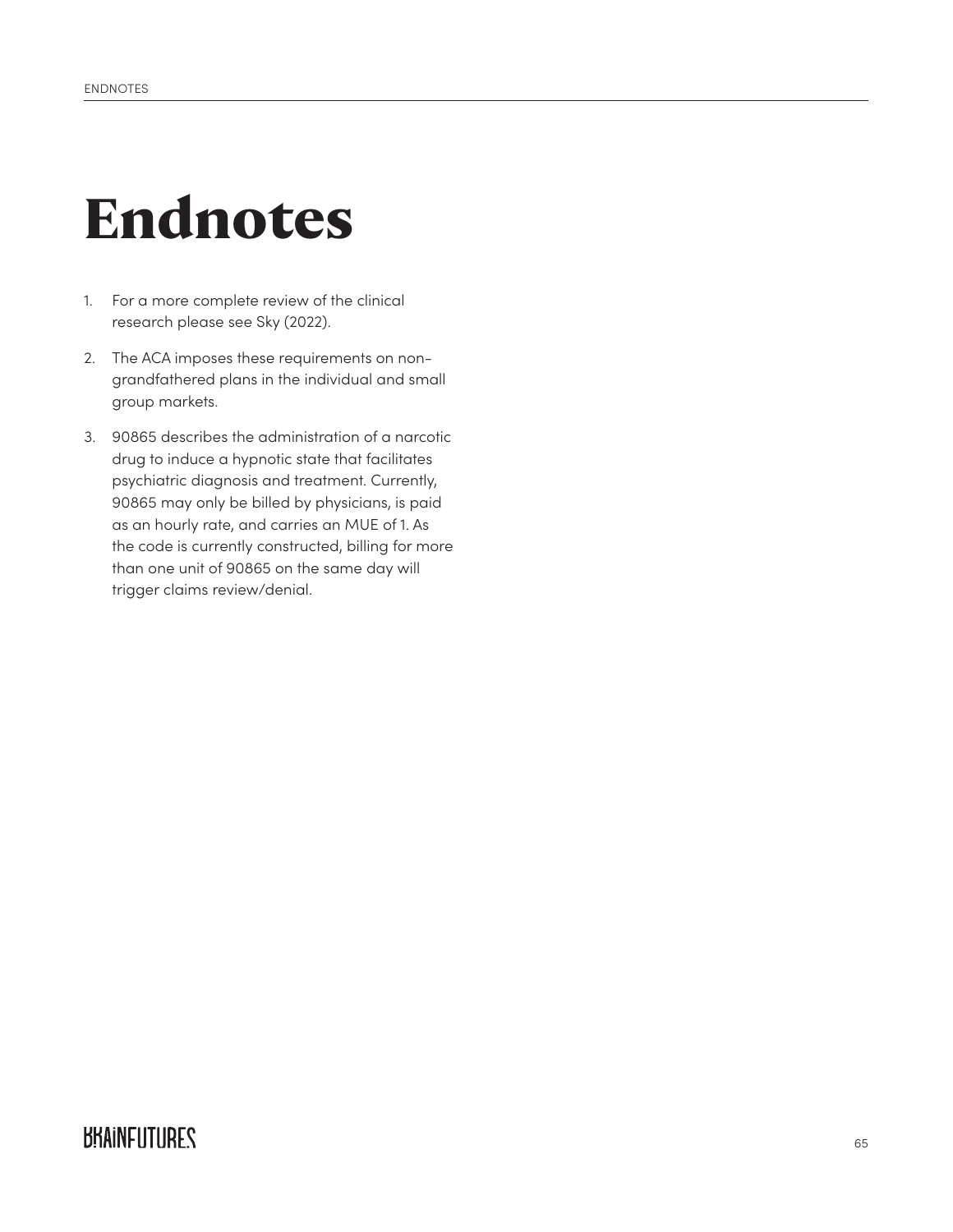# BRAINFUTURES

BrainFutures was launched in 2015 by the nation's second oldest mental health advocacy organization, the Mental Health Association of Maryland (MHAMD). For more than 100 years, MHAMD has addressed the mental health needs of Marylanders of all ages through programs that educate the public, advance public policy, and monitor the quality of mental healthcare services. Building on this success, and bolstered by a cross-disciplinary advisory board of leading experts, BrainFutures brings together diverse stakeholders, policymakers, funders, and influencers to accelerate and scaffold national adoption of effective practices targeting four main areas: youth, workforce, mental health treatment, and older adults. Breakthroughs in our understanding of the brain have the potential to improve learning outcomes for children, optimize functioning at work, enhance treatment for mental health or substance use problems, and maintain sharp thinking as we age.

BrainFutures writes evidence-based issue briefs and releases recommendations that fill knowledge gaps related to brainfocused applications targeting the above segments of society. These educational resources highlight the latest advances in brain plasticity and how their application is transforming quality of life for people of all ages. Through this process, we not only gain insight from experts and innovators, we also foster support for change, building coalitions and cross-disciplinary collaborations to advance both adoption and access to new breakthrough applications. Ultimately, by informing the public, cultivating influential relationships, and connecting communities of diverse advocates we help propel the change that is needed to make meaningful progress.

#### **BRAINFUTURES BOARD OF DIRECTORS**

**George Kimes** President

**Tim Santoni, MA** Treasurer/Secretary

**Henry Harbin, MD Director** 

**Randall M. Lutz, ESQ Director** 

**Susan Magsamen, MAS Director** 

**Jeff Richardson, MBA Director** 

**BRAINFUTURES LEADERSHIP**

**Linda Raines** CEO

**Holly McCormack** Chief Strategy Officer

**Susan Hughes** Communications **Director** 

**Jazz Glastra** Director of Program **Operations**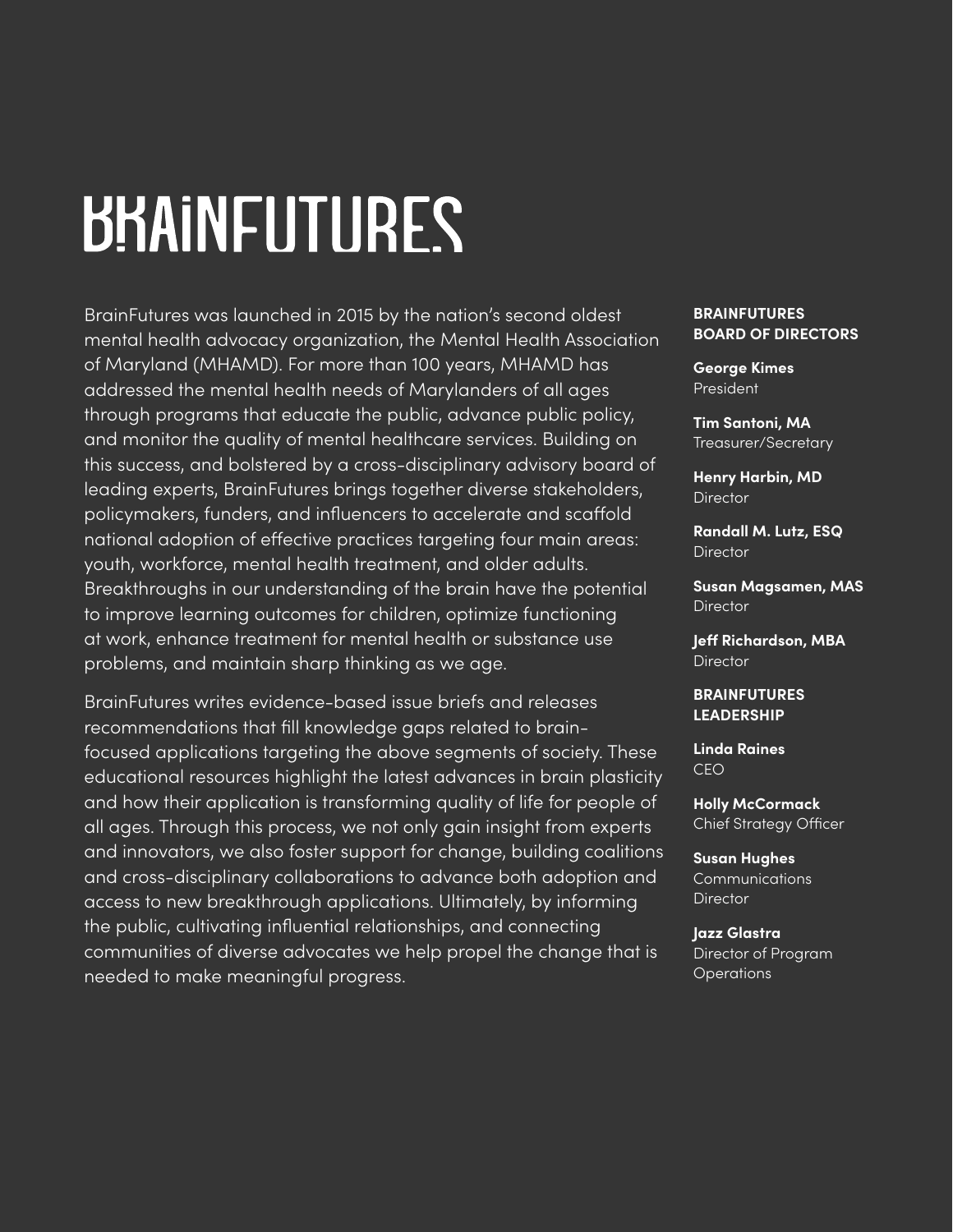